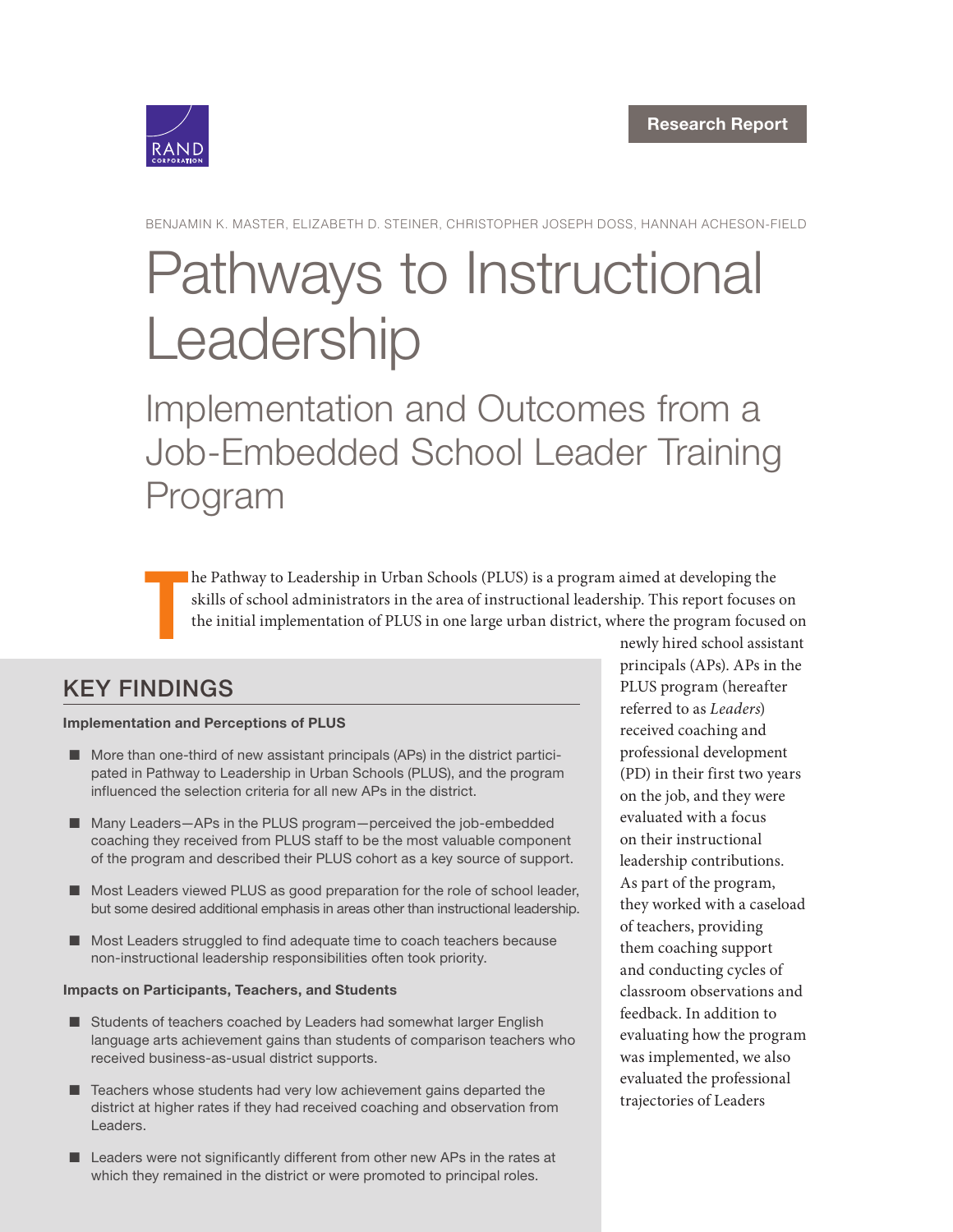over time and the impacts of the coaching that they provided to teachers during their participation in the program.

Under the Every Student Succeeds Act of 2015, principals and assistant principals continue to face pressure to promote instructional quality and increased student achievement. Research evidence increasingly demonstrates the important role of school leaders in improving student outcomes (Branch, Hanushek, and Rivkin, 2012; Grissom, Kalogrides, and Loeb, 2015; Leithwood et al., 2004). Although school leaders do not typically have a direct impact on student learning (e.g., through classroom instruction), they can influence student outcomes through their role as instructional leaders (Hallinger, 2011; Heck and Hallinger, 2014). Instructional leadership is characterized by a focus on improving teachers' classroom instruction (Leithwood et al., 2004) and can be an effective way for school leaders to improve student academic outcomes (Leithwood and Jantzi, 2005). In particular, principal leadership activities related to establishing learning goals, coordinating curriculum, and developing teacher learning have been associated with improved student performance (Robinson, Lloyd, and Rowe, 2008), as have such activities as coaching, evaluation, and development of the educational program at a school (Grissom, Loeb, and Master, 2013).

Historically, much of the research on school leadership has focused on principals and their role as instructional leaders (Robinson, Lloyd, and Rowe, 2008). Consequently, there are numerous programs that train principals to be effective instructional leaders and a substantial body of research focused on examining the effectiveness of these programs for improving student and teacher outcomes (Herman et al., 2017). In contrast, the role that APs play in improving student outcomes has not been a focus of much empirical research to date (Searby, Browne-Ferrigno, and Wang, 2016; Oleszewski, Shoho, and Barnett, 2012; Marshall and Hooley, 2006), despite emerging evidence that non-principal administrators focusing on instructional leadership may facilitate improvements in some student outcomes (Steele, Steiner, and Hamilton, 2020). In particular, although instructional leadership in the form of teacher coaching has been shown to be effective at improving

teaching and student learning, it is not clear how best to prepare and support APs to conduct effective coaching to improve teachers' instruction at scale or in a job-embedded context (Kraft, Blazar, and Hogan, 2017).

The AP role, like the principal role, does not always have a precise job description. Historically, the AP role has been focused on discipline rather than on instructional leadership (Barnett, Shoho, and Oleszewski, 2012; Marshall and Hooley, 2006; Oleszewski, Shoho, and Barnett, 2012). As Searby, Browne-Ferrigno, and Wang (2016) note, this is surprising given that the AP role is a common entry point to the principalship. In recent years, however, the increased focus on improving student outcomes has shifted expectations for the AP role. APs are now frequently expected to assume some instructional leadership tasks, such as evaluating teachers, organizing teacher PD, and making decisions about curricula (Robinson, Lloyd, and Rowe, 2008), although few APs report spending substantial amounts of time on such tasks (Hausman et al., 2002). For example, in one small qualitative study, novice Canadian APs reported that they experienced substantial pressure to perform duties historically associated with assistant principalship (e.g., filing paperwork, supervising student events, addressing student discipline issues) and to avoid more instructionally focused tasks (Armstrong, 2010).

Unlike for principals, there have been few studies of induction or PD opportunities for APs, and little is known about the extent to which APs are trained to undertake instructional leadership activities particularly those relating to observing and coaching teachers to improve classroom instruction. In a multiyear survey of APs in Orange County, California, participants' desire for PD on the topics of student learning, instruction, and curriculum became more important over time (Oliver, 2005). The positioning of the AP role as preparation for the principalship, coupled with a growing expectation that APs engage in instructional leadership, points to the importance of understanding the extent to which APs are ready to undertake such activities and the effectiveness of efforts to develop their capacity in this area.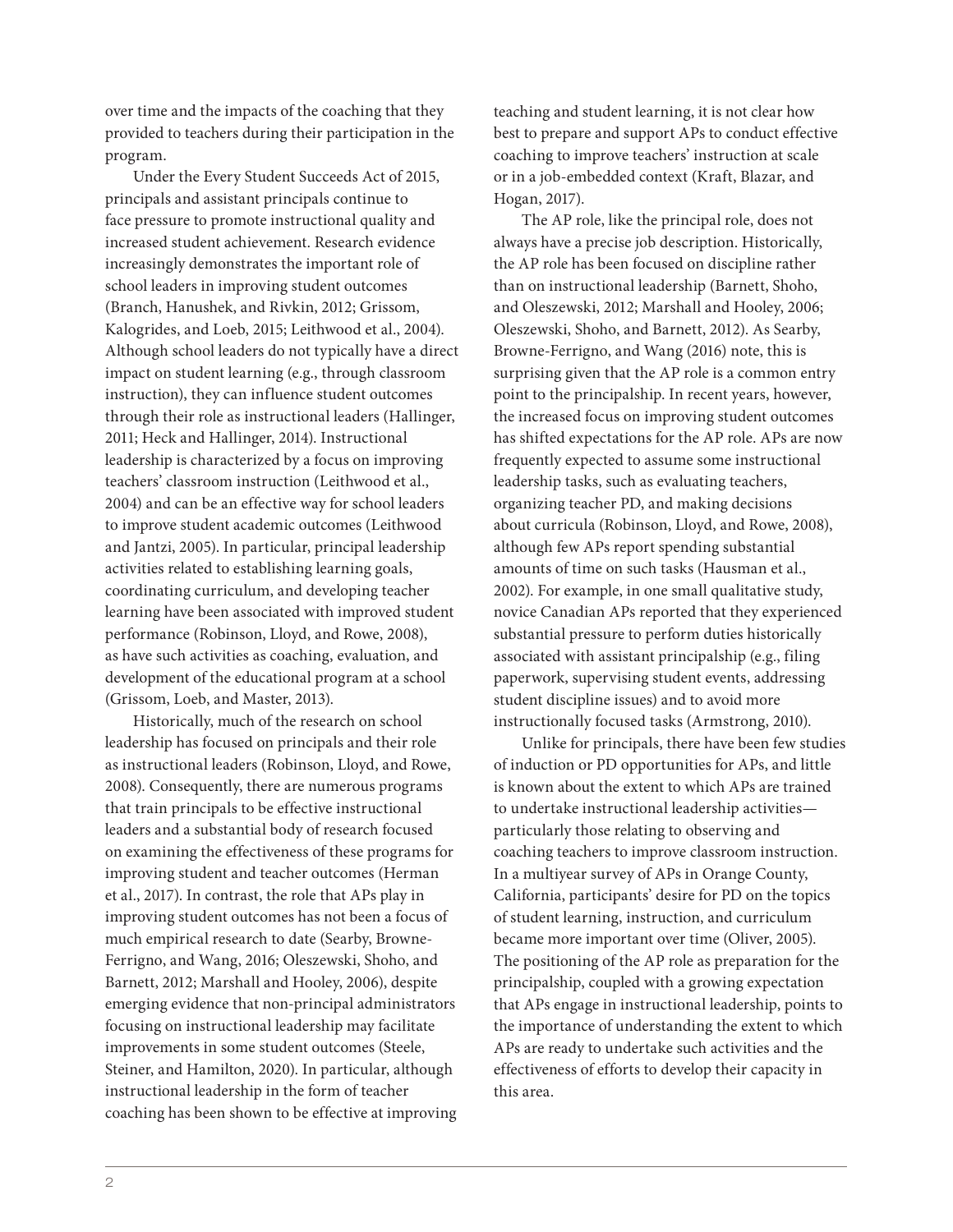In this report, we examine a program designed to develop APs' skills in—and to refocus their job responsibilities toward—instructional leadership.

In this report, we examine a program designed to develop APs' skills in—and to refocus their job responsibilities toward—instructional leadership. The PLUS program was developed by TNTP (formerly The New Teacher Project) to recruit and develop promising school leaders. PLUS is a two-year induction and credentialing program designed to help novice school leaders effectively manage teams of teachers, improve teaching through coaching and targeted feedback, and create a supportive learning environment in their schools. Since its inception in 2014, the program operates partnerships with several U.S. cities and trains school leaders in various roles, including principals (e.g., in Philadelphia, Pennsylvania, and Kansas City, Missouri) and lead educators and teacher leaders (e.g., in Camden, New Jersey).<sup>1</sup> Research about the PLUS program in other contexts offers some evidence of small improvements in student math and English language arts (ELA) scale scores and graduation rates, and most participants reported feeling well prepared for school leadership roles (Steele, Steiner, and Hamilton, 2018, 2020).

This authors of this report aim to evaluate the implementation and potential impacts of the PLUS program in its first four years in one large, urban public school district that serves more than 40,000 students in more than 100 schools spanning grades K–12. More than half of students in the district come from socioeconomically disadvantaged backgrounds, more than 80 percent are nonwhite, and more than one-quarter are classified as English language learners. In this district, we focus on three cohorts of Leaders in the two-year program. We discuss the design of the program, its implementation, and the experiences of participants. We also use available district administrative records to examine the effects of the program on students and staff

at schools. The intended audience for this report includes policymakers, practitioners, and academics seeking either to implement or understand the impacts of programs aimed at enhancing K–12 school instructional leadership.

In the next section, we provide a brief description of the PLUS program and its theory of change, after which we detail our research questions and the scope of our evaluation. We follow this with a summary of the data and methodologies used in this study. Next, we analyze the program design in comparison with business-as-usual district practices. Then, we share our findings regarding how PLUS was implemented, including participants' perceptions of and experiences during the program. We then describe our findings regarding the program's impacts. We conclude with a discussion of implications for policy and practice. A separate technical appendix accompanying this report provides greater detail regarding our data, samples, methodology, and results from additional exploratory analyses that we conducted.

#### The PLUS Program and Its Theory of Change

The PLUS program is intended to promote effective instructional leadership among new school administrators. The program supplements existing administrator selection and induction systems by ensuring that interested administrators receive robust PD and practice in instructional leadership. TNTP based this focus on the growing body of research that suggests that improved student achievement outcomes are linked to school leaders' focus on instructional leadership, particularly coaching of teachers (e.g., Branch, Hanushek, and Rivkin, 2013; Grissom, Loeb, and Master, 2013). The remainder of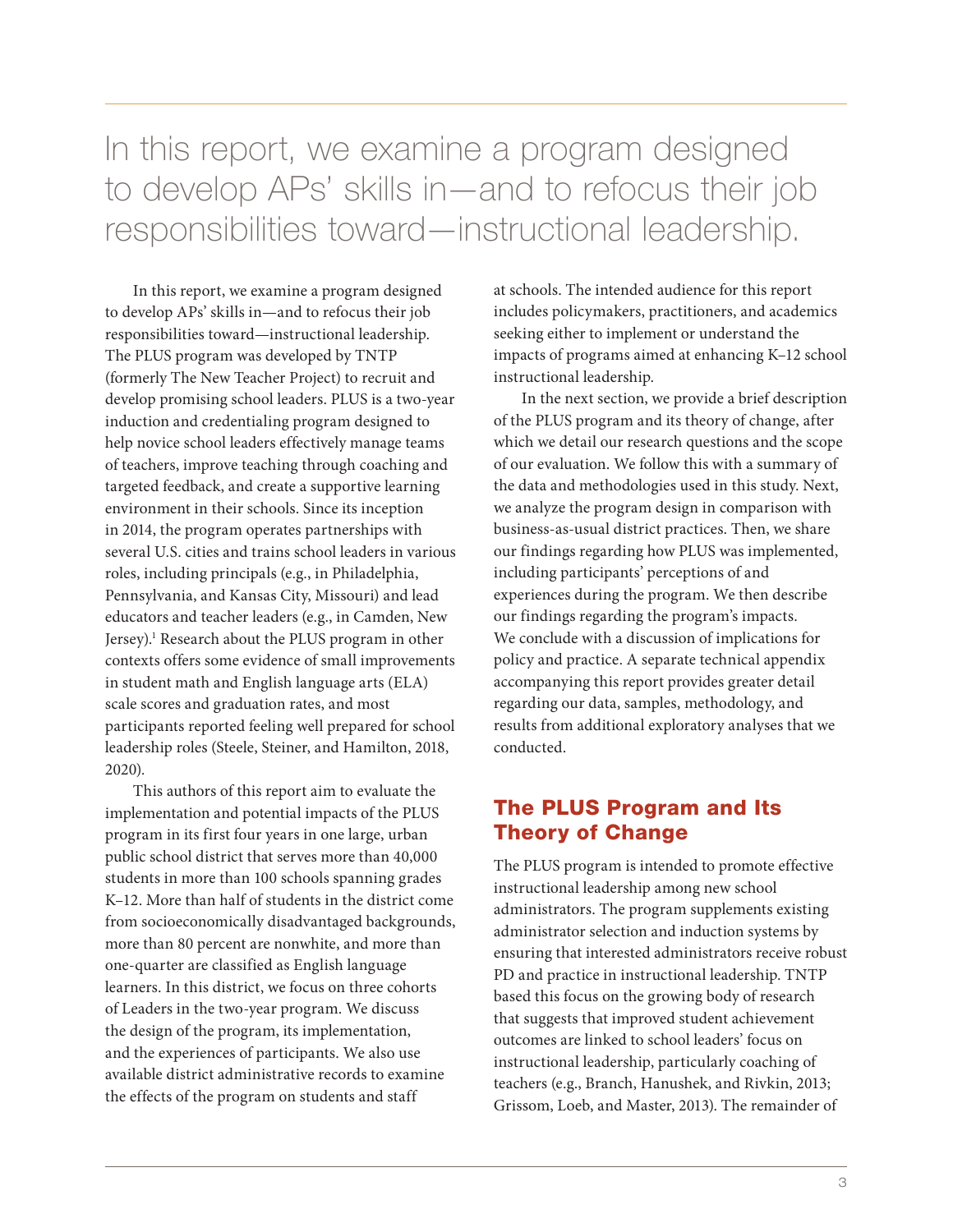Using data collected through [the AP selection] process, PLUS staff worked to recruit interested candidates whose performance indicated the best fit for the instructional leadership training program.

this section describes how the PLUS program was implemented in the district that was the focus of this study.

In this district, PLUS was a state-approved principal credentialing program focused specifically on selecting and preparing APs. Individuals who wish to hold school administrator positions in the district must obtain two credentials: a preliminary Administrative Services Credential that then must be converted into a second administrative credential within five years. Leaders had already earned their preliminary credential, and most sought to earn their second administrative credential upon successful completion of PLUS. The district covered the cost of the PLUS program for APs, while APs who did not take part in PLUS pursued their second certification via other pathways that were not paid for by the district.

As part of the way PLUS was implemented in the study district, PLUS-related criteria and selection screens were integrated into district systems for hiring all new district APs. These new screens included multiple rounds of activities, such as writing exercises, role plays, and interviews. Using data collected through this process, PLUS staff worked to recruit interested candidates whose performance indicated the best fit for the instructional leadership training program. In this way, the program influenced the overall AP recruitment pipeline while also recruiting participants who would take part in PLUS.

The PLUS program was job-embedded and, in the study district, included both PD components and additional expectations of APs to take on instructional leadership roles in their schools. Development activities included a five-day preservice

training component, monthly PD sessions, jobembedded biweekly leadership coaching from PLUS staff, and support from peer Leaders and program alumni. Host principals at Leaders' schools were also expected to facilitate Leaders' PLUS activities and to serve as informal mentors. Additionally, PLUS required Leaders to identify, in coordination with their principal, a caseload of five teachers in their school for whom they would provide formal cycles of instructional coaching and observation. Through this work, Leaders were expected to demonstrate the skills that the program was helping them to develop. The non-instructional and administrative duties required of a school leader, such as budgeting, facilities management, or legal compliance, were not a primary focus of the program. PD on these topics was provided separately by the school district.

Successful completion of the program was assessed by TNTP through an evaluation process common across PLUS programs. All the PLUS programs used the same data, rubrics, and completion criteria to evaluate participants but avoided making comparisons among participants from different programs. There was ongoing assessment of Leaders' progress throughout the program, and they received a formal assessment rating once in each year of the program. TNTP drew on a variety of research on principal evaluation approaches to develop the PLUS process,<sup>2</sup> which were based on multiple measures of Leaders' performance. These evaluations were conducted in addition to annual district evaluations of all administrators.

In this district, the PLUS program was first established in school year (SY) 2015–2016. This report examines the first four years of program implementation and impacts for the first three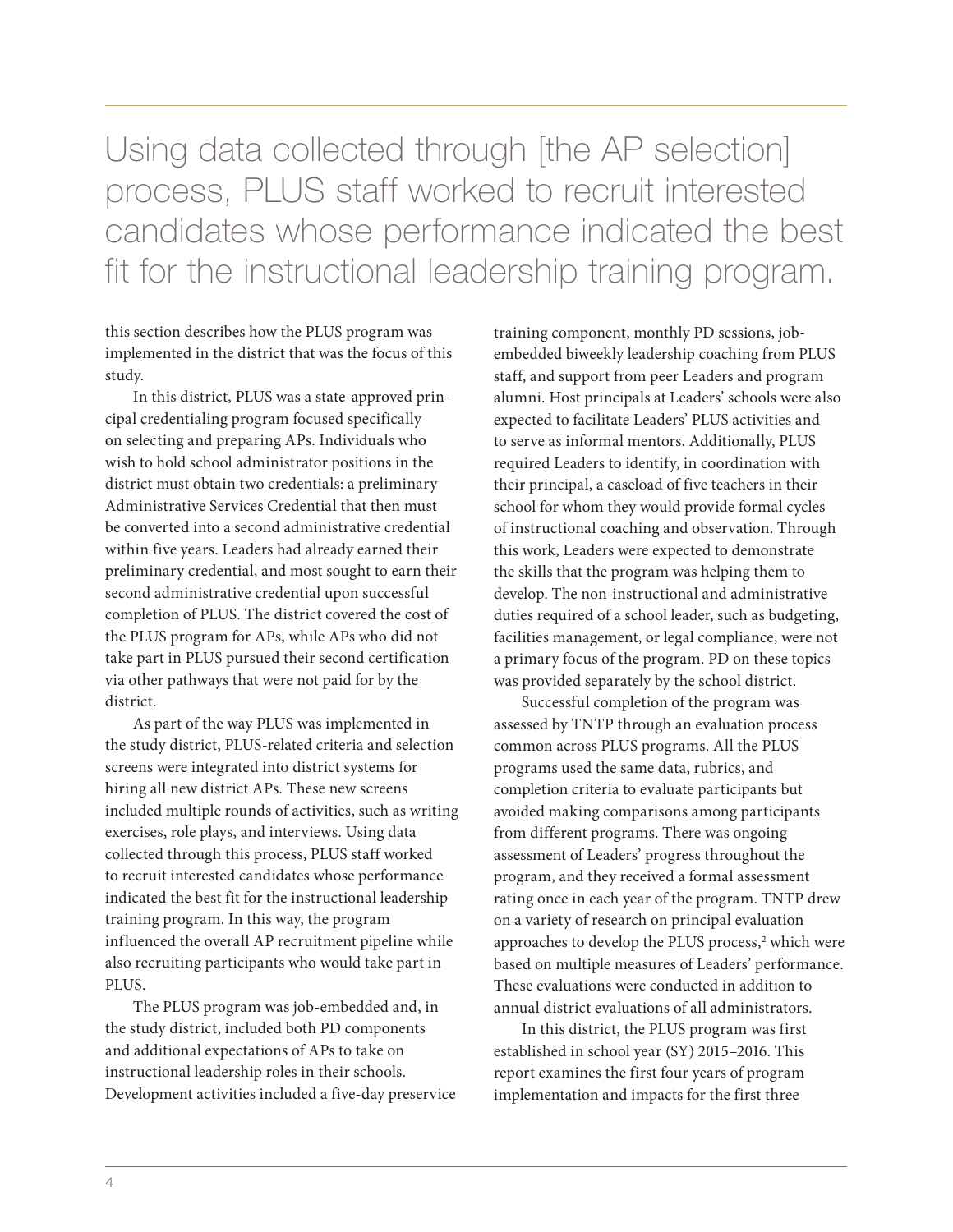cohorts of Leaders. Cohorts I, II, and III participated in preservice training at the start of SYs 2015–2016, 2016–2017, and 2017–2018, respectively, and each cohort was in the program for two full school years. TNTP and district staff worked together to implement the program during the period of this study, and PLUS was designed to evolve into a district-run selection and training program for school leaders. The partnership was structured so that PLUS staff would work with the district for three years, after which district staff would take full ownership of the program.

TNTP intended that the PLUS program activities and supports described above would have a positive impact on a range of intermediate (1–3 year) and long-term (3–5 year) outcomes, as shown in TNTP's PLUS program logic model in Figure 1. In addition to training district APs to be instructional leaders and helping them attain the credential that would qualify them for a district principal position, TNTP designed the PLUS program to improve teacher effectiveness and teacher retention in schools. TNTP hopes that, in the long term, the program will help improve student achievement and school culture in Leader-led schools; retain Leaders in the district, who would eventually move into district principal

#### FIGURE 1

#### TNTP's PLUS Program Theory of Change

positions; help the district cultivate a culture focused on instructional leadership; and ultimately facilitate a sustainable, district-run program for recruiting and developing instructionally focused school leaders.

#### Focus of This Report

In this report, we used a combination of data sources to document how the PLUS program was implemented in the study district and to explore some of the potential impacts on staff and students that are hypothesized in the program's theory of change. We specifically addressed the following four research questions:

- 1. What were the features of the PLUS program, and how did those features compare with historical district practices for AP selection, training, and support?
- 2. To what extent was the PLUS program implemented as intended, and what were Leaders' experiences at each stage of the PLUS program?
- 3. How did the professional trajectories of Leaders compare with those of other new APs in the district?

#### Activities **Outcomes**

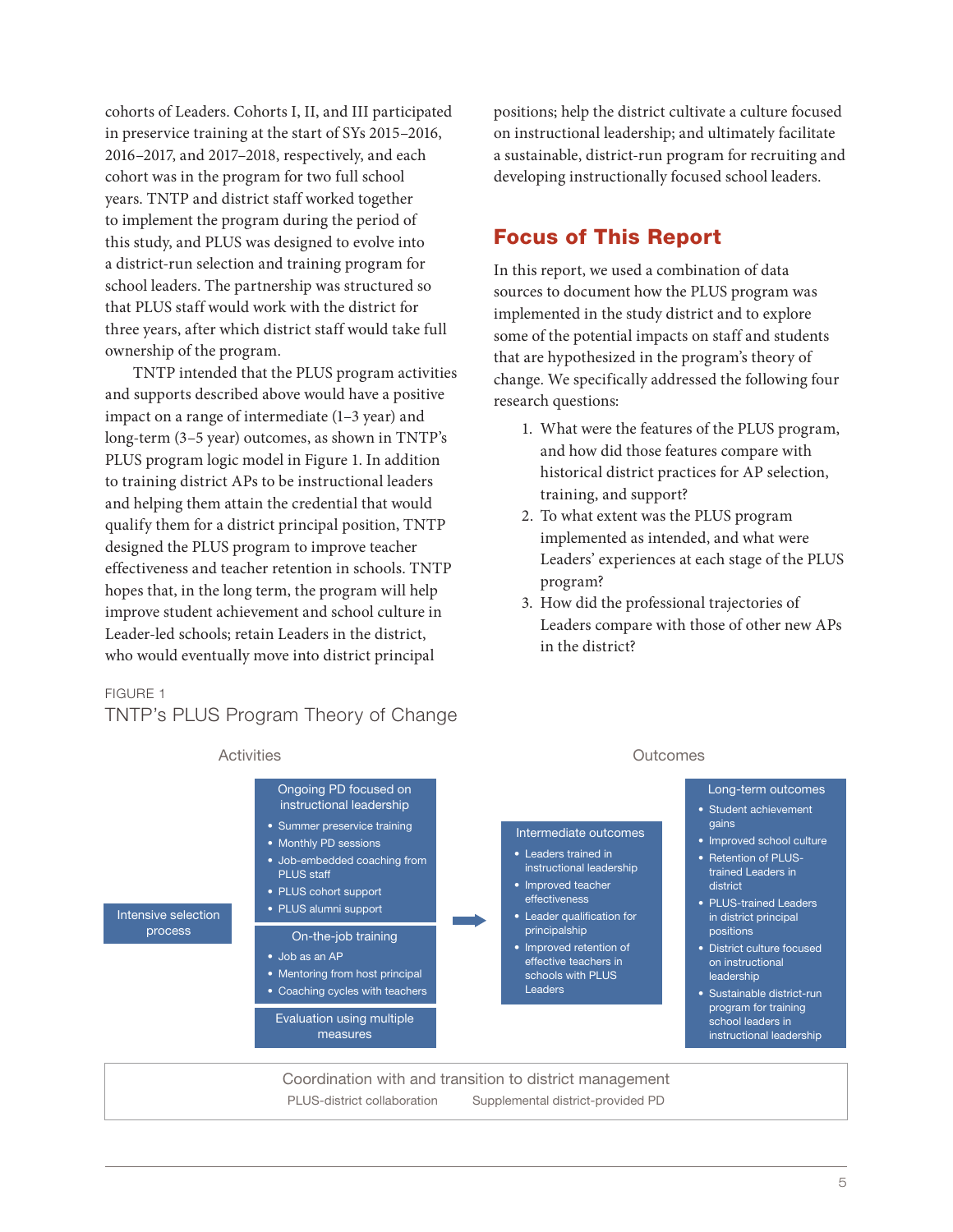4. To what extent did Leaders influence the student achievement outcomes or jobretention outcomes of teachers that they coached as part of the PLUS program?

Our evaluation budget for studying the implementation and impacts of the PLUS program was limited. As a consequence, we focused on aspects of implementation and impact that we could address using data collected in a cost-efficient manner. Our data included program documentation and implementation metrics collected by TNTP and information from recurring background interviews with TNTP staff, supplemented with primary data collection in the form of phone interviews with PLUS program participants as they went through each stage of the program. We used this combination of primary and secondary data to evaluate the fidelity of program implementation and how it was experienced by Leaders. We also worked with the district to access longitudinal administrative records on school leaders, teachers, and students. Using these administrative data, we evaluated some of the potential impacts of PLUS. However, we were unable to address several of the hypothesized impacts in the program's theory of change, including impacts on district and school culture and intermediate impacts on Leaders' and teachers' practices.

In the following section, we first summarize our available data and our methodology. Then, we address each of our four research questions, presenting findings related to the unique features of PLUS, its implementation, and the available evidence of impacts that PLUS had on administrator and school outcomes. We conclude with a discussion of implications and directions for future research.

#### Data Sources and Methods

#### Implementation Data and Analyses

TNTP provided us with access to administrative and program data that we used in combination with other sources to analyze program implementation. TNTP tracked (1) Leaders' participation in PLUS training, PD, and coaching activities, (2) data on which teachers were coached by Leaders during

their participation in the program; and (3) the performance of Leaders in the program as part of their assessments of Leader performance. In addition, TNTP provided extensive background materials related to PLUS systems and performance standards. We also conducted background interviews at regular intervals over the course of the study with TNTP staff who managed the program. We used these interviews to gain an overall understanding of the program's design and intended implementation and to explore the evolution of the program over time and in response to new challenges and opportunities.

We supplemented the program data and background interviews with interviews with half of the Leaders in Cohorts I, II, and III during the two years they participated in PLUS and one year after completing the program. Following a semistructured protocol, the interviews allowed us to document leaders' experiences in the PLUS program and to gauge their perceptions of program utility; these interviews provided an additional data source that allowed us to assess some aspects of program implementation (e.g., PLUS-provided PD sessions, job-embedded coaching, Leaders' coaching of teachers, host principal supports).

We analyzed the implementation data to address the first and second research questions using qualitative analysis coding software and coded these data using a thematic codebook. We structured the codebook to capture PLUS program components and how they changed over time, implementation details, and Leaders' experiences and to enable analysis of similarities and differences over time, across cohorts, and across Leader characteristics. To address the first research question, we summarized the coded data to describe each program component as described by TNTP staff and Leaders, including changes over time and descriptions of current district practices. We then triangulated the interview data with the program materials and descriptions provided by TNTP to generate our final description of each program component.

To address the second research question, we summarized the coded data to capture TNTP staffs' and Leaders' accounts of implementation and Leaders' experiences with the program. We also analyzed the Leader interview data according to a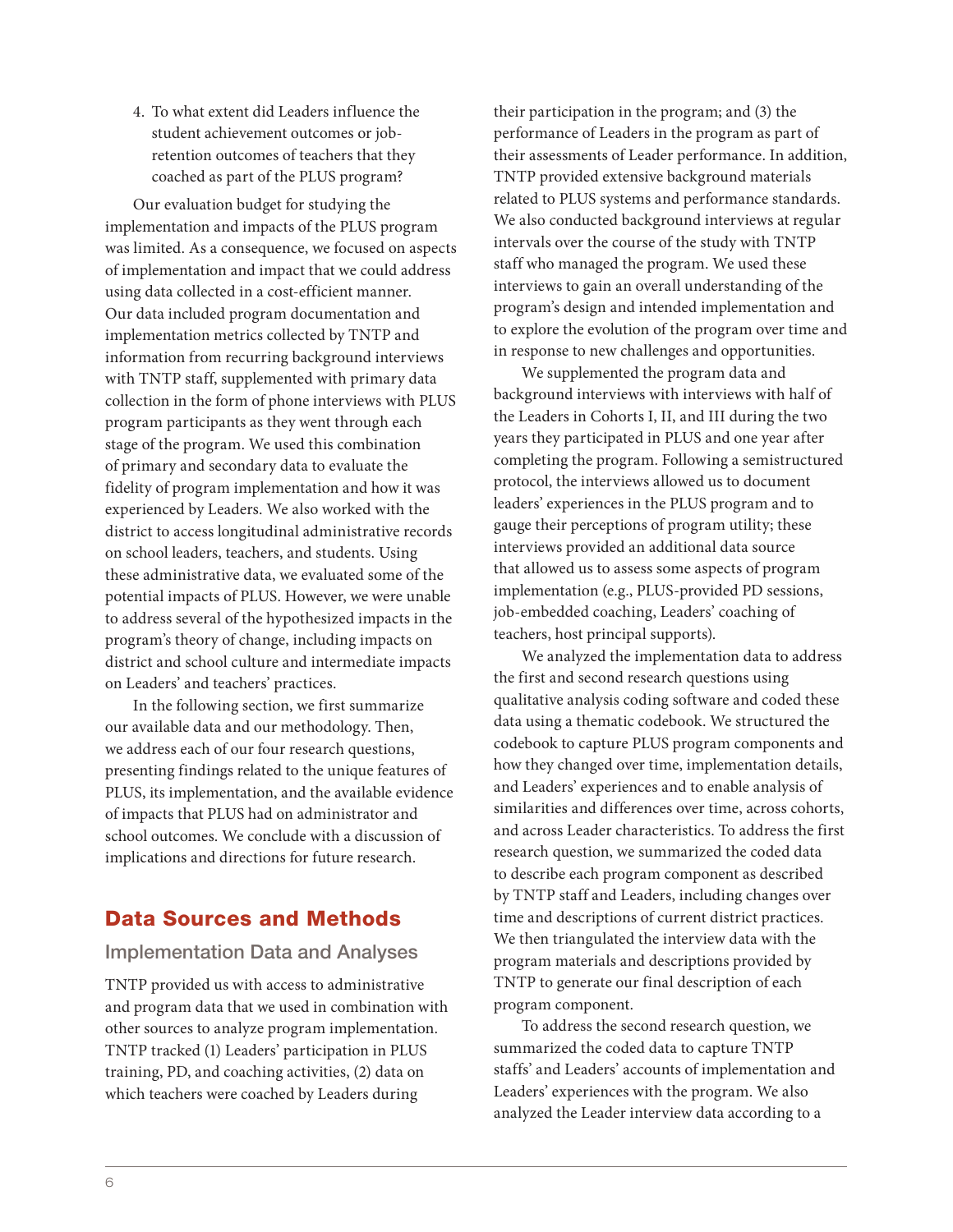limited number of Leader characteristics (i.e., school grade level and focus of the AP role). The summaries included common themes across study years and PLUS cohorts as well as cases of disagreement. We did not find many differences across cohorts or across Leader characteristics. We then triangulated the interview data with the implementation fidelity metrics provided by TNTP to assess the extent to which program components were implemented as intended. Additional detail about the implementation data sources, including interview participants, questions asked, and the analytic approach, can be found in the technical appendix that accompanies this report.

#### Impact Data and Analyses

We focused our impact analyses on Leader, teacher, and student outcomes that could be observed in the available district administrative records. Unfortunately, although the PLUS program documented changes over time in the leadership skills of participating Leaders, there were no similar data on leadership skills for other district APs that would provide a comparison point for these outcomes. We did not independently analyze data from the PLUS program's own Leader evaluations, although TNTP conducted its own analysis of these internal program data. Instead, we reference some of the findings from TNTP's analysis in our findings related to the implementation of PLUS. We also lacked sufficient longitudinal data on schoolwide instructional culture and climate outcomes. Therefore, we did not examine whether those outcomes may have been influenced by Leaders' work.

APs' influence on school instructional performance is likely more localized than that of

principals. Given the design and goals of the PLUS program, we expected that its primary near-term impacts on schools might be improvements to instructional efficacy and job retention among those teachers who worked most closely with Leaders through the formal cycles of observation and coaching that Leaders ran as part of the program. Program participants' professional success might also be apparent in Leaders' own progression and retention in the district.

To facilitate our impact analyses, we collected administrative and program data about administrators, teachers, and students. These data included individual student demographics and achievement data from multiple school years, links between students and their teachers and schools in each year, and data about administrators, including whether they participated in PLUS and, if so, which teachers they coached as part of the PLUS program.

Using the available district administrative data, we conducted the following analyses of impact for this report:

- **Analysis of Leaders' rates of retention in the district.** We compared the rate at which Leaders were retained in the district with that of other new APs who did not participate in PLUS. We focused exclusively on new-to-therole APs in both the PLUS and comparison groups to allow for a fairer comparison. In theory, an effective PD program could have improved the rate at which new APs remained in the district by improving their working experience.
- **Analysis of Leaders' rates of promotion within the district.** We also examined whether Leaders tended to be promoted to principal positions within the district earlier

We focused our impact analyses on Leader, teacher, and student outcomes that could be observed in the available district administrative records.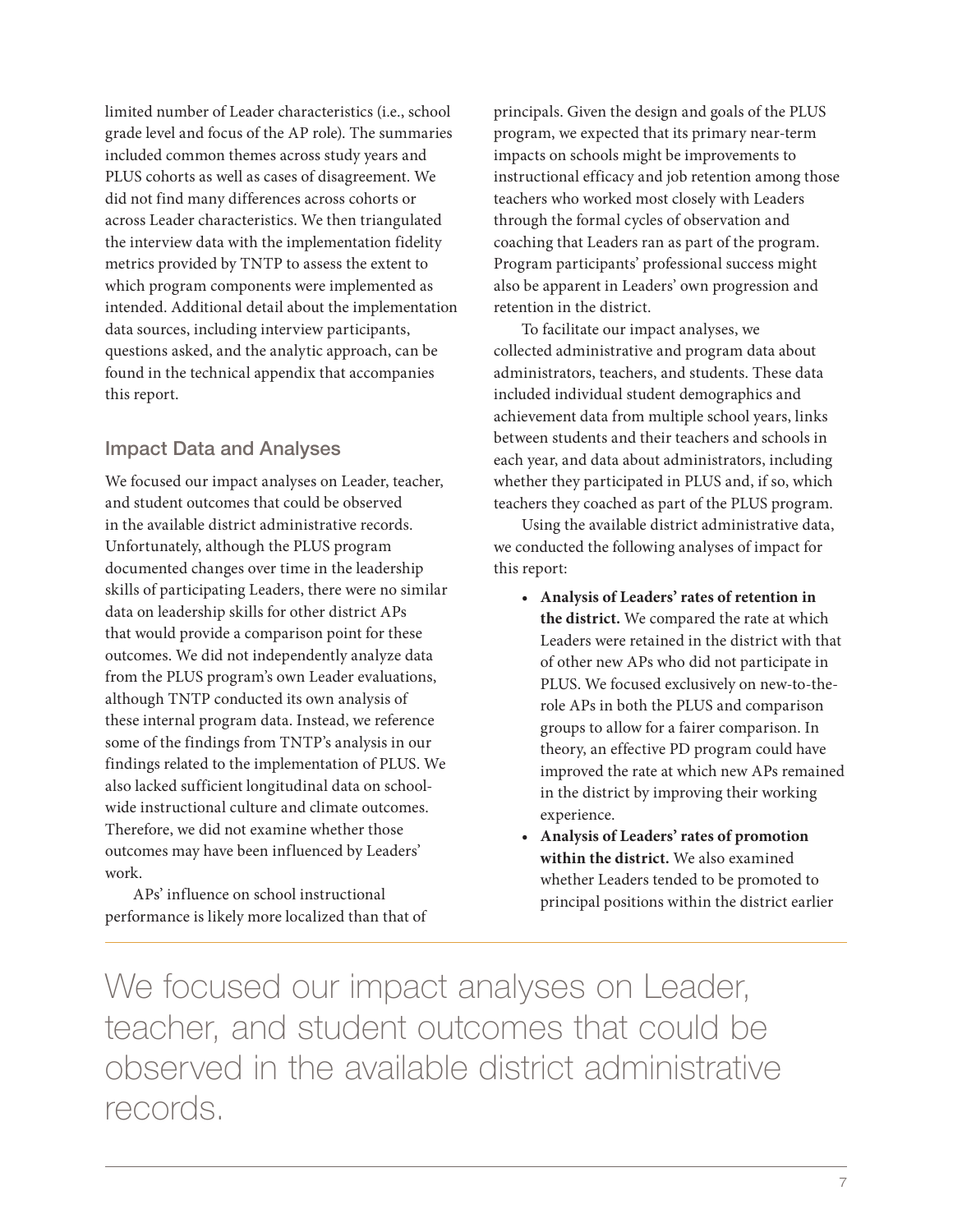than other new APs who did not participate in PLUS. In theory, new APs who were invited to join PLUS and received PLUS supports may have been stronger instructional leaders and, as a consequence, promoted to principal roles at a higher rate.

- **Analysis of the effects of Leaders on achievement gains for the students of teachers that they coached.** We examined whether the students of teachers coached by Leaders during their time in the program had greater achievement gains than students in the same school who were taught by comparable teachers who did not receive Leader coaching. In theory, Leader coaching may have been more helpful for teachers than "business-asusual" supports provided to teachers by the district. This analysis was limited to teachers of students in tested subjects in grades 4–8.
- **Analysis of effects of Leaders on the job retention of teachers that they coached.**  We examined whether teachers coached by Leaders were more likely to remain in the district than comparable teachers in the same school. In addition, because Leaders had different goals for teacher retention depending on teachers' job performance, we explored retention effects separately for subgroups of teachers who differed with respect to their students' achievement gains.

As we discuss in the following section, our analyses of Leaders' effects on coached teachers is not representative of all of the longer-term instructional impacts that Leaders may have had. Nevertheless, participation in the PLUS program represented a shift in role expectations for a substantial number of new APs in the district, and one with potentially important implications for students and teachers in the district. We considered Leaders' coaching assignments to be a useful indicator of the teachers most directly affected by APs' participation in the PLUS program.

We did not anticipate that the impacts of PLUS APs on school-wide student achievement outcomes would be large enough to reliably detect given their limited span of control and our limited sample

size of PLUS-led schools. Their effects on schools may have also been confounded with principals' effects on schools. Nevertheless, following prior research on another instance of the PLUS program (Steele, Steiner, and Hamilton, 2020), we conducted exploratory analyses of trends in PLUS-led school performance over time after the placement of a PLUS AP. These exploratory analyses, as well as all of our analytic data, methods, and limitations, are discussed in greater detail in the technical appendix accompanying this report.

#### Limitations

As previously discussed, our ability to evaluate the implementation and impacts of PLUS was limited by our available data and project resources. In particular, our research budget did not allow us to conduct interviews beyond those with Leaders and selected TNTP program staff. We were unable to interview non-PLUS APs, host principals, or district staff, which hampered our ability to fully document the extent to which some aspects of the program were implemented. In addition, the data available did not allow us to rigorously assess implementation quality.

The interview data used in the implementation analysis provided information about program implementation and a rich picture of Leaders' experiences during and after their tenure with the PLUS program. At the same time, note that the limitations of interview data, which are selfreports, are thus subject to various biases, such as social desirability. Moreover, although the interview data are crucial for providing context and include approximately half the Leaders in each PLUS cohort, the perceptions of the Leaders in this sample may not be representative of the full population of Leaders.

Our impact analyses also had important limitations. First, the impacts that we were able to evaluate provided an incomplete picture of all of the potential contributions to school, staff, and student performance that are hypothesized in the PLUS logic model. Our analyses aimed to provide clues about the impact of the program, not to serve as a comprehensive assessment. In particular, we had limited information on the longer-term impacts of Leaders after they completed the two-year program.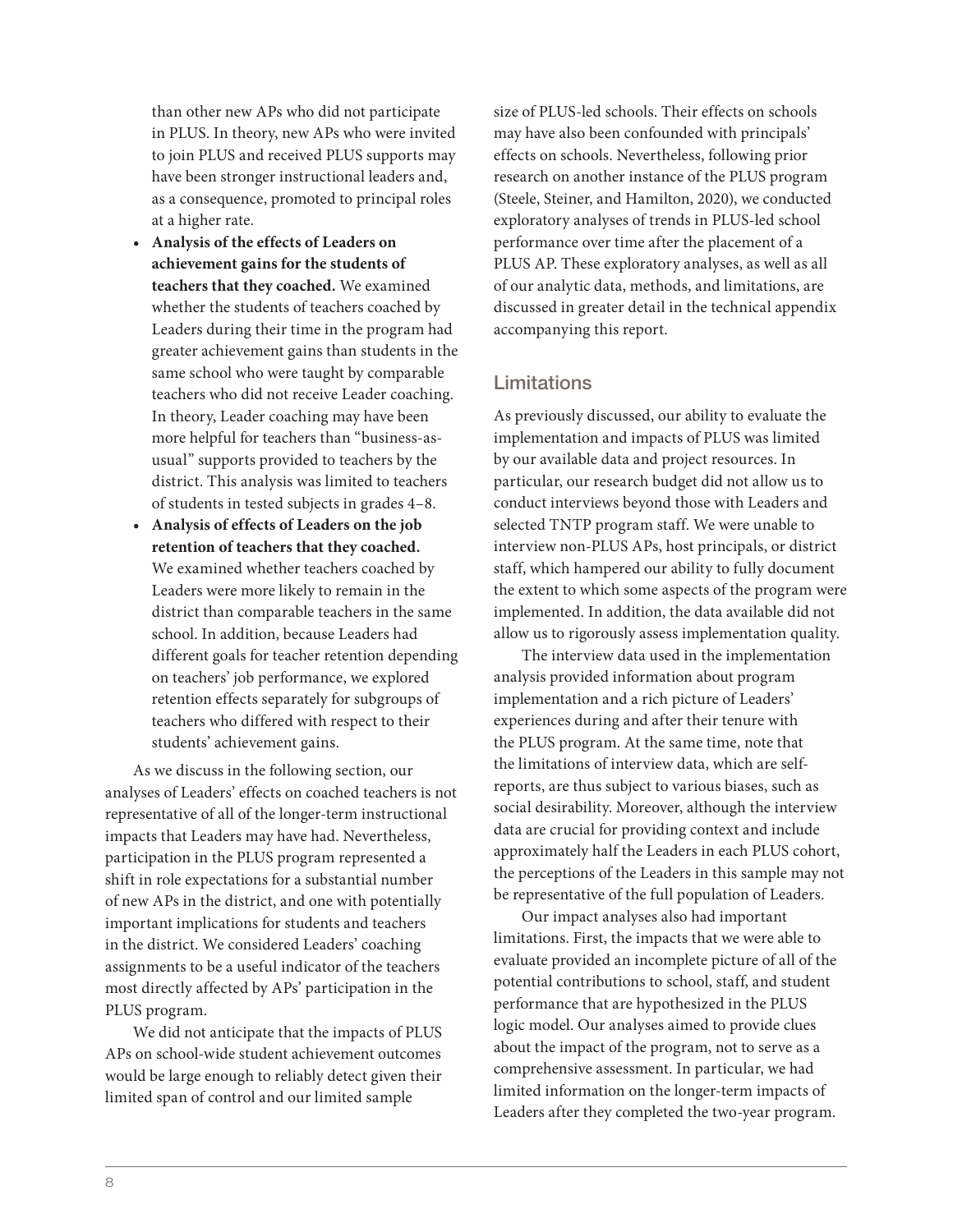The PLUS program was in many ways a districtwide reform with the potential for broader impacts on district culture and practice. It influenced how APs were selected across the district, and it ultimately enrolled a substantial portion of all APs in the district.

In theory, fully trained PLUS alumni would have larger impacts on teacher and student outcomes later in their careers. Unfortunately, the district did not keep records of PLUS alumni's instructional leadership work with specific teachers. In addition, we did not examine Leaders' effects on teachers over the long term but focused instead on the contemporaneous effects of coaching in the year in which it occurred.3 Finally, we lacked sufficient data on teachers not coached by Leaders to conduct a comparative analysis of impacts on outcomes more proximal to APs' work, such as changes in teachers' instructional practice or to the school-wide instructional culture or climate.

There are also some limitations that may have influenced the results of our analyses, and these should be kept in mind when interpreting our results:

**• Coaching was steered toward teachers with fewer supports.** Leaders were encouraged to coach teachers who were not already receiving coaching and other supports. As a result, it is likely that our measures of Leader coaching effects are benchmarked to some extent against the impacts of other unobserved PD provided to some comparison teachers. The most common support of this type that we are aware of was a district-wide induction program for new teachers that involved biweekly coaching with a focus on formative assessment practices. Comparing Leader coaching to the business-as-usual supports provided to some comparison teachers would

be expected to bias our estimates of Leader impacts downward.

**• Lack of pretreatment data on coached teachers' performance.** When analyzing coached teachers' impacts on student achievement, we did not control for teachers' effectiveness in prior school years because of a lack of historical performance data for most coached teachers.4 A specification check that we conducted indicated that this limitation may have introduced some bias to our estimates of Leader impacts on student achievement, again in a downward direction. We discuss this and other limitations of our analyses in greater detail in the technical appendix of this report.

Finally, the PLUS program was in many ways a district-wide reform with the potential for broader impacts on district culture and practice. It influenced how APs were selected across the district, and it ultimately enrolled a substantial portion of all APs in the district. It also introduced new expectations for APs in the area of instructional leadership and for their school principals who were asked to provide mentorship and support. Although we did not evaluate of the effects of the program on the district overall, we recognize that this was an important area of potential impact for PLUS.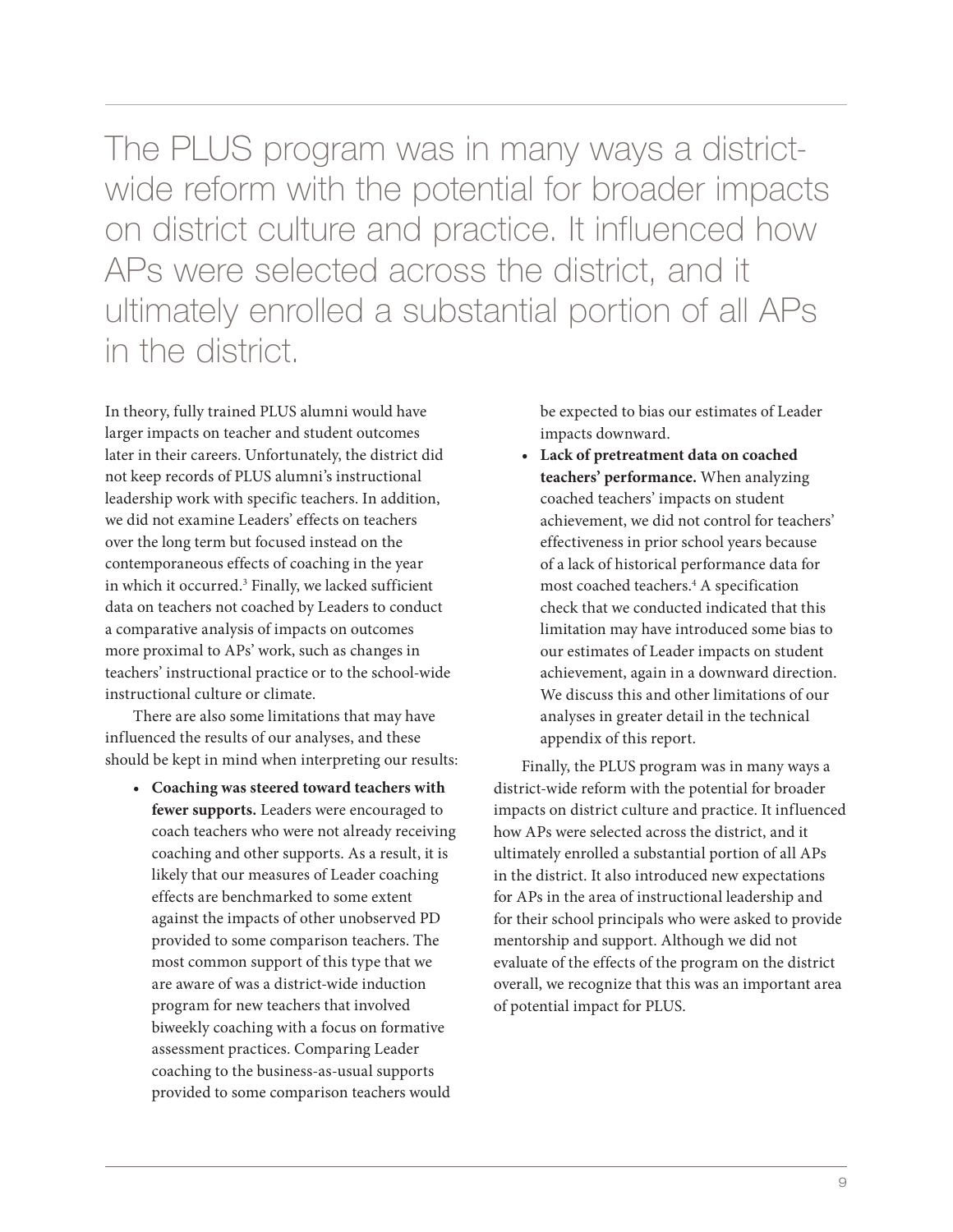#### PLUS Design and Implementation

What Were the Features of the PLUS Program and How Do They Compare with Historical District Practices for AP Selection, Training, and Support?

In this section, we draw on PLUS program data provided by TNTP and background interviews with TNTP staff to address the first research question. In Table 1, we provide a brief description of the PLUS program following TNTP's theory of change displayed in Figure 1. The table summarizes the primary components of the program and describes the aim, key activities, and changes over time and contrasts each component with general district practices that were in place. As we mentioned earlier in the report, the PLUS program itself was designed to transition to district management after three years of grant-funded collaboration with TNTP. This hand-off occurred gradually, with the district taking over full management of the program after the third year of implementation.

While TNTP was managing the program, the first component of PLUS that was implemented was a redesign of how APs were selected in the district. Following the introduction of PLUS, all new AP candidates participated in multiple rounds of individual and group interviews and responded to writing prompts anchored in real-world scenarios to assess leadership skills.<sup>5</sup> The PLUS selection process was not used in the first year of the study (SY 2015–2016) because the district had already hired APs for that year. To fill Cohorts II and III, TNTP was able to use its selection model to recruit novice APs with an interest in instructional leadership. All AP candidates in the district went through the same selection process, but invitations to take part in PLUS were extended to a subset of APs hired in the district in SYs 2016–2017 and 2017–2018 (study years 2 and 3). New APs who were not selected to participate in PLUS could obtain their second administrative credential through the state's school administrator association, but the district did not cover the cost.

The PLUS program was designed to serve 12–15 Leaders per cohort, a number that aligned with

program capacity. PLUS candidates were identified from the pool of AP applicants based on their scores in the selection process; the highest-scoring candidates were recruited to PLUS, provided they were interested. The selection process aimed to identify APs who had some instructional expertise and displayed the characteristics that TNTP considered necessary in a strong instructional leader. Over time (study years 2–4), district staff (particularly assistant superintendents, who were responsible for hiring APs) became more involved in the selection process, and PLUS staff provided commensurately less support. PLUS and district staff also worked together over time to revise the content of interview activities so that it reflected district priorities and continually refined the interview process to improve candidates' experiences. There were three different AP roles in this district: one focused on pupil services, one focused on curriculum and instruction, and one had a general focus that encompassed both pupil services and curriculum and instruction. APs in all three of these roles could, and did, participate in PLUS.

The second main component of PLUS was ongoing PD focused on developing Leaders' instructional leadership skills, with a specific focus on improving teacher practices. In particular, Leaders learned how to observe and provide feedback to teachers to help them improve their instructional practices. Leaders also learned how to improve overall teacher quality through retention; Leaders were taught to encourage high-performing teachers to stay and low-performing teachers to find employment elsewhere. Monthly PD sessions also included dedicated time for cohort support, during which Leaders worked in small groups with their cohort members to solve problems and receive feedback and support. As graduates of the program proliferated in the district, the program vision called for PLUS alumni to informally support other Leaders in their schools, attend PLUS PD sessions as topic experts, and share tips for navigating district systems. In contrast, the district's preexisting AP PD programs, which continued to support both PLUS and non-PLUS APs during the study time frame, focused on the operational and managerial aspects of school leadership (e.g., budgeting, building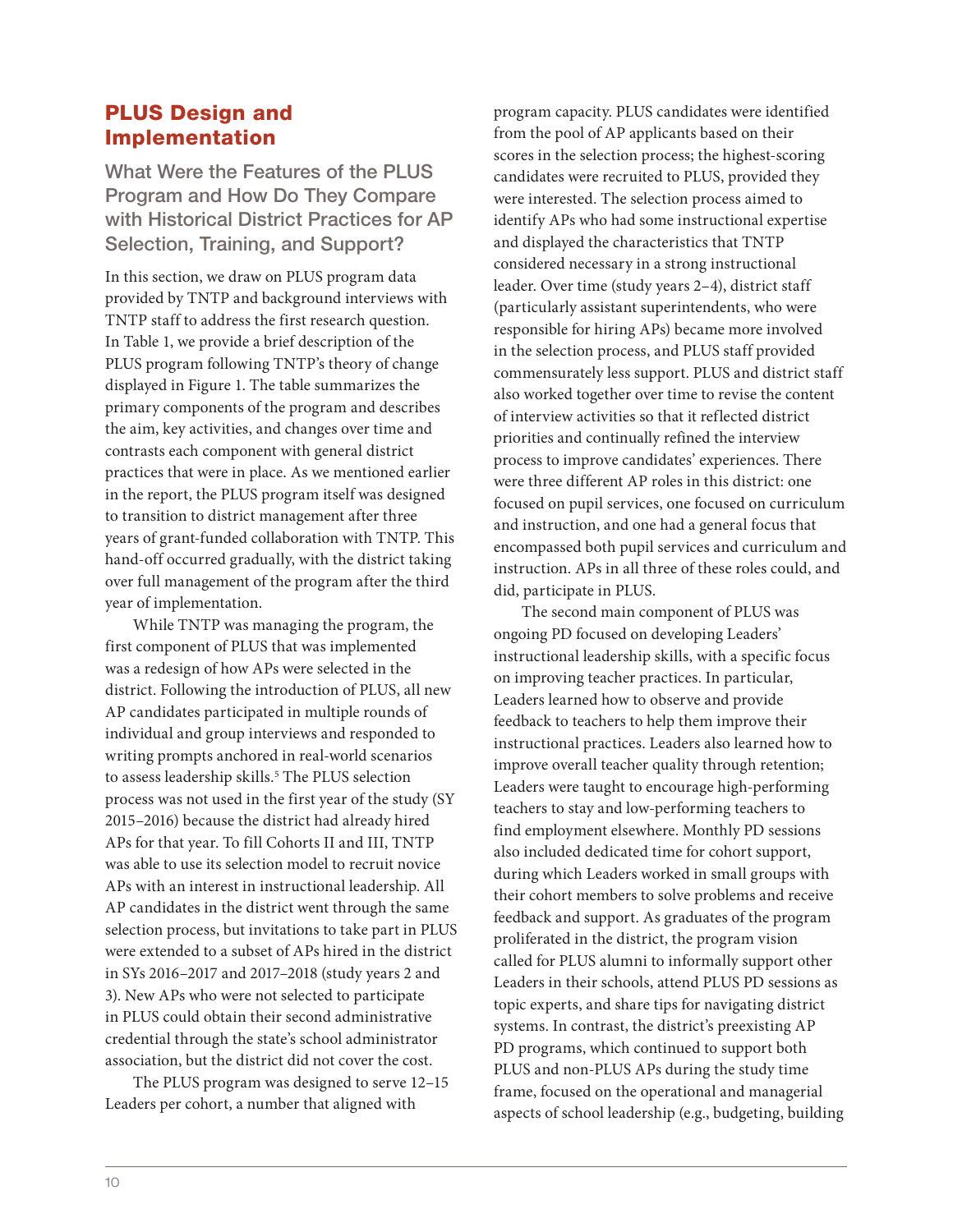#### TABLE 1 Description of the PLUS Program

| Program<br>Component                                    | Aim                                                                                                                               | Key Activities                                                                                                                                                                                                                                                                                                                                                                                                                                                                                                                                                                                                               | <b>Changes over Time</b>                                                                                                                                                                                                                                                                                                                                                                                                                                                                                                                                                                                                                                                                                                    | <b>Contrast to General District</b><br>Practice                                                                                                                                                                                                                                                                                                      |
|---------------------------------------------------------|-----------------------------------------------------------------------------------------------------------------------------------|------------------------------------------------------------------------------------------------------------------------------------------------------------------------------------------------------------------------------------------------------------------------------------------------------------------------------------------------------------------------------------------------------------------------------------------------------------------------------------------------------------------------------------------------------------------------------------------------------------------------------|-----------------------------------------------------------------------------------------------------------------------------------------------------------------------------------------------------------------------------------------------------------------------------------------------------------------------------------------------------------------------------------------------------------------------------------------------------------------------------------------------------------------------------------------------------------------------------------------------------------------------------------------------------------------------------------------------------------------------------|------------------------------------------------------------------------------------------------------------------------------------------------------------------------------------------------------------------------------------------------------------------------------------------------------------------------------------------------------|
| Intensive<br>selection<br>process                       | Select<br>applicants<br>with the<br>highest<br>potential for<br>success as<br>instructionally<br>focused APs.                     | • Candidates selected for<br>all open AP positions<br>through multiple rounds of<br>interviews and activities<br>• Multiple activities, including<br>writing prompts and<br>scenario-based case<br>studies, used to evaluate<br>candidates' real-world<br>skills and characteristics<br>of a strong instructional<br>leader.<br>• PLUS staff support<br>of district assistant<br>superintendents in<br>selecting new APs<br>• PLUS candidates invited<br>to participate based<br>on high scores during<br>selection and their interest<br>in the program; candidates<br>completed an additional<br>interview with PLUS staff | • The selection process<br>was not used to hire APs<br>or select Cohort I Leaders<br>in the first year of the<br>study because APs had<br>already been hired by<br>the district.<br>• After Cohort I, all AP<br>candidates went through<br>one concurrent process<br>for their school-based<br>position and for the PLUS<br>program.<br>• Over time, TNTP staff<br>played an increasingly<br>smaller role, and district<br>staff played an increasingly<br>larger role in the AP<br>screening and selection<br>process.<br>• Revisions were made to<br>the content of interview<br>activities to respond to<br>district priorities and<br>context and process<br>changes were made to<br>improve candidates'<br>experience. | • After Cohort I, the selection<br>process was the same<br>for PLUS and non-PLUS<br>APs. However, APs with<br>the highest scores during<br>the selection process<br>(indicating potential for<br>success as instructional<br>leaders) and interest in<br>the PLUS program were<br>selectively recruited into<br>PLUS from among all new<br>AP hires. |
| Ongoing PD<br>focused on<br>instructional<br>leadership | Develop<br>APs with<br>strong<br>leadership<br>practices.<br>focusing<br>on<br>instructional<br>leadership<br>and<br>improvement. | • Five-day preservice<br>training in the summer<br>prior to the first year of<br><b>PLUS</b><br>• Biweekly in-person<br>coaching<br>• Monthly daylong PD<br>sessions in the first<br>year of the program;<br>every other month<br>in the second year<br>• Support from PLUS<br>cohort members<br>• Support from PLUS alumni                                                                                                                                                                                                                                                                                                  | Leaders in Cohorts I and<br>II were coached by TNTP<br>staff coaches; Cohort III<br>Leaders were coached by<br>district staff coaches.<br>After the district assumed<br>sole management<br>responsibility, the PD<br>included more non-<br>instructional aspects of<br>school leadership and<br>district context.                                                                                                                                                                                                                                                                                                                                                                                                           | Other district PD for<br>$\bullet$<br>APs was not focused on<br>instructional leadership.<br>PD sessions covered<br>operational and<br>administrative topics, such<br>as budgeting, facilities<br>management, and legal<br>compliance.                                                                                                               |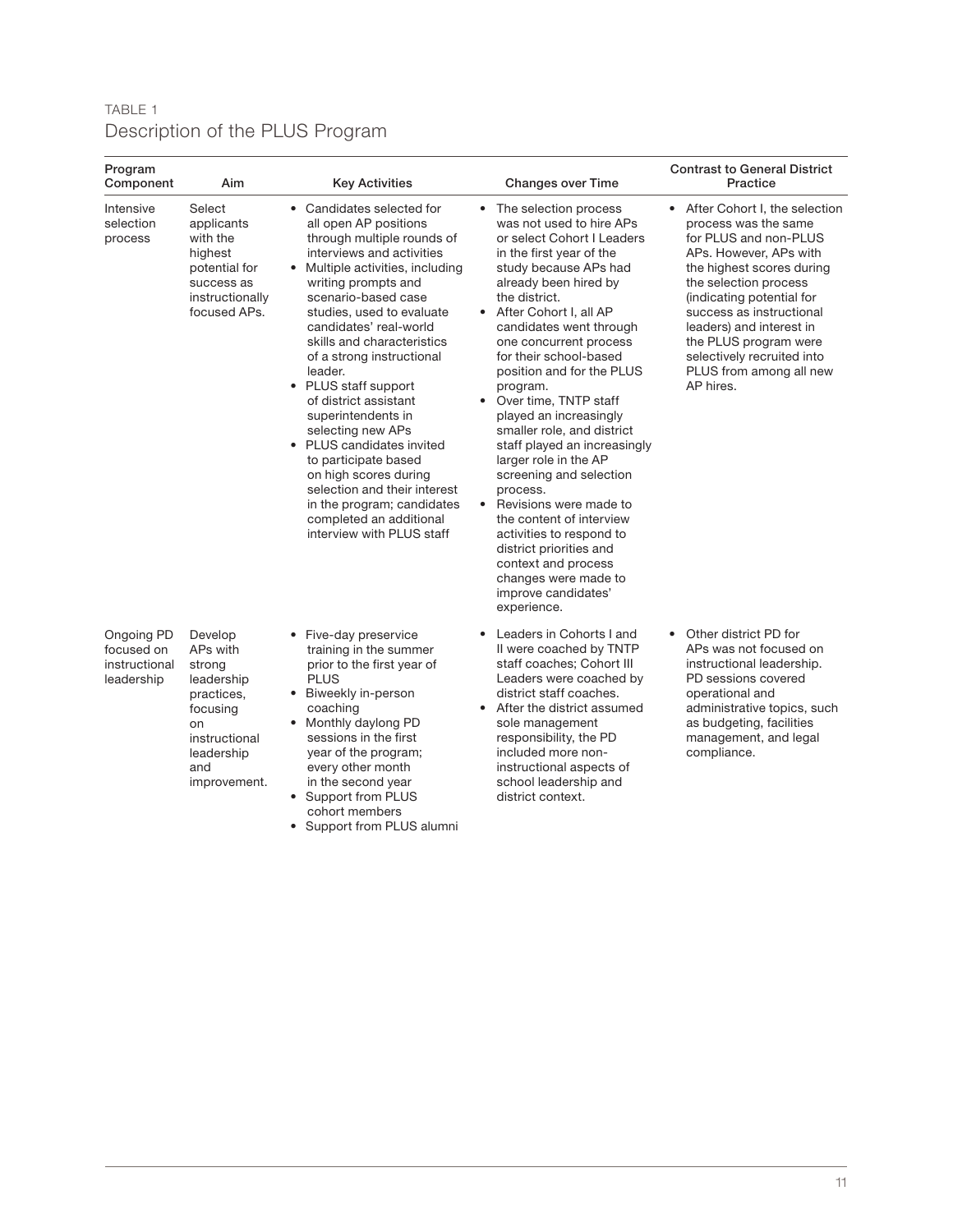#### Table 1—Continued

| Program<br>Component                                | Aim                                                                                                                                                                                                                       | <b>Key Activities</b>                                                                                                                                                                                                                                                                                                                                                                                                                                                                                                      | <b>Changes over Time</b>                                                                                                                                                                                                                                                                                                                                                                                                                                                 | <b>Contrast to General District</b><br>Practice                                                                                                                                                                                                                                                                                                                                                                                                                                                                                                                                                                         |  |
|-----------------------------------------------------|---------------------------------------------------------------------------------------------------------------------------------------------------------------------------------------------------------------------------|----------------------------------------------------------------------------------------------------------------------------------------------------------------------------------------------------------------------------------------------------------------------------------------------------------------------------------------------------------------------------------------------------------------------------------------------------------------------------------------------------------------------------|--------------------------------------------------------------------------------------------------------------------------------------------------------------------------------------------------------------------------------------------------------------------------------------------------------------------------------------------------------------------------------------------------------------------------------------------------------------------------|-------------------------------------------------------------------------------------------------------------------------------------------------------------------------------------------------------------------------------------------------------------------------------------------------------------------------------------------------------------------------------------------------------------------------------------------------------------------------------------------------------------------------------------------------------------------------------------------------------------------------|--|
| On-the-job<br>training                              | Develop APs<br>with strong<br>instructional<br>leadership<br>practices.<br><b>Require APs</b><br>to observe<br>and coach<br>a caseload<br>of teachers<br>to improve<br>teacher<br>performance<br>and student<br>learning. | Leaders' responsibilities<br>$\bullet$<br>focused on instructional<br>leadership<br>$\bullet$<br>Six- to eight-week<br>coaching cycles with<br>caseloads of five<br>teachers, which<br>includes weekly<br>coaching conversations<br>and formal observations<br>using an instructional<br>rubric to track teacher<br>improvement and analyze<br>student work for alignment<br>with grade-level content<br>Work to support selective<br>$\bullet$<br>retention among coached<br>teachers<br>Mentoring from host<br>principal | Caseloads of teachers<br>$\bullet$<br>that PLUS required<br>Leaders to coach<br>decreased from five to<br>three when the district<br>assumed sole<br>management of the<br>program.<br>• The district adopted the<br><b>TNTP Core Teaching</b><br>Rubric for teacher<br>coaching and<br>development.<br>Host principals in years<br>$\bullet$<br>2-4 received additional<br>guidance and some training<br>around expectations for<br>mentoring and supporting<br>Leaders. | • APs' instructional<br>leadership responsibilities<br>were assigned at the<br>discretion of the school<br>principal. APs in the<br>curriculum and instruction<br>role were generally<br>responsible for observing<br>and evaluating teachers,<br>but APs in the pupil<br>services role were not.<br>Induction training was<br>$\bullet$<br>provided to novice<br>teachers. Teachers in<br>schools with district<br>coaches received some<br>coaching support, separate<br>from any Leader coaching.<br>Leaders were encouraged<br>$\bullet$<br>to coach teachers who<br>were not receiving other<br>coaching supports. |  |
| Evaluation<br>using multiple leadership<br>measures | Assess the<br>skills of<br>APs using<br>a research-<br>based<br>evaluation<br>system that<br>includes<br>multiple<br>measures.<br>Reference<br>APs' own<br>assessments<br>of the teachers<br>they coached.                | 360-degree survey<br>$\bullet$<br>completed by Leaders'<br>coach, coached teachers,<br>and host principal<br>• Normed on TNTP<br>Core Teaching Rubric<br>Coached teacher<br>$\bullet$<br>improvement on TNTP<br>Core Teaching Rubric<br>Normed on student<br>$\bullet$<br>work-analysis rubric<br>District-specific<br>$\bullet$<br>measures of student<br>outcome improvement<br>School vision that meets<br>$\bullet$<br><b>TNTP standards</b>                                                                           | The approach to<br>measuring coached<br>teachers' student<br>improvement shifted<br>from using available<br>student assessments to<br>analyzing examples<br>of student work for<br>grade-level content.                                                                                                                                                                                                                                                                  | General district<br>practices for evaluating<br>administrators involved<br>principals observing<br>and evaluating APs'<br>performance on the district<br>leadership competencies<br>yearly. APs and principals<br>met to develop a leadership<br>plan focused on a selection<br>of the competencies. This<br>leadership plan provided<br>the basis for the end-of-<br>year evaluation.                                                                                                                                                                                                                                  |  |

management) and did not include instructional leadership.

Another aspect of PLUS PD was job-embedded coaching from PLUS coaches for all Leaders in the program. In the first two years of the program, coaches were TNTP employees—generally experienced former principals—who were specifically trained to coach school leaders. We refer to these coaches as TNTP staff coaches. In the third year of the study (SY 2017–2018), as responsibility for executing the program began to transition from TNTP to the district, coaches included district employees, such as former principals and staff from the district's office of professional learning and leadership, in addition to TNTP staff coaches. We refer to these coaches as district staff coaches. These

district staff coached Cohort III Leaders during their two years in PLUS, and TNTP staff continued to coach Cohort II Leaders.

The third PLUS component involved on-the-job training. Leaders were employed as APs and were expected to practice instructional leadership through coaching a caseload of teachers. This coaching included repeated cycles of observation and feedback aligned with the TNTP Core Teaching Rubric, which was ultimately adopted by the district for use in teacher development. As part of their coaching work, Leaders were also expected to encourage high-performing teachers to remain teaching and to help steer persistently low-performing teachers toward exiting the district. In the first two cohorts, PLUS expected Leaders to coach a caseload of five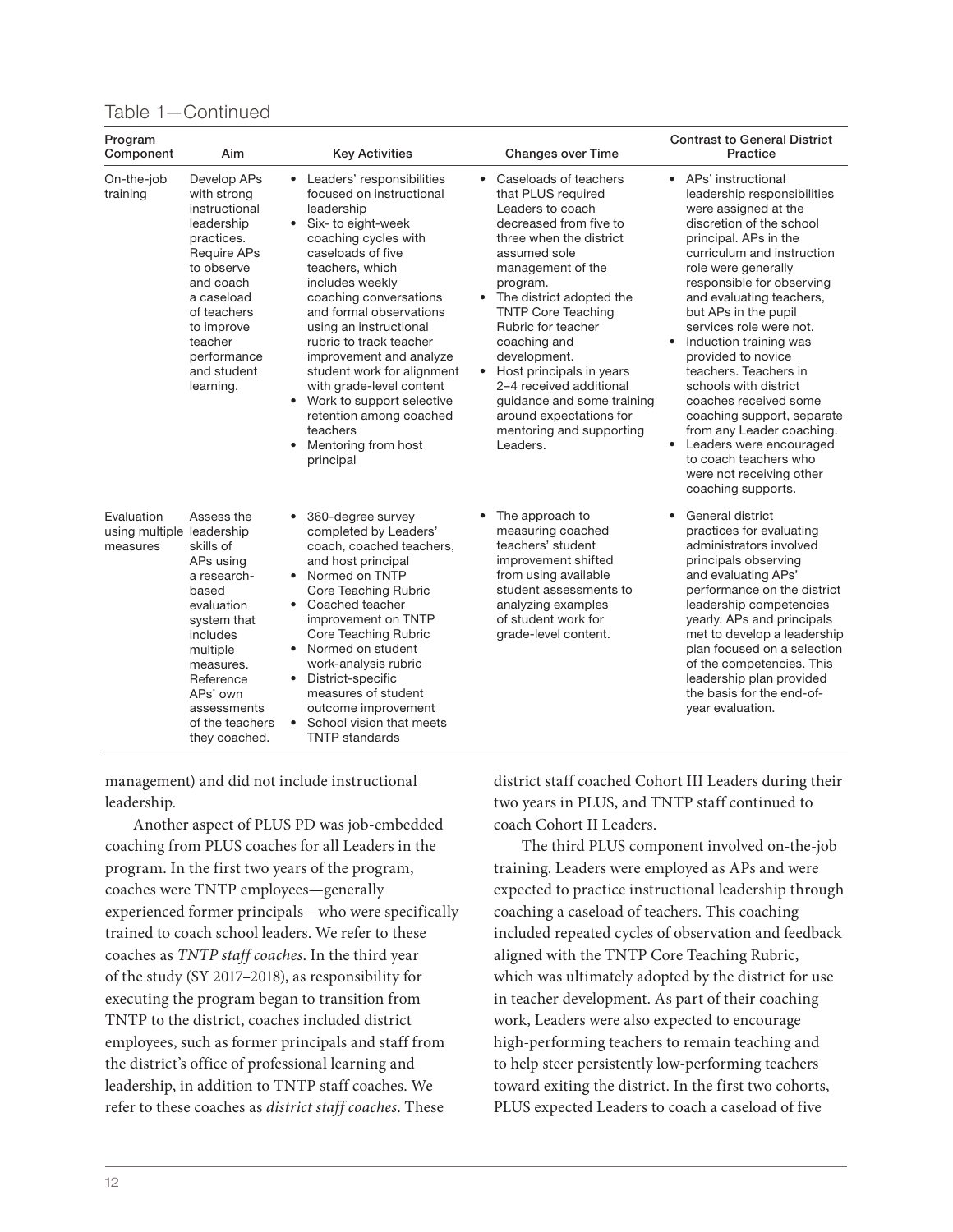teachers; subsequently, this caseload decreased to three teachers. Leaders were encouraged to coach teachers who were not receiving other coaching supports. All Leaders were expected to meet this coaching expectation regardless of the focus of their AP role. APs in the curriculum and instruction role generally did have responsibility for observing and evaluating teachers, but for APs in the pupil services role, including some who were in PLUS, this was not a primary expectation of the job. For non-PLUS APs, instructional leadership responsibilities were assigned at the discretion of their school principal and in accordance with their job role.

The program vision called for host principals to informally mentor the Leaders in their buildings. However, host principals were not selected by PLUS for participation. Rather, any principal who had a PLUS AP in the building became a host principal by default. PLUS program staff did offer some guidance and training sessions starting in the second year of the study for host principals, but, on the whole, expectations were informal.

In the fourth PLUS component, Leaders were evaluated on multiple measures in a process developed by TNTP. This evaluation was distinct from and in addition to the general district evaluations for APs. As described in Table 1, this supplemental evaluation had multiple components. These included 360-degree surveys of the Leaders' performance, which were completed by the Leader, PLUS coach, mentor, principal, and teachers whom the Leader coached; evidence that the Leader could reliably assess teacher performance on the TNTP Core Teaching Rubric; evidence that the performance of teachers coached by the Leader was improving, as measured by the Core Teaching Rubric; PLUS coach determination of the ability of Leaders to assess the quality of student work; improvement on local measures of student performance set by the districts; and evidence of the development of a school vision plan according to TNTP goals. Taken together, the scores on these individual measures added up to 100 points. A score of 60–100 points was considered "principal ready" and 40–59 points was considered "leader ready"—that is, ready for school leadership but not yet prepared for a principalship. Leaders with a score below 40 would not earn certification through

the program. The Leader evaluation process changed only slightly across the course of the study to adjust to the district's changing student-assessment policies. At the beginning of the study, Leaders tracked student progress using available assessments. As the district phased out its use of these assessments for student progress-monitoring, PLUS focused the student outcome portion of the Leader assessment on analyzing student work. Leaders were therefore trained to assess examples of student work for gradelevel content as part of their coaching of teachers.

In the next section, we draw on our interviews with Leaders, background interviews with TNTP staff, and program implementation data to describe the extent to which the program was implemented as intended.

#### To What Extent Was the PLUS Program Implemented as Intended, and What Were Leaders' Experiences at Each Stage?

#### Intensive Selection Process

**A substantial portion of new APs in each year participated in PLUS.** Table 2 provides an overview of the scale of PLUS recruitment over time. In addition to revamping the overall hiring process for all new APs in the district, PLUS recruited and prepared 37 percent  $(n = 31)$  of new APs hired in the district across its first three cohorts. Cumulatively after three years of the program, Leaders represented 36 percent ( $n = 29$ ) of all APs working in the district.

In Table 3, we summarize the characteristics and initial school assignments of Leaders compared with other new AP hires. Leaders were more likely than other new APs to work in middle schools or K–8 schools and somewhat less likely to work in high schools. Demographically, they were less likely to be women. They also were less likely to be black or Asian than other new APs. However, it is difficult to make a clear demographic comparison between Leaders and other new APs because Leaders were more often classified in the other category in terms of their race and ethnicity.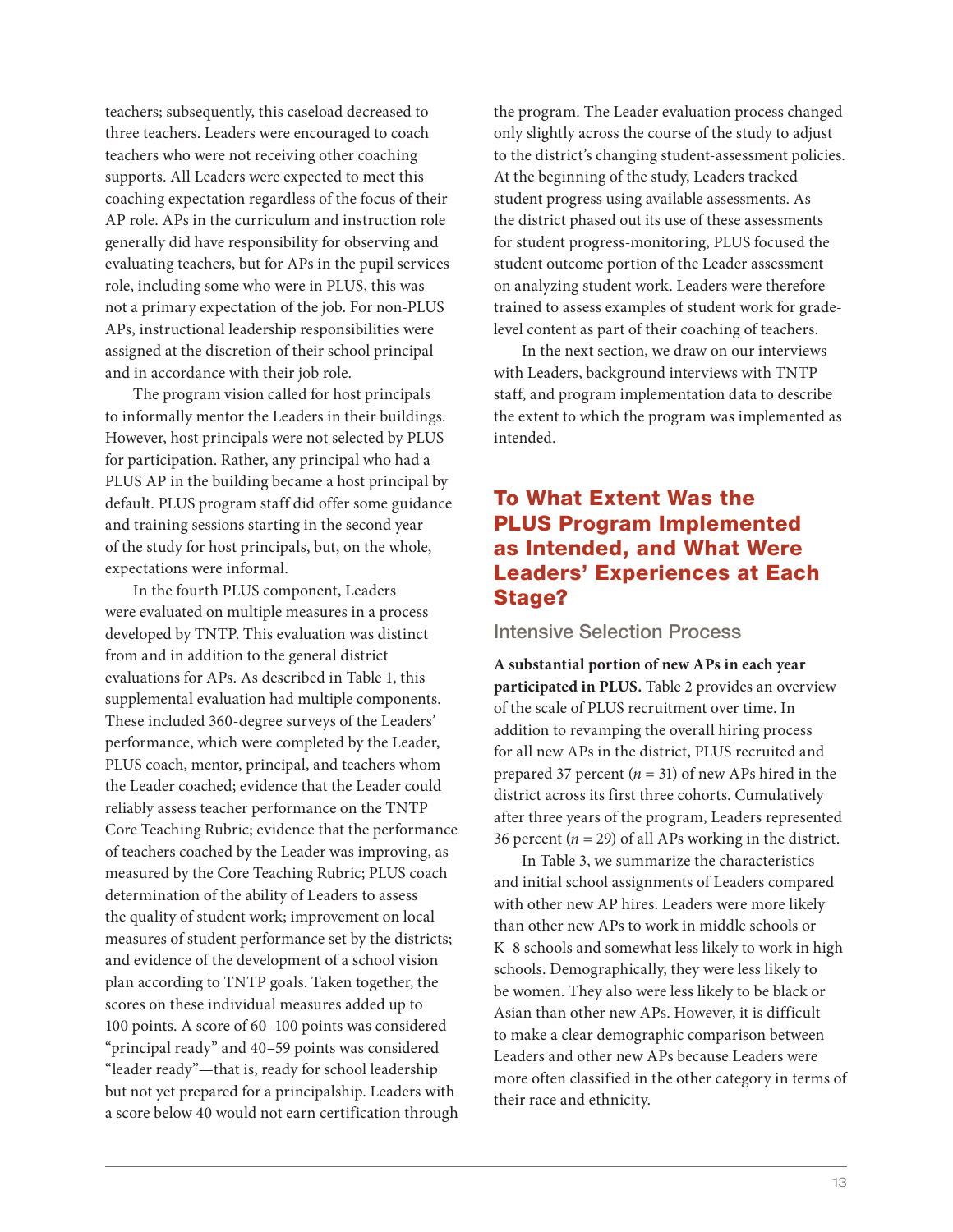#### TABLE 2

#### Total and New District APs and Proportion Who Participated in PLUS, 2015–2016 Through 2017–2018

|                                                | $2015 -$<br>2016 | $2016 -$<br>2017 | $2017 -$<br>2018 |
|------------------------------------------------|------------------|------------------|------------------|
| Total district APs                             | 80               | 89               | 80               |
| Total PLUS APs (and alumni) in<br>the district | 12               | 23               | 29               |
| Percentage of district APs from<br><b>PLUS</b> | 15               | 26               | 36               |
| PLUS APs new to the AP role                    | 11               | 10               | 10               |
| Non-PLUS APs new to the AP<br>role             | 16               | 21               | 15               |

NOTE: APs who transitioned to another position (e.g., principal, central office) do not appear in this table. New PLUS APs and new non-PLUS APs were individuals who were new to the role of AP in the district but may have held other roles in the district previously. Across the three cohorts, 31 out of a total of 37 Leaders were new to the AP role in their first year.

Most Leaders did not have prior experience working as APs in the district prior to beginning PLUS, and they tended to have less experience in other roles in the district than other new AP hires. Separately, in our interviews, we asked Leaders to describe any prior leadership or coaching experience they had; about half reported that they had some prior experience. Some Leaders reported that they had held positions as coaches, and others had reportedly held positions as teacher leaders or school administrators.

Across the three cohorts of Leaders that we examined, there were two participants who were initially selected to be in the program but who dropped out of the program early in their first year, and district records do not identify them as affiliated with the program. PLUS staff described these two cases as being individuals who did not fully engage in the program and were "counseled out" as a result.

**Most Leaders' professional goals were aligned with the PLUS focus on instructional leadership.** We asked first-year Leaders to describe their professional goals for participation in PLUS. Most reported that they hoped to improve their instructional leadership skills, obtain their second administrative credential, and ultimately attain a principal position in the district. Not surprisingly, these Leaders' reported goals were well aligned

with PLUS program objectives. Leaders' goals that related to improving their leadership skills included improving their confidence as leaders, improving their communication skills, building trust with teachers and staff, using data effectively, and understanding and recognizing good teaching. Some Leaders also hoped to improve their skills coaching teachers and aspired to increase the amount of time they spent coaching teachers, improving instruction through coaching, and creating a culture of coaching in their schools. In addition, most Leaders aspired to be a school principal, and about half of those who wanted to be a principal hoped to stay in the district. The Leaders who did not plan to seek a principal position in the district cited a high cost of living, district expectations, and district politics as deterrents.

#### Ongoing Professional Development Focused on Instructional Leadership

Leaders were expected to participate in three structured PD activities: a summer preservice training (for Leaders in their first year of the program), biweekly coaching sessions (in both years), and one PD day each month (for Leaders in their first year; for Leaders in their second year, the PD day occurred every other month). PD activities focused on developing Leaders' instructional leadership skills—with the goal of ultimately improving student achievement—in their schools. PLUS PD was designed so that peer supports—from others in the cohort and from PLUS alumni—were a component of the monthly in-person PD sessions. The coaching sessions that Leaders received from PLUS staff were conducted at Leaders' schools and overlapped with their on-the-job training as APs in their schools. In this section, we discuss the coaching sessions as part of the instructionally focused PD. We also discuss the other aspects of on-the-job training, such as coaching caseloads of teachers and mentoring from host principals, in the later section about on-the-job training.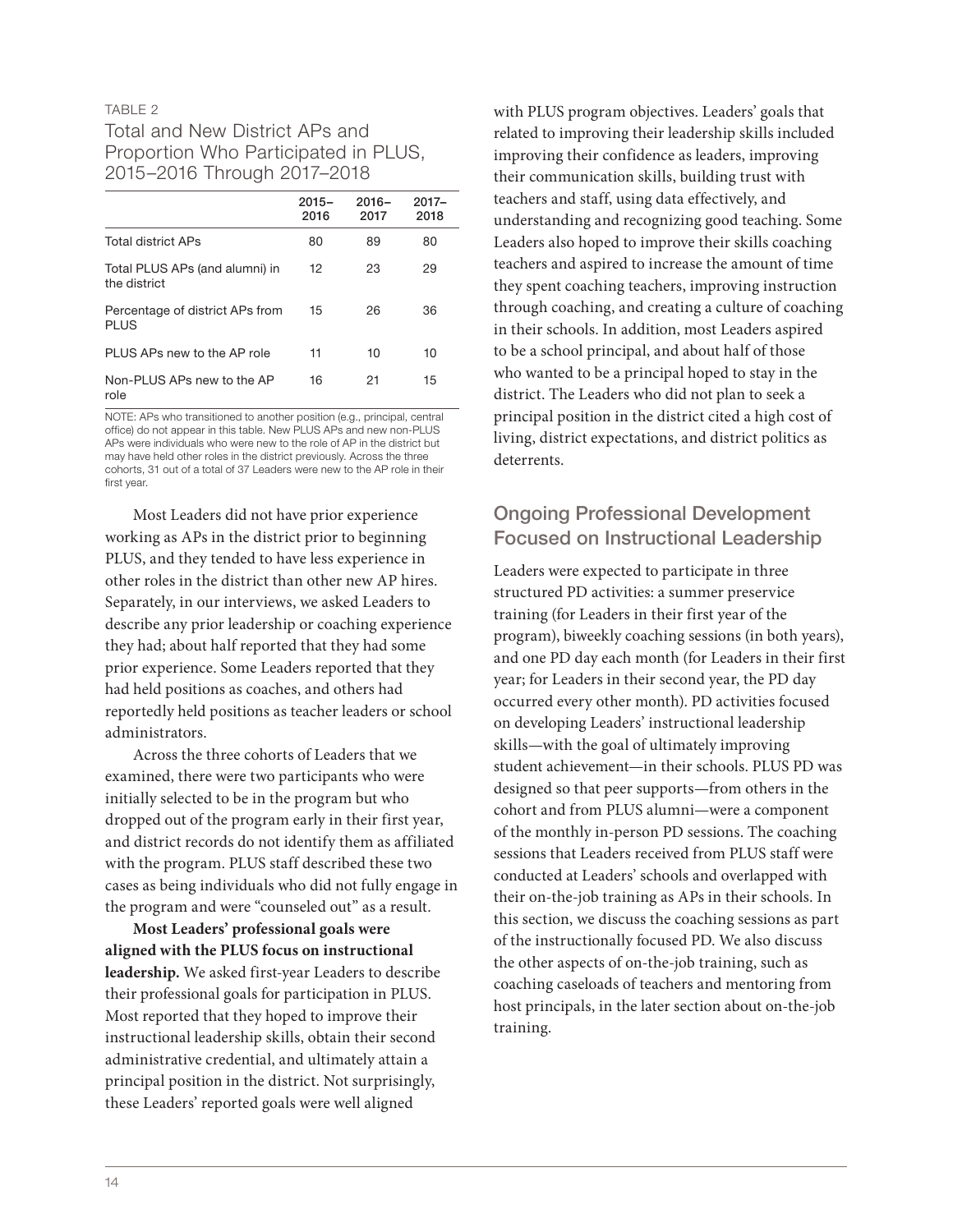#### TABLE 3 Characteristics and Initial School Assignments of New APs, 2015–2016 Through 2017–2018

|                                                          | PLUS APs New to the AP Role | Non-PLUS APs New to the AP Role |
|----------------------------------------------------------|-----------------------------|---------------------------------|
| School assignments                                       |                             |                                 |
| Percentage elementary school                             | 25.7                        | 31.2                            |
| Percentage middle school                                 | 28.9                        | 21.3                            |
| Percentage high school                                   | 29.0                        | 38.6                            |
| Percentage K-8 school                                    | 12.9                        | 7.9                             |
| Percentage other                                         | 3.2                         | 2.0                             |
| AP characteristics                                       |                             |                                 |
| Years of prior experience in other roles in the district | 6.3                         | 9.7                             |
| Percentage women                                         | 48.5                        | 67.4                            |
| Percentage Hispanic                                      | 9.6                         | 9.9                             |
| Percentage black                                         | 6.4                         | 17.4                            |
| Percentage white                                         | 48.5                        | 40.7                            |
| Percentage Asian                                         | 6.4                         | 21.5                            |
| Percentage other race and ethnicity                      | 25.7                        | 11.8                            |
| Total n                                                  | 31                          | 52                              |

#### Preservice Training

**Preservice training was implemented as intended and focused on developing Leaders' instructional leadership skills.** The preservice training consisted of a five-day workshop in the summer prior to the Leader's first year as an AP. Program attendance records indicate an average preservice session attendance rate of 94 percent. According to PLUS program documentation, preservice training topics focused on instructional leadership, accurate observation and evaluation of instruction, and coaching teachers. Topics included exploring leadership styles, setting goals to build stronger relationships with school community members, and use of the TNTP Core Teaching Rubric in teacher observation and feedback cycles. Using the Core Rubric to observe teaching practice, analyze instruction, and determine focus areas for teacher growth was a key focus of preservice training. Leaders were also trained in reliable use of the rubric and practiced achieving consistent ratings across multiple observers. Our interviews with TNTP staff

who organized and led the preservice training are consistent with program documentation.

#### In-Person Coaching

**PLUS in-person coaching was job-embedded, but the focus on instructional leadership topics shifted over time.** Our interviews with Leaders and staff, as well as program materials provided by TNTP, confirmed that coaching was job-embedded; it occurred at Leaders' school sites and focused on topics that arose in their daily work as APs. Program coach logs indicated that all Leaders met with coaches at least once every two weeks, with meetings lasting from 90 to 120 minutes each. These data sources also confirm that the coaching provided by TNTP staff coaches was focused on instructional leadership—particularly helping Leaders develop their skills as coaches of teachers.

Our interviews with Leaders are consistent with the program data. The Leaders we interviewed reported that they met with their TNTP staff biweekly during their first year in the program.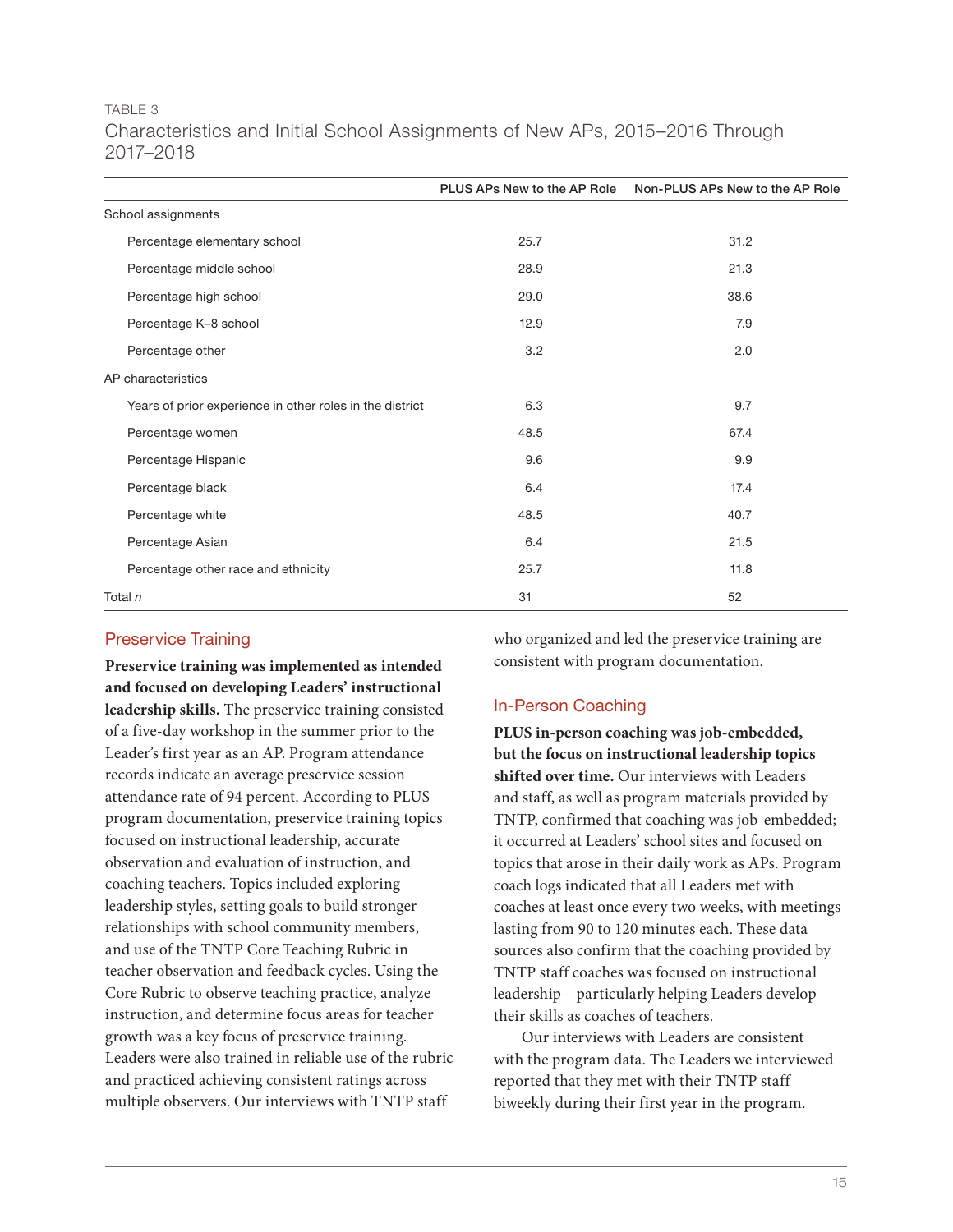Some Leaders reported that the biweekly meetings continued in their second year of PLUS, while some reported less frequent—generally monthly meetings during the second year as a result of the Leader having difficulty scheduling a time. Leaders and PLUS staff reported that TNTP staff coaches accompanied Leaders on classroom observations and feedback sessions with the teachers that the Leader coached. TNTP staff coaches provided feedback to the Leader to help the Leader improve coaching of teachers. Generally, Leaders and their coaches worked together to determine the agendas for coaching meetings, which were generally focused on instructional coaching and leadership (e.g., designing PD for teachers, providing targeted feedback). Most Leaders reported that coaching sessions also focused on a range of skills needed for successful leadership, such as time management and delegating tasks.

Cohort III Leaders, who were coached by district staff coaches, reported the expected frequency of meetings held at their school sites but described a broader range of topics covered in coaching sessions. The Cohort III Leaders we interviewed reported that their district staff coaches spent less time addressing how to coach teachers and more time focused on non-instructional topics (e.g., navigating district systems and politics) than Leaders coached by TNTP staff coaches. Our interviews with PLUS staff confirmed Cohort III Leaders' reports of this shift in emphasis.

**Leaders perceived the job-embedded coaching they received to be the most valuable component of the PLUS program.** Nearly all the Leaders we interviewed across study years and cohorts viewed

Leaders perceived the job-embedded coaching they received to be the most valuable component of the PLUS program.

the coaching component of PLUS as a key strength of the program and a crucial support for their work as APs. Leaders valued their coaches' experience and described close, supportive relationships that helped Leaders solve problems in the moment and build their skills as APs. Leaders particularly valued receiving honest feedback and support on a variety of topics central to effective school leadership but not directly covered in the PLUS PD sessions. These topics included time management, delegating tasks, having difficult conversations with teachers, providing actionable feedback to teachers, and working with host principals who did not prioritize instructional leadership. Leaders said that their PLUS coaches helped them solve problems that came up in their AP roles, and several observed that the high quality of the coaching support was unique to PLUS and not something other school leadership programs offered. In addition, several Leaders noted that their coaches helped build their confidence as school leaders. In the 2019 interviews, several PLUS alumni expressed the wish that they still had access to their PLUS coach. Cohort III Leaders, who were coached by district staff coaches, were as positive about their coaching support as Leaders in other cohorts, even though the topics emphasized were slightly different, as we noted above. Overall, these findings are consistent with prior research, in which novice school leaders in other programs reportedly found value in coaching and mentoring and noticed improvements in their leadership practice (Knechtel et al., 2015; Steele, Steiner, and Hamilton, 2018; Turnbull et al., 2016).

#### Monthly Daylong PD Sessions

**PLUS in-person PD sessions occurred as scheduled and topics focused on developing Leaders' skills instructional leadership.** Our interviews with PLUS staff and review of program documentation indicated that in-person PD sessions were held monthly and attended by Leaders in their first year of the program (Leaders attended these workshops every other month during the second year of the program). Leader attendance rates at PD sessions averaged 92 percent. These program data are consistent with our interview data, in which some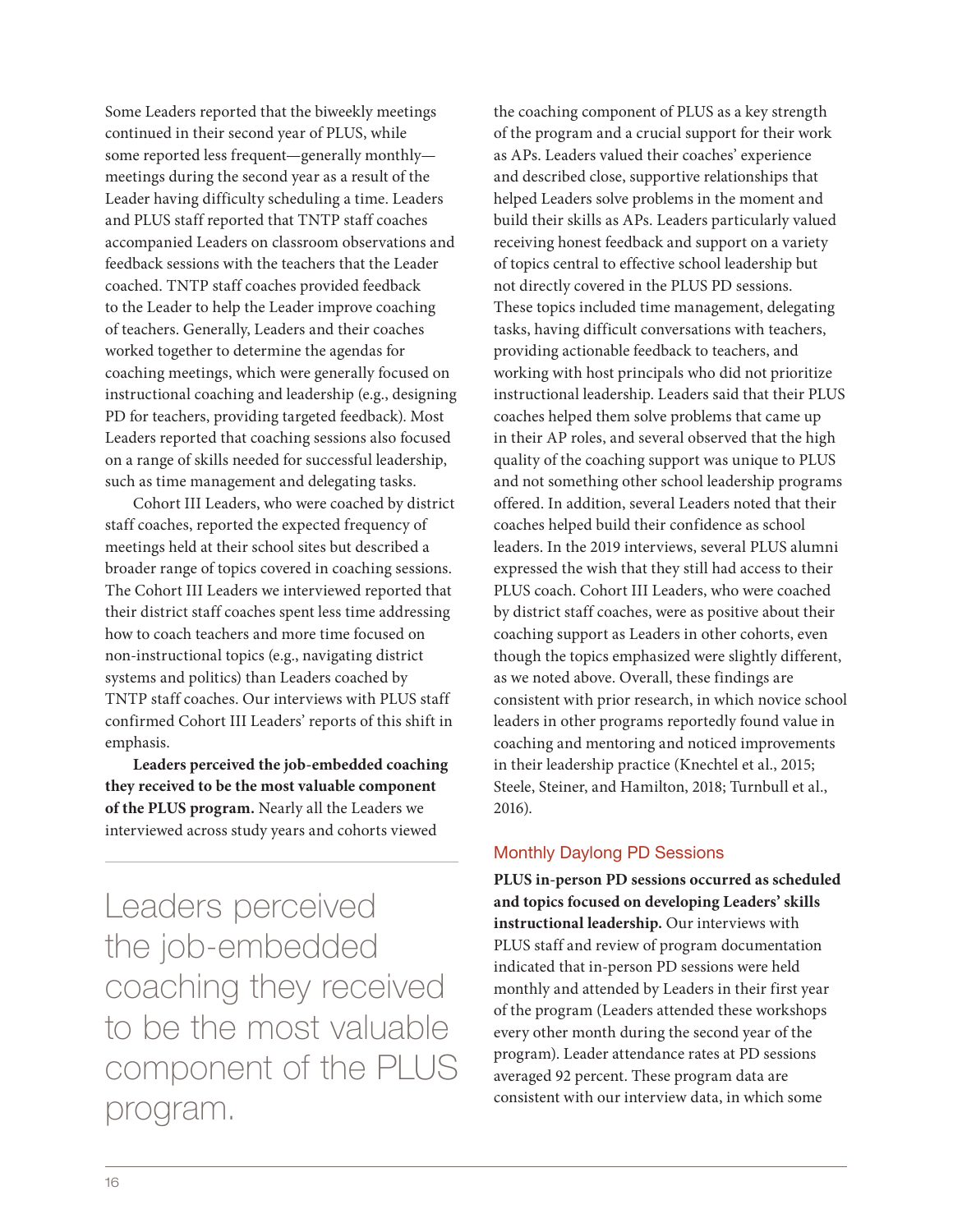Leaders mentioned that they were sometimes unable to attend PD sessions, generally because their host principals pressured them to prioritize their AP job responsibilities.

According to TNTP staff, Leaders, and program documents, monthly PD sessions included topics similar to those covered in the preservice training (e.g., use of the TNTP Core Teaching Rubric for classroom observation), use of coaching cycles to help teachers improve their practice, and dedicated time to practice coaching and leadership skills, such as holding post-observation conferences and giving targeted feedback. In later years of the program, topics covered in the monthly PD sessions expanded to include analysis of student work as an indicator of student learning and as a tool for instructional improvement, equity, strategies for teacher retention, and strategies for supporting continuous improvement (e.g., professional learning communities). Monthly PD sessions also included dedicated time for cohort support, when Leaders worked in small groups with their cohort members to solve problems and receive feedback and support. In addition, according to TNTP staff, PLUS alumni occasionally attended these sessions in the third year of the study to serve as content experts (e.g., on data use) and to share tips about how to navigate district systems.

**Leaders valued PLUS PD sessions but suggested areas for improvement.** Across cohorts and years, most Leaders found the summer preservice training and monthly PD days to be helpful for preparing them for their role as APs in the district. Many Leaders shared that the PLUS PD sessions were specifically designed for their role as APs and valued that the material they learned in those sessions was easy to apply directly to their work in schools. As one Leader said, in 2017:

[PLUS PDs] supported me with refreshing my memory but also giving me some tools that I can rely on and then share with my teachers and support them with. Especially with the Common Core [state standards, which are] still relatively new in our district and any kind of resource or support I can provide teachers with to help them with that is good. I have

A majority of Leaders viewed PLUS as good preparation for instructional leadership, even if they could not always use their coaching skills.

appreciated that I feel more comfortable about talking to teachers about [the Common Core].

However, several Leaders in all cohorts and years felt that PLUS PD could be improved. These Leaders reported that they found PLUS PD to be repetitive and that it excluded some topics that were priorities for their role as district APs. For example, a few Leaders reported that most PD sessions included time to practice observing and rating teacher practice using the TNTP Core Teaching Rubric and found this to be repetitive. Other Leaders wished they had PLUS support in compiling data for their school performance plan or training from PLUS on creating a master course schedule for their school. In addition, several Leaders said that it was difficult to find the time to leave their schools to attend PLUS PD for a full day. But a majority of Leaders across study years and cohorts found PLUS PD to be valuable despite these challenges.

**A majority of Leaders viewed PLUS as good preparation for instructional leadership, even if they could not always use their coaching skills.**  Nearly all the Leaders we interviewed across the four years of the study agreed that the PLUS program prepared them to be good instructional leaders and prepared them to effectively coach teachers with the goal of instructional improvement. One Leader described their experience as follows:

Absolutely [PLUS is adequately preparing me for my school leadership responsibilities].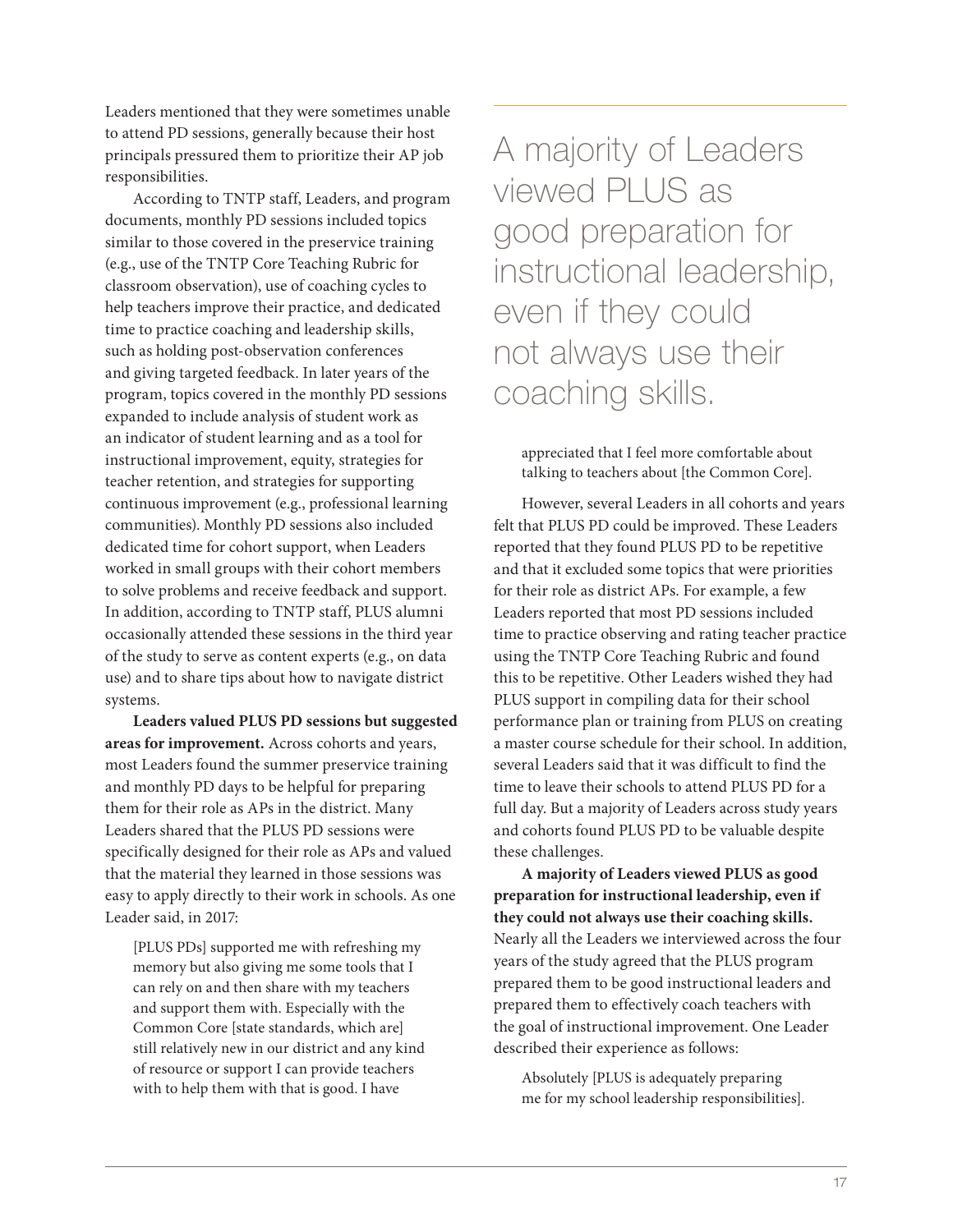Leaders described their PLUS cohort as a key source of support, but alumni support was informal and not yet a well-developed component of the program.

PLUS is a big reason why I am still in this job when I had many reasons why I didn't have to be an administrator anymore. PLUS reminds us that being an administrator is not just about running a school but is also about helping other teachers improve so that ultimately our students can do better—and so PLUS puts students back in the forefront of what we do as administrators. If I can help five teachers improve their practice, then 500–600 students are getting better. I think PLUS has been beneficial for me and has kept me in this line of work because it forces us to look at that.

However, almost all Leaders acknowledged that they were often not able to use their coaching skills as much as they would have liked because the non-instructional aspects of their jobs were so demanding. For example, many of these Leaders reported that they struggled to find time to visit the classrooms of the teachers they coached and had difficulty scheduling coaching conversations with teachers because their jobs required that they address student behavioral incidents, building-management issues, and parent concerns as they arose.

**According to most Leaders, PLUS was good preparation for the role of school leader, but some desired a focus beyond instructional leadership.** In each year of the study, a majority of the Leaders we interviewed said that PLUS was doing a good job of preparing them for the role of school leader. However, some Leaders noted that PLUS was not preparing them for the non-instructional aspects of school leadership, such as budgeting, community relations, staffing, or legal compliance, and wished that PLUS would include these topics. Although the district's typical AP PD nominally included these topics, at least some Leaders we interviewed desired more of a

balance between instructional and non-instructional topics in their training from PLUS. The extent to which Leaders viewed the focus on instructional leadership as a concern varied. Some Leaders opined that preparation for coaching teachers was the most important skill they could learn as APs; others said that they knew the program focused on instructional leadership and did not expect preparation in other areas. Still others wished that PLUS could expand its focus beyond instructional leadership. These Leaders reported that non-instructional responsibilities were a large part of their job and did not feel that PLUS was adequately preparing them for those aspects of the school leader role. In the words of one Leader, "I think it [PLUS preparation] would not be sufficient alone," implying that preparing Leaders for other non-instructional duties was important. These reports are consistent with a recent study of another PLUS program in a midsize urban district. The PLUS participants in that study also expressed a desire to learn about the operational and managerial aspects of school leadership (Steele, Steiner, and Hamilton, 2018).

#### Support from PLUS Cohort Members and Alumni

**Leaders described their PLUS cohort as a key source of support, but alumni support was informal and not yet a well-developed component of the program.** Our interviews with PLUS staff and Leaders indicate that the monthly PD sessions included time for Leaders to work with their fellow cohort members to troubleshoot issues they were facing in their jobs as APs. Across cohorts and years, most Leaders agreed that their PLUS cohort was an important source of emotional and professional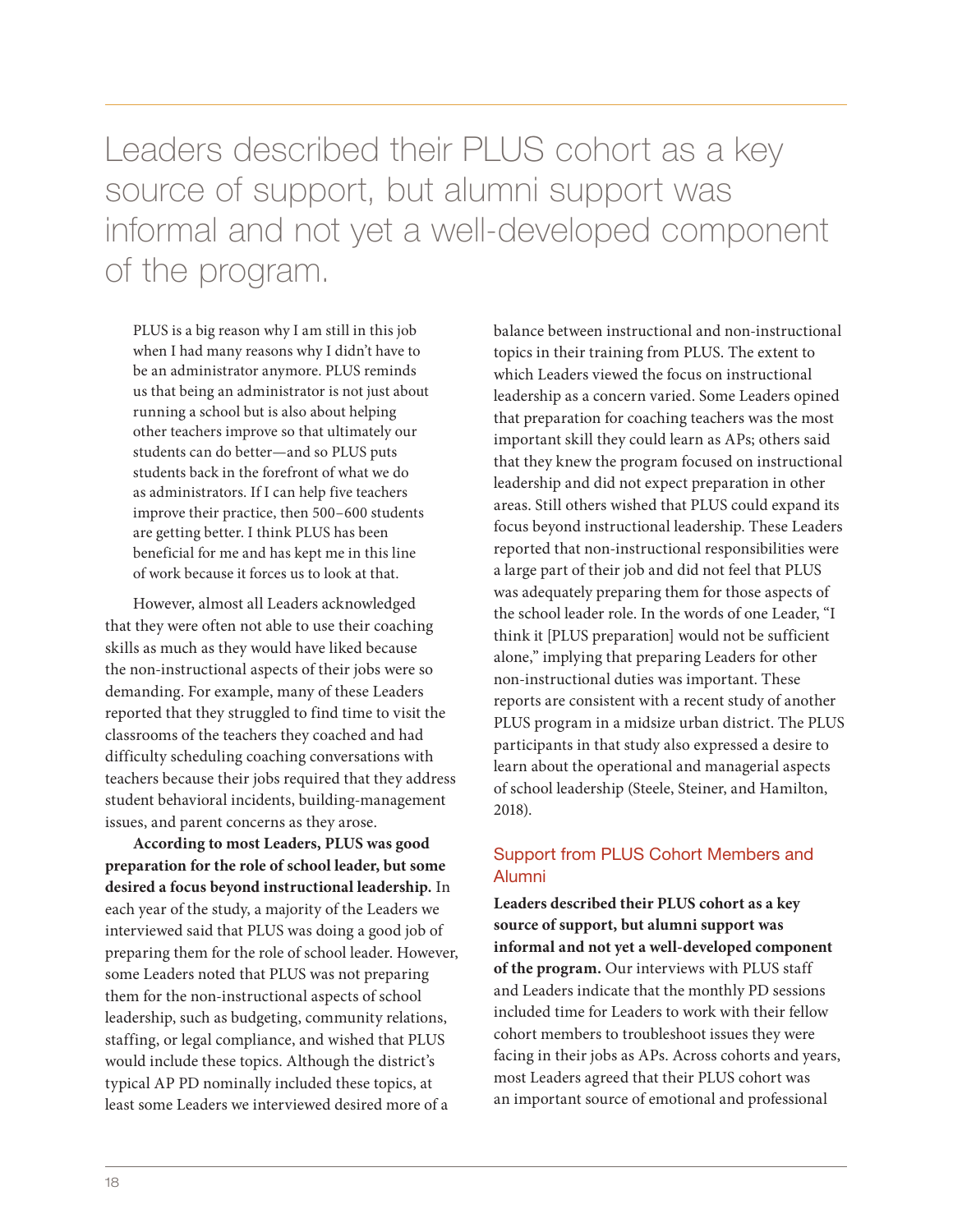support. In each year of the study, Leaders talked about using their cohort as a sounding board for brainstorming solutions to challenges they were having in their jobs. Leaders also talked about how they valued having a group of like-minded colleagues with whom they could "vent" during their PD sessions. In addition to seeking support from cohort members during face-to-face PD sessions, some Leaders said that they connected with one another through email or text message and, in some cases, these relationships lasted into their first year as PLUS alumni. We found that most Cohort III Leaders who participated in the 2019 interviews reported particularly strong ties with others in their cohort, possibly because they were still in the second year of the two-year program.

The value of cohort support described by Leaders in this district is consistent with findings from other research. For example, PLUS participants in another district found similar value in support from their cohort members (Steele, Steiner, and Hamilton, 2018), as did participants in a recent evaluation of the New Leaders Aspiring Principals program, which similarly aims to partner with school districts and charter management organizations to train principals in instructional leadership (Gates et al., 2019).

As we described earlier, the vision of the PLUS program called for alumni to occasionally attend monthly PD sessions as content experts and to share guidance on navigating district systems. TNTP staff reported that some program alumni did attend the monthly PDs for this purpose. However, this type of alumni involvement had little chance to mature because only one cohort of Leaders had graduated prior to the district assuming sole management of the program. In addition, as the PLUS program matured, and as Leaders proliferated in the district, some Leaders worked in the same school as another Leader or PLUS alum. In the last two years of the study (SYs 2017–2018 and 2018–2019), we asked Leaders who worked in a school with another Leader or alum the extent to which that Leader or alum served as a source of support. The extent to which Leaders reported feeling supported by other Leaders or alums at their school varied. For example, one Leader said that the other Leader in their school was their "biggest support at the school," while another said

TNTP staff reported that many Leaders found it difficult to make time to conduct coaching cycles as frequently as intended.

that the other Leader in their school held a different role, which made collaboration difficult. This variation in support from Leaders in the same school is consistent with TNTP staff accounts, which noted that the expectations for support of this type were not formal or systematic.

#### On-the-Job Training

**Most Leaders struggled to coach five teachers on a weekly basis.** According to program documentation and interviews with PLUS staff, Leaders were initially expected to coach a caseload of five teachers per year while participating in PLUS. Leaders were trained to engage in "coaching cycles" with teachers. Each coaching cycle was six to eight weeks and was expected to include weekly classroom observations using the TNTP Teaching Core Rubric, a postobservation discussion in which the Leader and the teacher agreed on an area of instructional practice that the teacher would work to improve, and the Leader providing the teacher with targeted feedback and suggestions to support improvement. However, TNTP staff reported that many Leaders found it difficult to make time to conduct coaching cycles as frequently as intended. This was particularly a challenge for APs in pupil services roles, in which instructional leadership was not a primary job responsibility.

Our interviews with Leaders reinforced this finding. Most Leaders reported that they were neither able to coach the number of teachers that PLUS expected nor could they meet with them as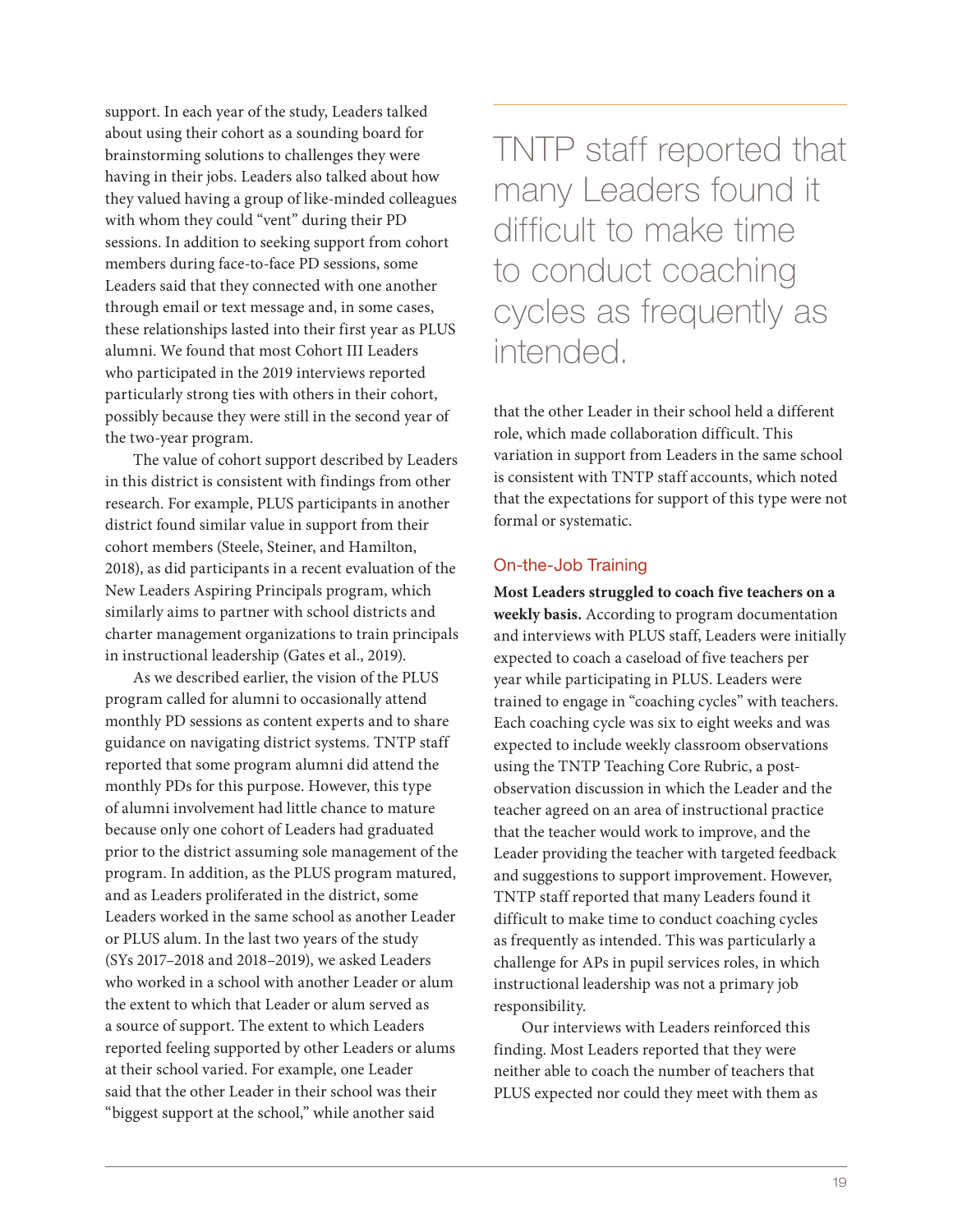## Host principals received limited training, and the support they provided to Leaders reportedly varied.

frequently as recommended in the PLUS coaching cycle. Most Leaders we interviewed reported coaching an average of three teachers and meeting with them about every other week. All the Leaders we interviewed reported doing their best to meet PLUS coaching expectations but that it was difficult to find the time because other non-instructional aspects of their job (e.g., addressing student behavior incidents, creating a master schedule) intruded. Most Leaders reported feeling stressed about this tension and unsure about how to prioritize tasks; some felt pressure from their building principals to set aside their coaching responsibilities. A few Leaders reported that they struggled to schedule coaching meetings with teachers because the teacher's schedule was too busy, but this was not a common challenge among the Leaders we interviewed. However, a few Leaders reported that they were generally able to meet PLUS expectations for coaching teachers. These Leaders were more frequently in the curriculum and instruction AP role and reported that their host principals helped them prioritize coaching by allowing them to delegate other responsibilities.

**Other coaching supports for teachers may have been a barrier to coaching by Leaders.** In our interviews with some Leaders, we heard that another barrier to their coaching of teachers was the presence of other coaches. Our interviews with PLUS staff confirmed that some schools had other coaching supports, such as instructional reform facilitators or literacy coaches, in place for teachers. According to PLUS staff, Leaders were responsible for selecting the teachers on their coaching caseload and were encouraged to coach teachers who were not receiving other coaching. However, the Leaders we interviewed reported that coaching assignments were selected primarily by school principals with input from the Leaders. Principals and Leaders determined which teachers to coach in various ways, including selecting

new teachers and asking teachers if they would like to be coached.

**PLUS alumni reported using their PLUS training in instructional improvement to inform teacher feedback and evaluation but often did not engage in formal coaching cycles.** We interviewed PLUS alumni of Cohorts I and II one year after they completed the program. PLUS alumni in both cohorts reported that they used their PLUS training, especially in instructional improvement, when providing feedback to teachers and in formal teacher evaluations. For example, one Cohort II leader in 2019 said:

I use the terminology "demonstration of learning" and "culture of learning," and I specify what I mean by "engagement" and what . . . high-quality assignments should look like. So, I'm able to translate that skillset [from PLUS] into conversations about classroom practice, whether . . . it's in a sustained and regular ongoing coaching cycle or a one-off evaluation or just me popping in and having follow-up conversations.

However, in line with current PLUS participants, PLUS alumni noted that they still struggled to find the time to engage in full coaching cycles with teachers because their other, more-pressing administrative responsibilities (e.g., addressing student discipline issues, interacting with families) took precedence. It is noteworthy that the several PLUS alumni in both cohorts who had moved into a principal role reported that their new duties further limited their ability to engage in full coaching cycles with teachers.

**Host principals received limited training and the support they provided to Leaders reportedly varied.** The TNTP staff we interviewed confirmed that host principals were not selected by PLUS for participation in the program. Although TNTP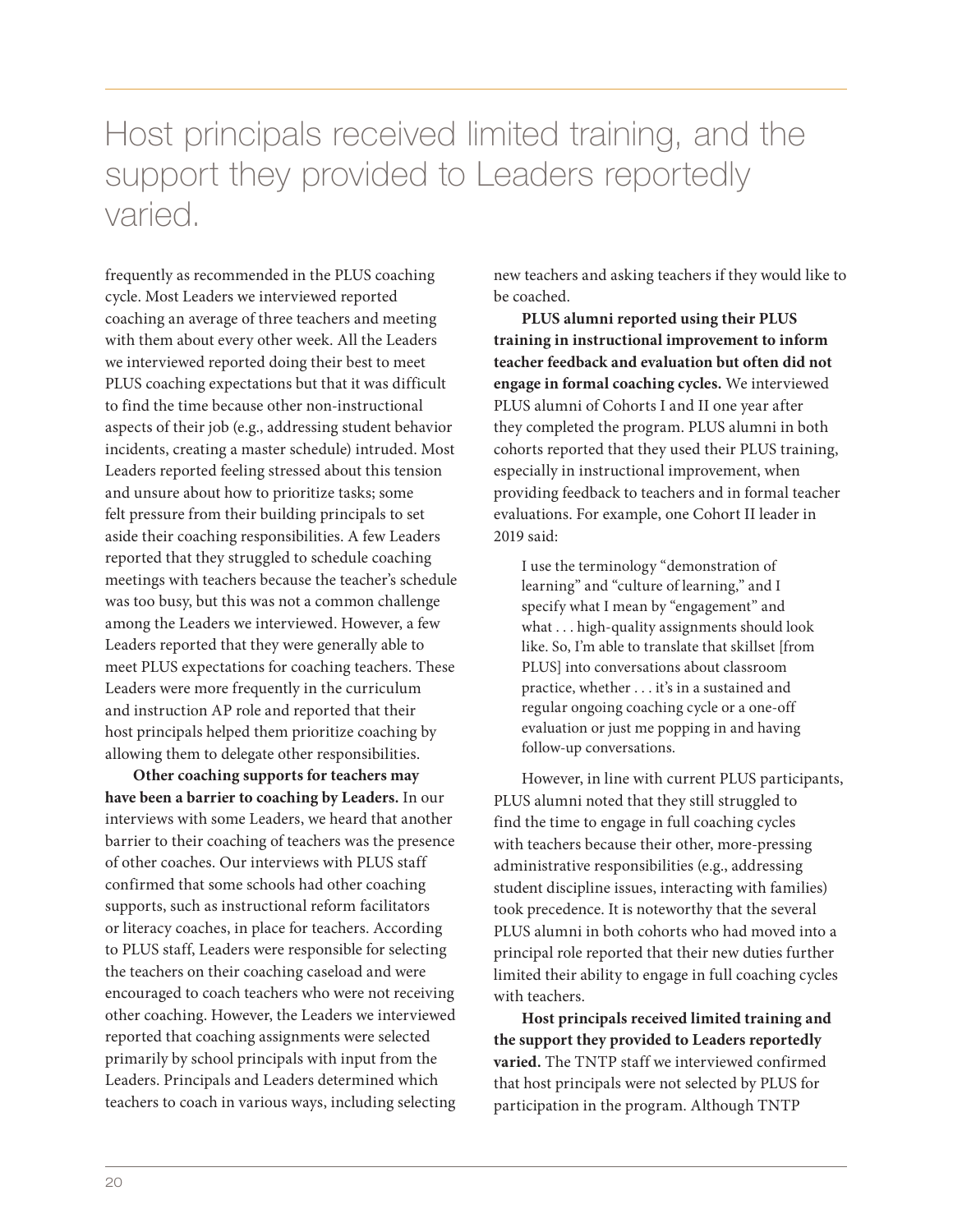staff reportedly did their best to informally steer Leaders to accept AP positions with principals who were supportive of PLUS, TNTP staff had little influence over where AP vacancies occurred and where Leaders accepted an AP position. Instead, principals who had a PLUS Leader in their building as an AP became a host principal by default. TNTP staff confirmed that the program did not offer any training for host principals in the first year but did offer training sessions and informal guidance via email for host principals starting in the second year of the study. This informal guidance requested that host principals allow their Leaders sufficient time to conduct weekly coaching meetings with the teachers on their caseload and to attend the monthly PLUS PD sessions. Host principals were also asked to support their Leader by having a meeting with their Leader's PLUS coach and attending the host principal trainings and their Leader's PLUS review meeting.

In the first two years of the study, most Leaders reported that their host principals were generally not aware of the PLUS program and the Leader's PLUS responsibilities. However, we heard fewer reports of host principals being unfamiliar with PLUS in the final two years of the study. Host principals may have become more familiar with PLUS over time as the program expanded and as PLUS began offering information and training sessions for host principals. In at least one case, a Leader believed these sessions were helpful to an extent.

Across cohorts and years, about half of the Leaders we interviewed reported that their host principals were focused on instructional leadership and supportive of their PLUS activities. According to Leaders, supportive host principals provided them with feedback about their overall performance and the time to engage in coaching cycles with teachers and attend PLUS PD sessions. In contrast, some Leaders reported that their host principals did not prioritize instructional leadership and, as a result, did not allow the Leader to prioritize their PLUS activities. Other Leaders who described challenging relationships with their host principal said their host principals were not supportive because they were busy, overworked, and generally unavailable. This finding is consistent with another recent study of a PLUS program, in which participants reported

wide variation in the support and mentorship they received from their principals (Steele, Steiner, and Hamilton, 2018).

#### Evaluation Using Multiple Measures

**Leaders were evaluated using multiple measures, and almost all earned their certification.** Our review of program documents and interviews with PLUS staff indicated that Leaders were evaluated using multiple measures in the process designed by TNTP for use across its PLUS programs, as described in Table 1. In addition, although we did not independently analyze Leader evaluation data, TNTP conducted a variety of analyses of Leaders' progress and performance. Although Leader evaluation scores varied, all Leaders who fully participated in the program were ultimately rated as either "leader ready" or "principal ready" and earned their certification. However, over the three PLUS cohorts, two Leaders opted out of the program after failing to make progress early in their first year, and these individuals did not earn their certification through PLUS. In addition, TNTP documented a clear pattern of improvement over time in the ratings that PLUS coaches gave Leaders as part of the 360-degree evaluation process.

The PLUS program also collected data confirming that, as of their second year in the program, all Leaders could accurately assess the alignment of math and literacy tasks to Common Core state standards and that all Leaders were sufficiently normed on the use of the TNTP Core Teaching Rubric for classroom observations. TNTP further documented the core rubric scores of teachers coached by Leaders in SY 2016–2017 and

Leaders were evaluated using multiple measures, and almost all earned their certification.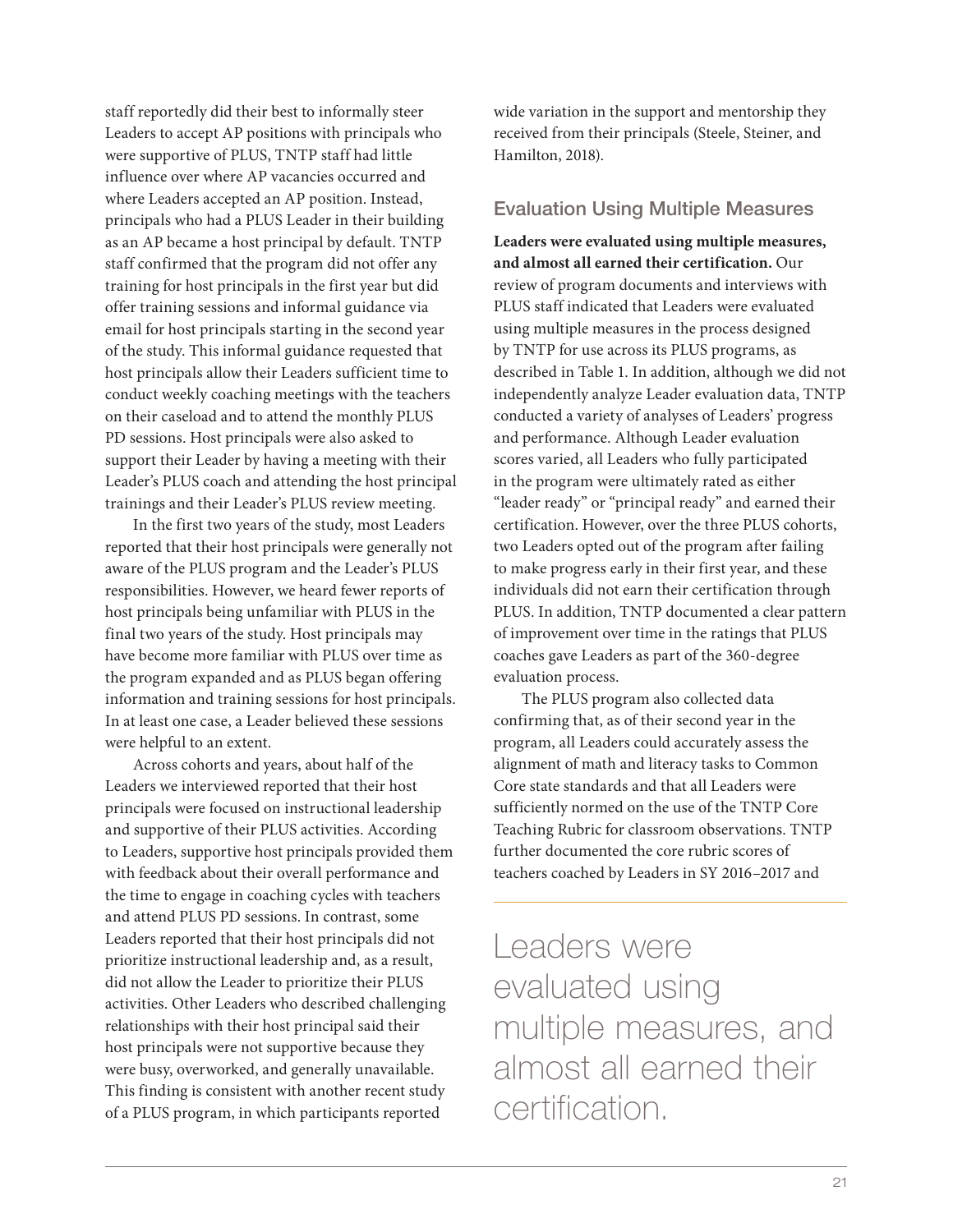**Misalignment** between PLUS and district expectations for APs, along with administrative hurdles, were a challenge in the first years of the program.

2017–2018. During this period, data from Leaders' core observational ratings were collected from both the beginning and end of the year for 67 percent of coached teachers, and 78 percent of those with documented ratings demonstrated improvement over time in their core ratings.

**Most Leaders found analyzing student work to be a valuable exercise but rarely used it when coaching teachers.** As described earlier in this report, Leader evaluations were partly informed by the data they collected about student work quality among the teachers that they coached. This activity, which relates to both Leader evaluations and Leader coaching of teachers, shifted in year 3 of the study to replace district student assessments with analysis of student work as the main student outcome emphasized in the coaching of teachers. Our interviews with PLUS staff and Leaders confirmed that PLUS PD sessions included training Leaders to analyze samples of student work starting in year 3 of the study. They also confirmed that these analyses focused on assessing the extent to which classroom tasks met grade-level standards. Leaders were expected to use the results of this analysis as a means of monitoring student progress in coached teachers' classrooms and for providing feedback to teachers to help them develop tasks that met grade-level standards.

In the 2018 and 2019 interviews, we asked Leaders about their opinions of student work

analysis and their use of the technique in coaching sessions with teachers. In general, Leaders spoke positively about analyzing student work and said that it could be a useful tool for providing feedback to teachers when classroom tasks and assignments did not meet grade-level standards. However, many Leaders in both years and across cohorts reported that they rarely analyzed student work and did not often discuss it in their coaching conversations with teachers. These Leaders did not often analyze student work because it was time consuming for the Leader and the teacher, was difficult to do in content areas in which they were not experts, felt like a compliance activity, and, according to a few Leaders, was threatening to the teachers they coached.

#### Coordination with and Transition to District Management

**Misalignment between PLUS and district expectations for APs, along with administrative hurdles, were a challenge in the first years of the program.** In the first two years of the program, most Leaders reported that many district leaders did not share the PLUS program's emphasis on instructional leadership as a key responsibility of APs. The TNTP staff we interviewed confirmed this and reported that, as a result, district leaders did not encourage host principals to allow their AP Leaders to prioritize their PLUS tasks. As we described earlier in this report, about half of the Leaders we interviewed reported receiving minimal support from their host principals.

This challenge was compounded, according to Leaders, by the fact that the district and PLUS used different teacher observation rubrics, had different criteria for AP performance evaluations, and did not coordinate their PD calendars. For example, several Leaders noted that there were often conflicts between PLUS PD sessions and district PD sessions. In such cases, Leaders reported that they felt obligated to attend the district sessions because they were required as part of their job as APs. In the second year of the study, one Leader described the PLUSdistrict misalignment as follows: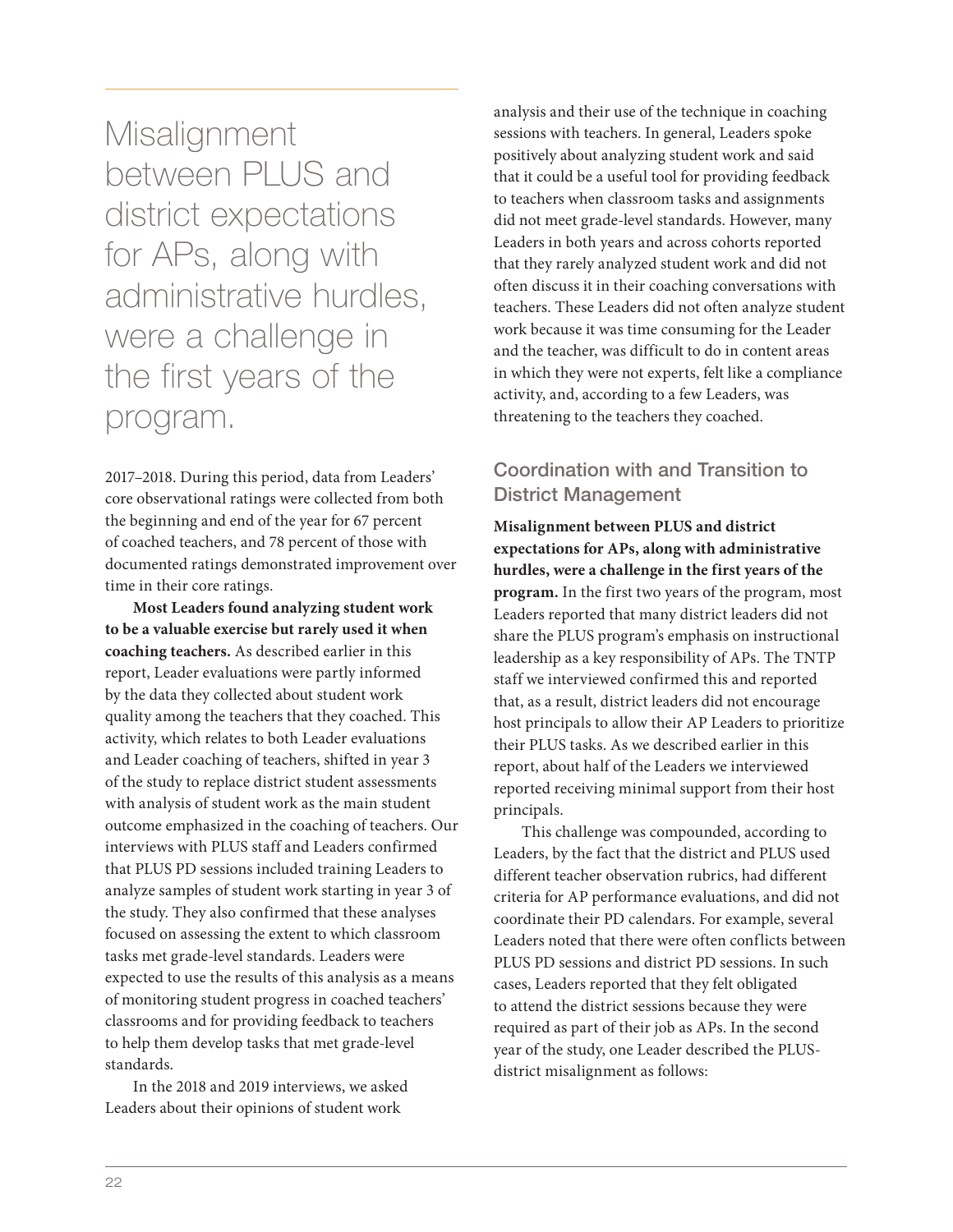The PLUS program evolved with the transition to district management but retained many PLUS structures and the focus on instructional leadership.

I don't know how much anyone in the district knows about PLUS unless they are actually in it. I think that is, again, a part of the struggle that my peers in PLUS feel—PLUS wants us to do this, and the district wants us to do that. I am in PLUS because I value what PLUS is asking of me, but I can't do both of them [district requirements and PLUS requirements] at the same time and do both of them well.

Some of these alignment challenges were resolved over time as the PLUS program became more embedded in the district. For example, TNTP staff reported that the district adopted the TNTP Core rubric for use in teacher development and coaching observations (but retained the statemandated rubric for teacher evaluations), and PD scheduling conflicts were resolved when the district took on sole management of the program.

**The district's expectations for APs shifted over time to emphasize instructional leadership, but host principal support remained inconsistent.** Leaders' descriptions of the district's expectations for APs to focus on instructional leadership shifted over the four years of the study. As we discussed earlier in this report, in the first two years of the study, Leaders reported that the district did not emphasize instructional leadership or encourage school leaders to prioritize it in their work. Furthermore, Leaders perceived that this misalignment with PLUS program priorities made it difficult for them to improve in

their work coaching teachers. However, Leaders' comments in the third and fourth years of the study (SYs 2017–2018 and 2018–2019), when district staff coaches began to coach Leaders and when the district assumed sole management of the program, revealed a change. Most Leaders reported that the district was becoming more aligned with PLUS and beginning to encourage school leaders to focus on instructional leadership and to spend time coaching teachers. In the final year of the study, when the program had fully transitioned to district management (SY 2018–2019), we asked Leaders if they believed PLUS had changed district culture related to instructional leadership; many Leaders agreed that this was the case. Several Leaders perceived that PLUS had changed district culture by highlighting the importance of instructional improvement and creating a network of like-minded leaders who could rely on one another for support. Although most Leaders appreciated the shift in emphasis, many continued to report that their host principals did not allow them to organize their time to prioritize PLUS activities.

**The PLUS program evolved with the transition to district management but retained many PLUS structures and the focus on instructional leadership.** In the fourth year of the study, we asked Leaders to share their perceptions of the transition to district management and the new, district-run, program. Most Leaders noted that district staff took the opportunity to tailor the program more closely to their district's context by including training about district-specific context and policies (e.g., budgeting, school operations, navigating the district political environment). Leaders reportedly appreciated the support on non-instructional topics and districtspecific activities that the new program provided. For example, one Leader said that covering the "nuts and bolts" aspects of planning and budgeting, such as meeting with the budget analyst, was particularly valuable. In addition, many Leaders noted that the new program continued to emphasize training in instructional leadership and coaching teachers. The TNTP staff we interviewed concurred with Leaders' reports and noted that the evolution of the program was beneficial in that it was more closely tailored to the needs of district APs. TNTP staff mentioned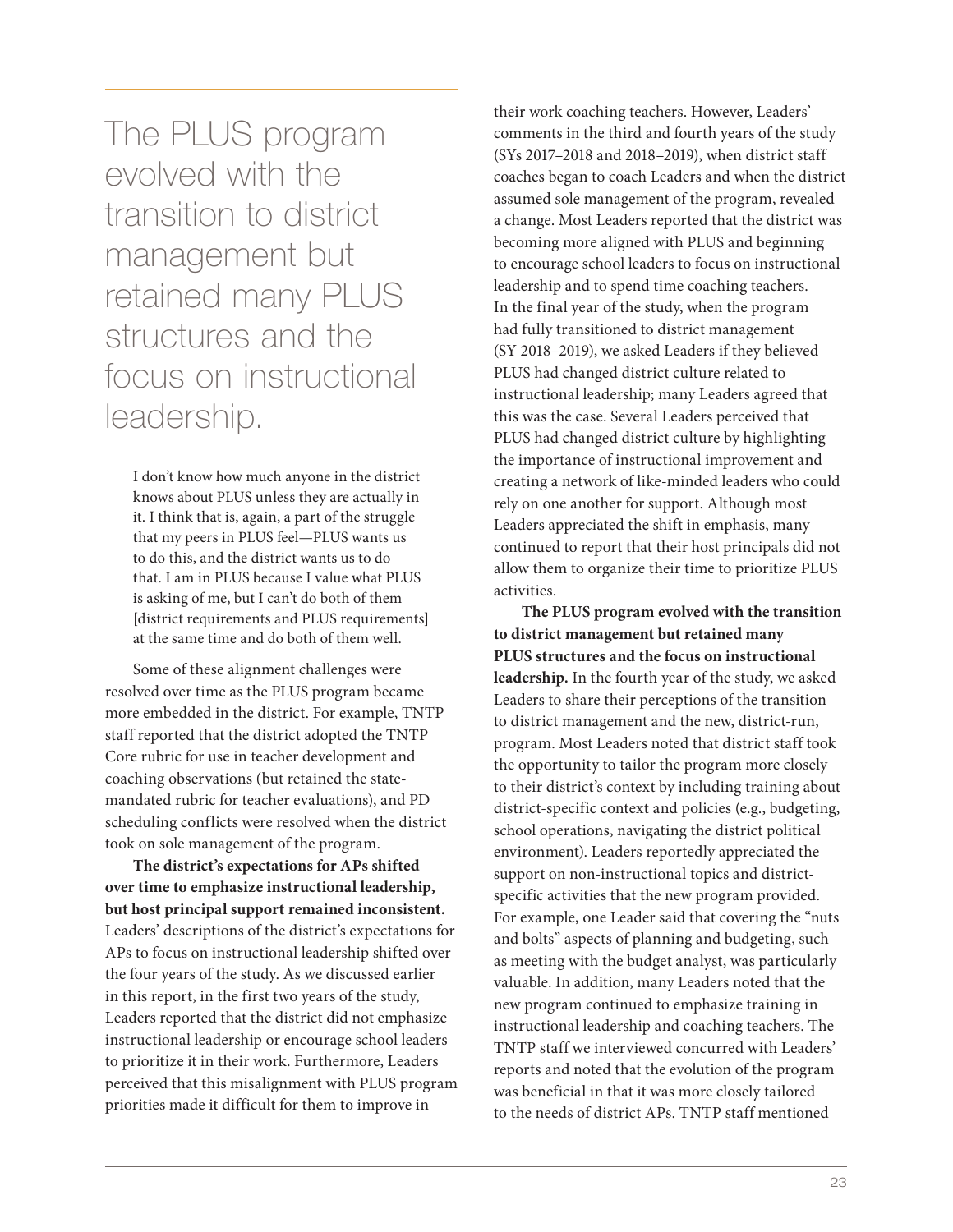Leaders were not significantly different from comparable new APs in the rate at which they remained working as administrators in the district.

other points of continuity with the PLUS program, such as use of the TNTP Core Teaching Rubric for teacher coaching and development, job-embedded coaching, and in-person PD that included preservice training and monthly group sessions.

However, TNTP staff acknowledged that the transition to district management was not always smooth. Although the district was reportedly a strong and receptive partner and transition planning was a multiyear process, TNTP staff reported that there was limited time for TNTP and district staff to work side-by-side managing the program. In addition, some Leaders reported that the first year of the program under district management was disorganized. For example, several Leaders reported that the district's expectations around leadership and leadership coaching were not clearly defined and that the school leader evaluation system was not aligned with a focus on instructional leadership activities. For example, one Leader noted that there was a "lack of clarity [about how to] exactly . . . run the program with integrity" and "I feel a little bit like lost children."

#### PLUS Impact Results

In this section, we present findings from analyses evaluating various PLUS outcomes. We begin by presenting findings related to the career trajectories of Leaders compared with other APs who were also new to the AP role in the district. Then we present

findings related to Leaders' impacts on teachers they coached during their time in the program and on the students of coached teachers. We provide additional exploratory findings related to trends in school-wide achievement in schools where Leaders worked in the technical appendix.

#### How Did the Professional Trajectories of Leaders Compare with Those of Other New APs in the District?

In this section, we review findings related to the retention and promotion of Leaders within the district. Overall, newly hired Leaders were not significantly different from other newly hired APs in terms of the rates at which they were retained or promoted to principal roles. However, our sample sizes were small, and we lacked sufficient statistical power to reliably detect any differences in retention or promotion that were not large.

Descriptively, 97 percent of Leaders were retained as administrators in the district after their first year of PLUS, and 87 percent were retained as administrators after their second year. About 10 percent of the Leaders who were new to the AP role in the district when they were first hired were promoted to a principal role in the district by their second year, and 24 percent were promoted by their third year.

**Leaders were not significantly different from comparable new APs in the rate at which they remained working as administrators in the district.**  We were able to evaluate retention outcomes for at least two years for all Leaders, for three years for Cohorts I and II, and for four years for Cohort I. Our results are shown in Figure 2. Leaders' retention rates were not significantly different from rates for other similarly experienced APs in the district, when controlling for all other factors. However, by their third and fourth years, PLUS alumni were directionally less likely to have departed the district (about 14 percent and 15 percent less likely, respectively).

**Leaders were not significantly different from comparable new APs in the rate at which they were**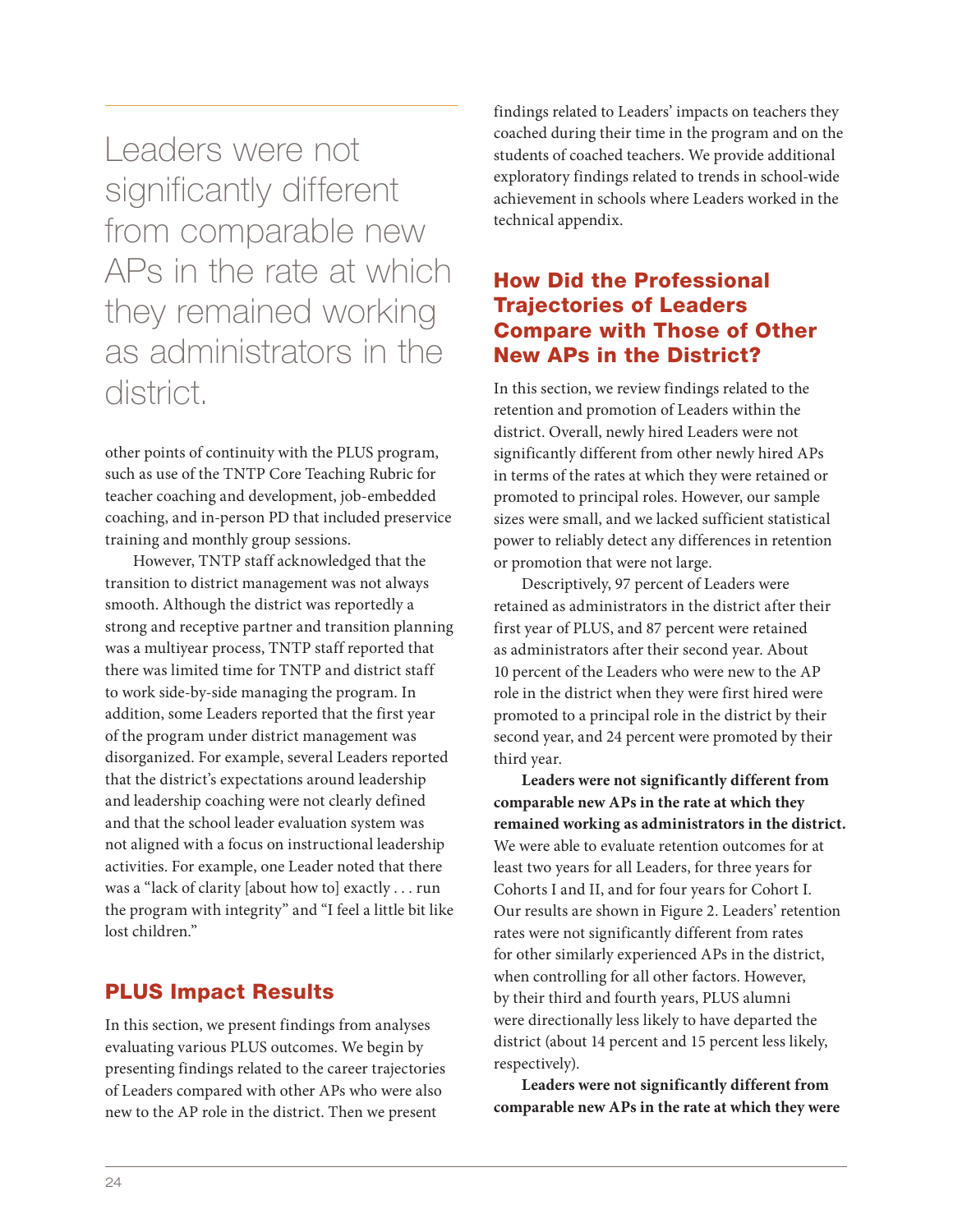FIGURE 2



Difference in Cumulative Rate of Departure from the District for Leaders Relative to Other New APs

NOTE: Samples include only Leaders and comparison APs who were initially brand new to the role in the district. 95-percent confidence intervals shown. No results are statistically significant at the  $p < 0.05$  threshold. Additional details regarding sample sizes and PLUS cohorts included in each outcome year are provided in Table A.12 of the technical appendix.

**promoted to principal roles within the district.**  We were able to evaluate within-district promotion rates for at least two years for all Leader cohorts, for three years for Cohorts I and II, and for four years for Cohort I. These results are shown in Figure 3. Leaders' promotion rates were not significantly different from other similarly experienced APs in the district, when controlling for all other factors. However, by their fourth year, PLUS alumni were directionally more likely to have been promoted (about 11 percent more likely).

**Most Leaders who stopped working as district administrators did so to take on principal positions elsewhere.** Among the four Leaders who stopped working as district administrators during the period of our study, three did so to take on new roles as principals in different districts, and one took on a role in the district central office. Unfortunately, we lacked promotion data from comparison APs who left the district during this time. Although all Leaders who left the district were promoted to principal roles, we cannot assess how unusual that is relative to typical promotion rates for comparison APs who left the district.

#### To What Extent Did Leaders Influence the Student Achievement or Job Retention Outcomes of Coached Teachers?

In this section, we discuss findings related to our evaluation of Leaders' impacts on the teachers they coached. Overall, we see some evidence of positive PLUS impacts associated with the teacher coaching that Leaders did during their participation in the program. Because coaching assignments were not consistently documented by the district in the first year of the study, these analyses were limited to coaching that took place between SYs 2016–2017 and 2018–2019.

**Students of teachers who received coaching from Leaders performed better in ELA exams than students of comparison teachers.** Figure 4 shows the association between receiving coaching from a Leader and student achievement gains for teachers teaching ELA or mathematics in grades 4–8. Across our pooled sample of 65 coached ELA teachers over three years, we found that coached teachers' students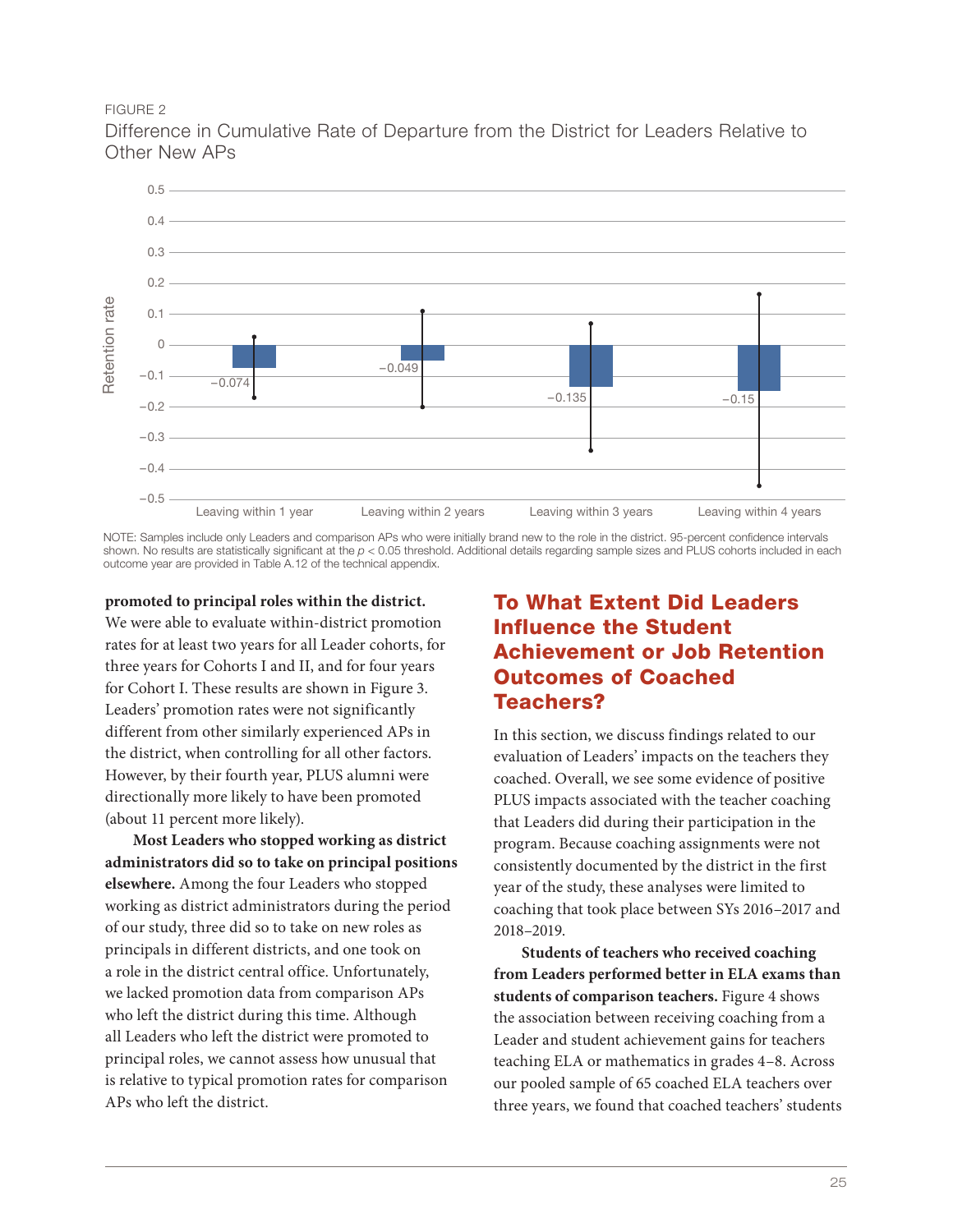#### FIGURE 3

Difference in Cumulative Rate of Promotion to a Principal Role Within the District for Leaders Relative to Other New APs



NOTE: Samples include only Leaders and comparison APs who were initially brand new to the role in the district. 95-percent confidence intervals shown. No results are statistically significant at the  $p < 0.05$  threshold. Additional details regarding sample sizes and PLUS cohorts included in each outcome year are provided in Table A.13 in the technical appendix.

#### FIGURE 4

Adjusted Student Achievement of Leader-Coached Teachers Relative to Comparison **Teachers** 



NOTE: Samples consists of students taught by teachers in grades 4–8 who taught ELA or mathematics between SYs 2016–2017 and 2018–2019. 95-percent confidence intervals shown.  $* = p < 0.05$ . Additional details including sample sizes are provided in Table A.14 in the technical appendix.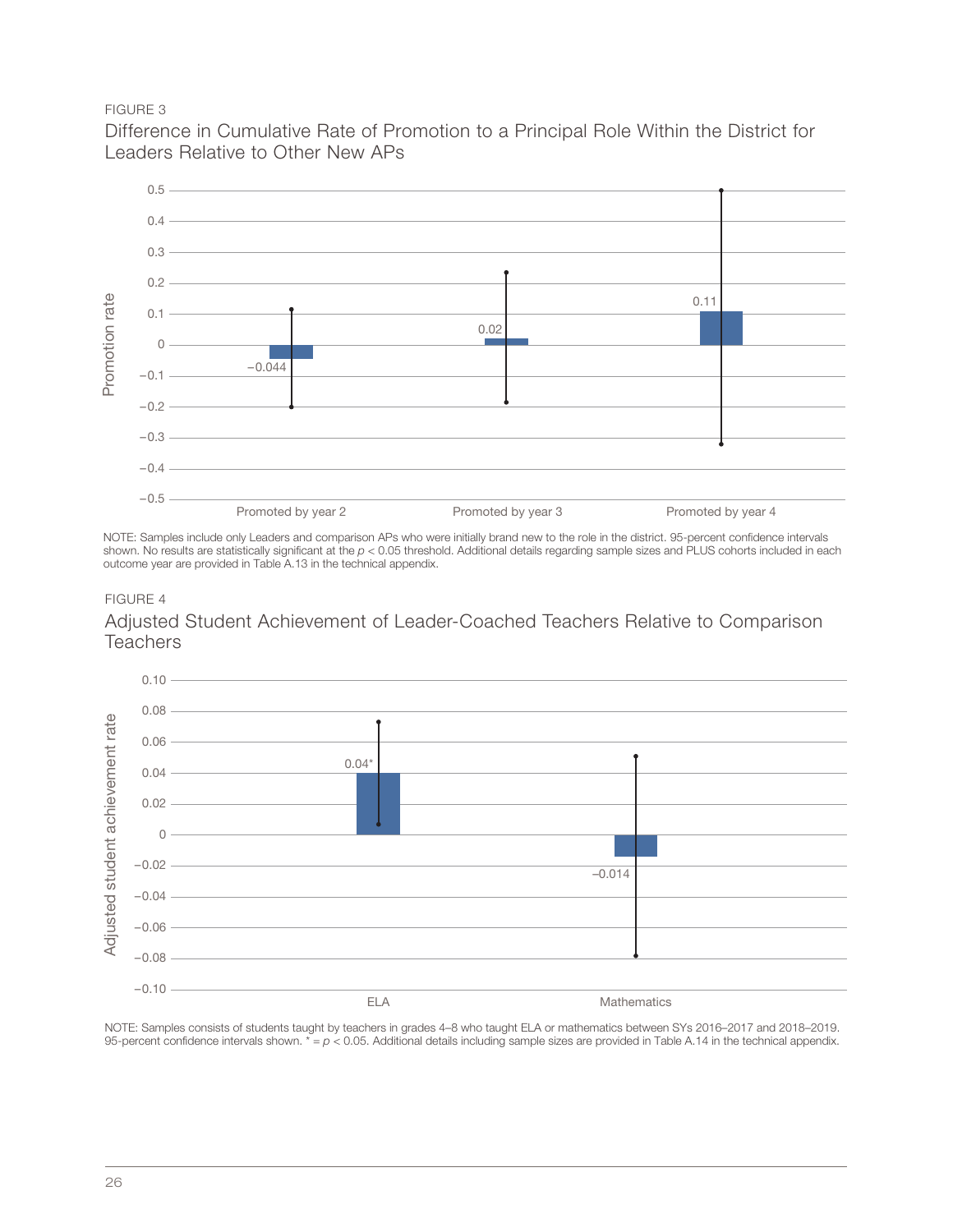made significantly more gains in ELA than the students of comparison teachers in the same schools. The difference in ELA achievement gains in the year of coaching was small, roughly equivalent to raising the performance of the median student from the 50th percentile to the 52nd percentile. This finding suggests that, in the year in which coaching took place, Leaders may have helped the teachers they coached to be more effective in their ELA instruction than other teachers who received business-as-usual district supports.

**Students of teachers who received coaching from Leaders performed no differently on mathematics exams than students of comparison teachers.** On average, across our pooled sample of 43 coached math teachers over three years, we did not find a statistically significant association with student achievement gains in mathematics. However, our sample size was not large enough to rule out the possibility of small positive or negative effects that we may have lacked the statistical power to reliably detect.

**Overall, teachers coached by Leaders were neither more nor less likely to remain in the district than comparison teachers.** We compared cumulative retention rates for PLUS-coached teachers relative to comparison teachers; results are shown in Figure 5. The sample of PLUS cohorts and teachers for which we could measure retention differed depending on whether we were measuring teacher retention within one, two, or three years of receiving coaching from a Leader. Across all teachers coached by Leaders, we did not identify a significant difference in the rates of retention in the district within three years of receiving coaching.

**For a subgroup of teachers whose students had low achievement gains, coaching was associated with higher rates of leaving the district within two years.** We examined retention rates for teachers who taught ELA and mathematics in grades 4–8, a sample for which we were also able to measure their students' achievement gains in the year coaching was received. Within a sample of all teachers whose students' achievement gains ranked in the bottom

#### FIGURE 5

Difference in Cumulative Rate of Departure from the District for Teachers Who Received Leader Coaching, Relative to Comparison Teachers



NOTE: 95-percent confidence intervals shown. No results are statistically significant at the  $p < 0.05$  threshold. Additional details including sample sizes are provided in Table A.15 in the technical appendix.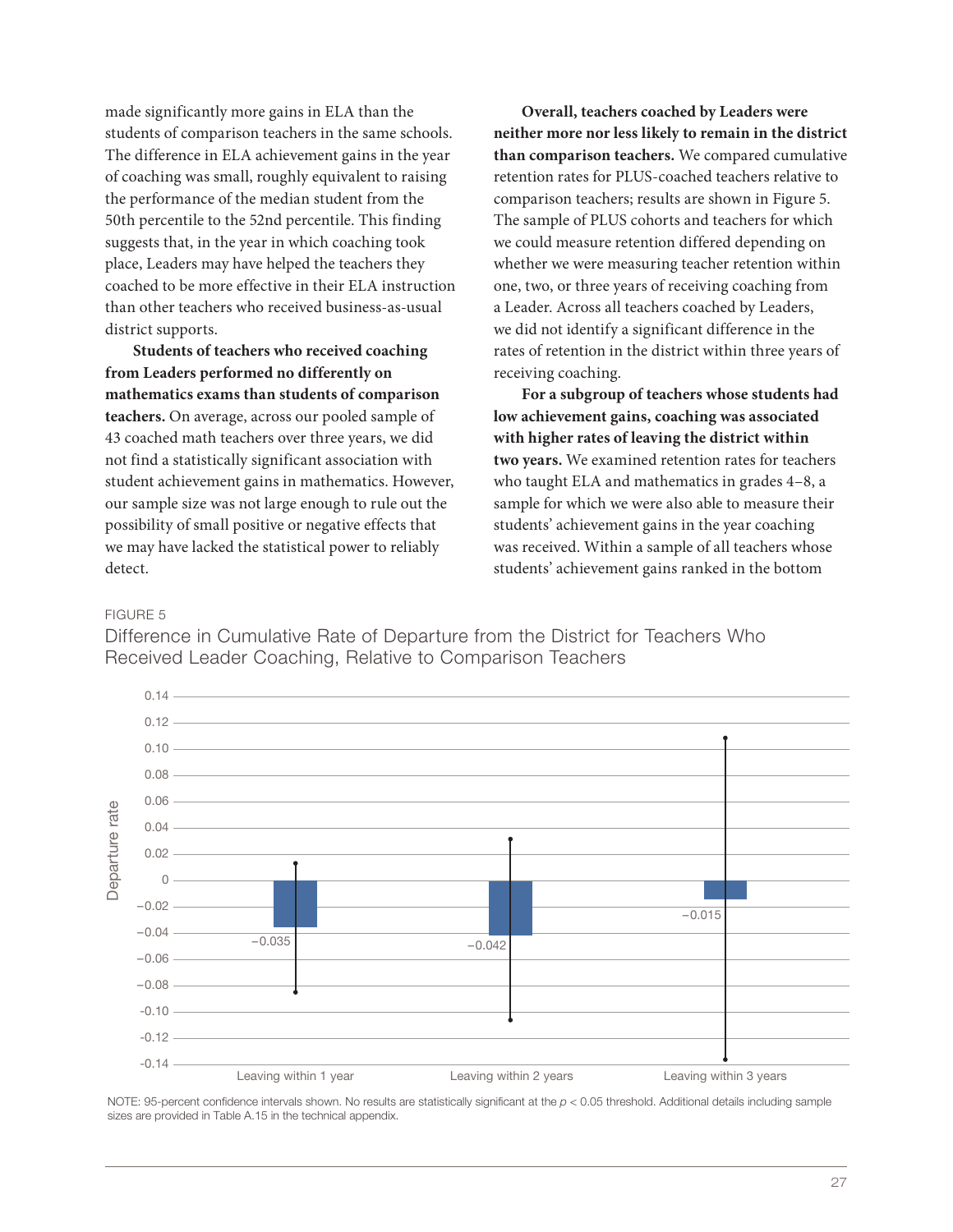20th percentile, we compared retention rates between those coached by Leaders and those not coached by Leaders. Results from this analysis are shown in Figure 6. The sample of PLUS cohorts and teachers for which we could measure retention differed depending on whether we were measuring teacher retention within one, two, or three years of receiving coaching from a Leader.

Among all teachers whose students' achievement gains ranked in the bottom 20th percentile, those who were coached by a Leader were significantly more likely to leave the district within the next two years. Although the sample sizes were quite small and our retention effect estimates are imprecise, the adjusted difference in second-year retention rates indicates a leave rate that is about 86 percentage points higher (i.e., nearly twice as high) for Leader-coached teachers whose students had low achievement gains compared with uncoached teachers whose students had low achievement gains. Leader-coached teacher leave rates within three years were directionally, although not significantly, higher. The results suggest that Leader coaching played a

part in spurring lower-performing teachers to leave the district. Among the remaining sample of teachers whose students had higher achievement gains, Leader coaching was not significantly associated with retention rates. Those results are provided in Table A.16 in the technical appendix.

#### Implications and Directions for Future Research

In this report, we presented the results of a four-year study of both the implementation of TNTP's PLUS program in a large, urban public school district and the program's impacts on Leader, teacher, and student outcomes. In this section, we discuss the implications of our findings and suggest directions for future research.

**PLUS contributed to a shift in district practice that placed greater emphasis on instructional leadership for APs.** The implementation data we collected suggest that the PLUS program contributed to a greater district-wide emphasis on instructional leadership for APs in three ways. First, PLUS

#### FIGURE 6

Difference in Cumulative Rate of Departure from the District for Teachers with Low Student Achievement Gains Who Received Leader Coaching, Relative to Comparison Teachers with Low Student Achievement Gains



NOTE: Lower achievement gains sample is defined as the bottom quintile of teachers' student achievement gains. Sample includes only teachers in grades 4–8 who taught ELA or mathematics. 95-percent confidence intervals shown. \*\*  $= p < 0.01$ . Additional information including samples sizes and results among teachers with higher student achievement gains are provided in Table A.16 in the technical appendix.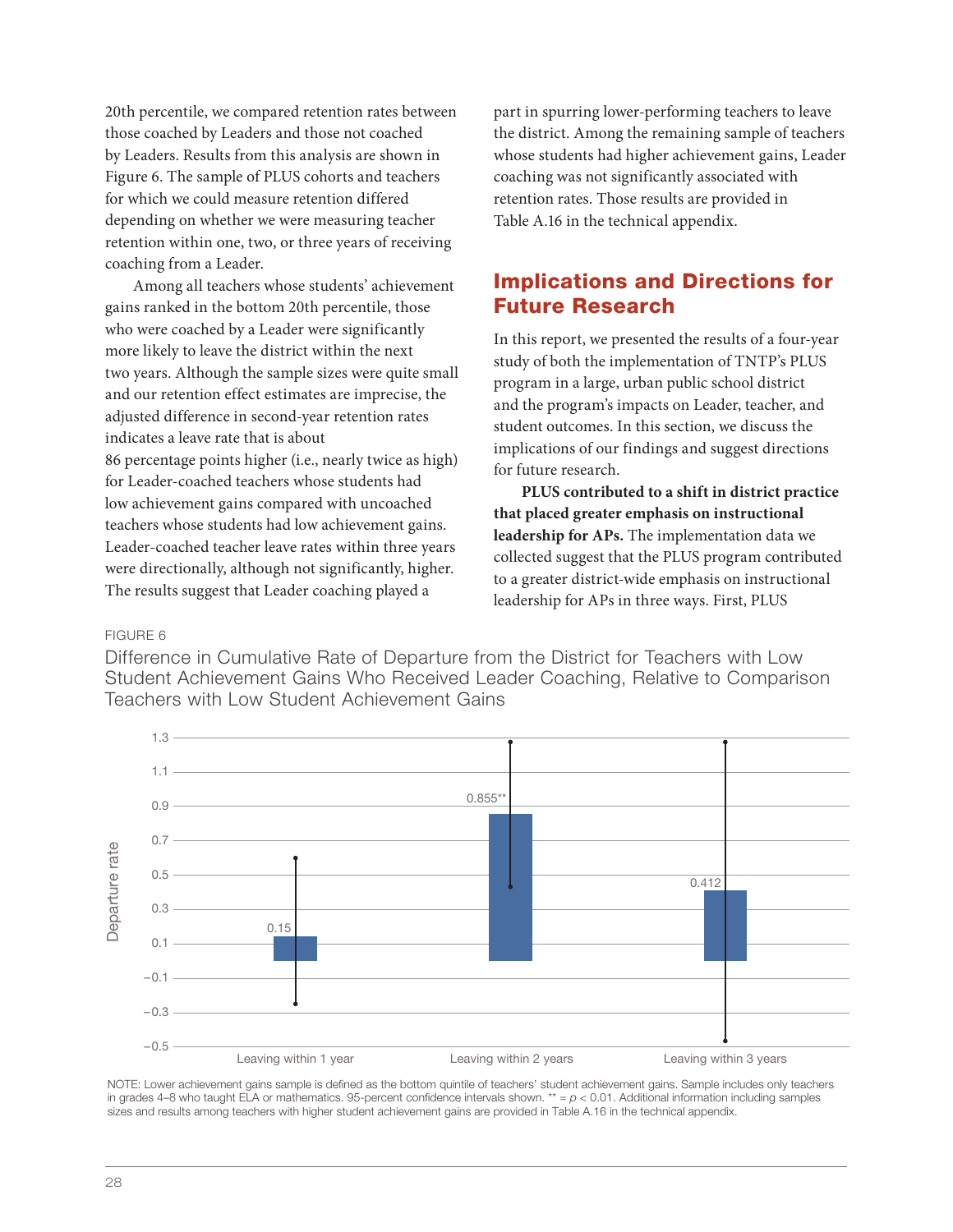substantially influenced how all new APs in the district were selected. After the first year of the study, the district had adopted the PLUS selection model and used it to select all APs. The PLUS selection model was designed to screen applicants based on their knowledge of and interest in instructional leadership and involved numerous activities intended to select the most-qualified applicants who were the best fit for the role. Second, the PLUS program contributed to establishing new expectations for APs around the centrality of instructional coaching as part of their school leadership responsibilities. The data we gathered from TNTP staff and Leaders suggest that PLUS provided extensive training in instructional leadership to APs through ongoing PD, job-embedded coaching, and on-the-job training. In the final two years of the study, some Leaders perceived a change in overall district culture to emphasize instructional leadership. Third, when the district assumed sole management of the program, TNTP staff and Leader reports indicate that the district maintained the focus on instructional leadership.

**Leaders reported feeling prepared for instructional leadership but most struggled to meet the ambitious expectations for coaching that PLUS advocated.** A majority of the Leaders we interviewed reported that they felt that PLUS had prepared them for taking on an instructional leadership role. However, a majority of Leaders found it challenging to coach the expected number of teachers and to use the full coaching cycle advocated by PLUS. The program's expectations for coaching teachers were ambitious, and Leaders reported that they struggled to balance the traditional expectations of the AP role with instructional leadership and coaching, such as addressing student discipline issues, building management, and interacting with families and community members. Most Leaders reported feeling stressed about this tension and unsure about how to prioritize tasks. Some Leaders described feeling pressure from their building principals to ignore their coaching responsibilities. Leaders in the pupil services AP role reported that finding time to focus on instructional leadership was particularly challenging, while Leaders in the curriculum and instruction AP role reported somewhat fewer

challenges. As we noted earlier in the report, the experiences of Leaders in this study were not unique; participants in another PLUS program reported similar feelings regarding preparation and challenges related to coaching teachers (Steele, Steiner, and Hamilton, 2018).

**Despite Leaders not coaching teachers as much as was intended, Leader coaching appears to have had positive impacts on teachers' student achievement gains.** Our findings suggest that receipt of Leader coaching may have had positive impacts on student achievement, relative to business-as-usual district instructional supports that were provided to comparison teachers. The relatively small size of the coaching impacts that we found are consistent with estimates from prior research studying jobembedded coaching, which is often less impactful than coaching interventions conducted in the context of efficacy trials (Kraft, Blazar, and Hogan, 2018). Although the impacts we identified were small, they are noteworthy given the multiple factors that may have led our estimates to be more conservative. First, we evaluated the effects of Leader coaching by Leaders while they were still in the process of receiving PLUS coaching and PD, presumably before they had received the full benefits of the program. Second, we measured the impacts of Leader coaching compared with unobserved district induction and other supports that were more likely to have been provided to comparison teachers. Third, our models may not have fully accounted for possible selection biases if Leaders and principals tended to assign coaching to less-effective teachers. In spite of these factors, we identified a positive association between Leader coaching and student achievement gains.

**Leader coaching appears to have contributed to reduced retention of lower-performing teachers.**  We found that Leader coaching was associated with higher rates of departure from the district among low-performing teachers. This finding is consistent with the PLUS program's goal of training Leaders to identify high- and low-performing teachers and to encourage high-performing teachers to stay while encouraging low-performing teachers to leave the district. Although we do not know whether lowperforming teachers left the district voluntarily or involuntarily, the coaching that Leaders practiced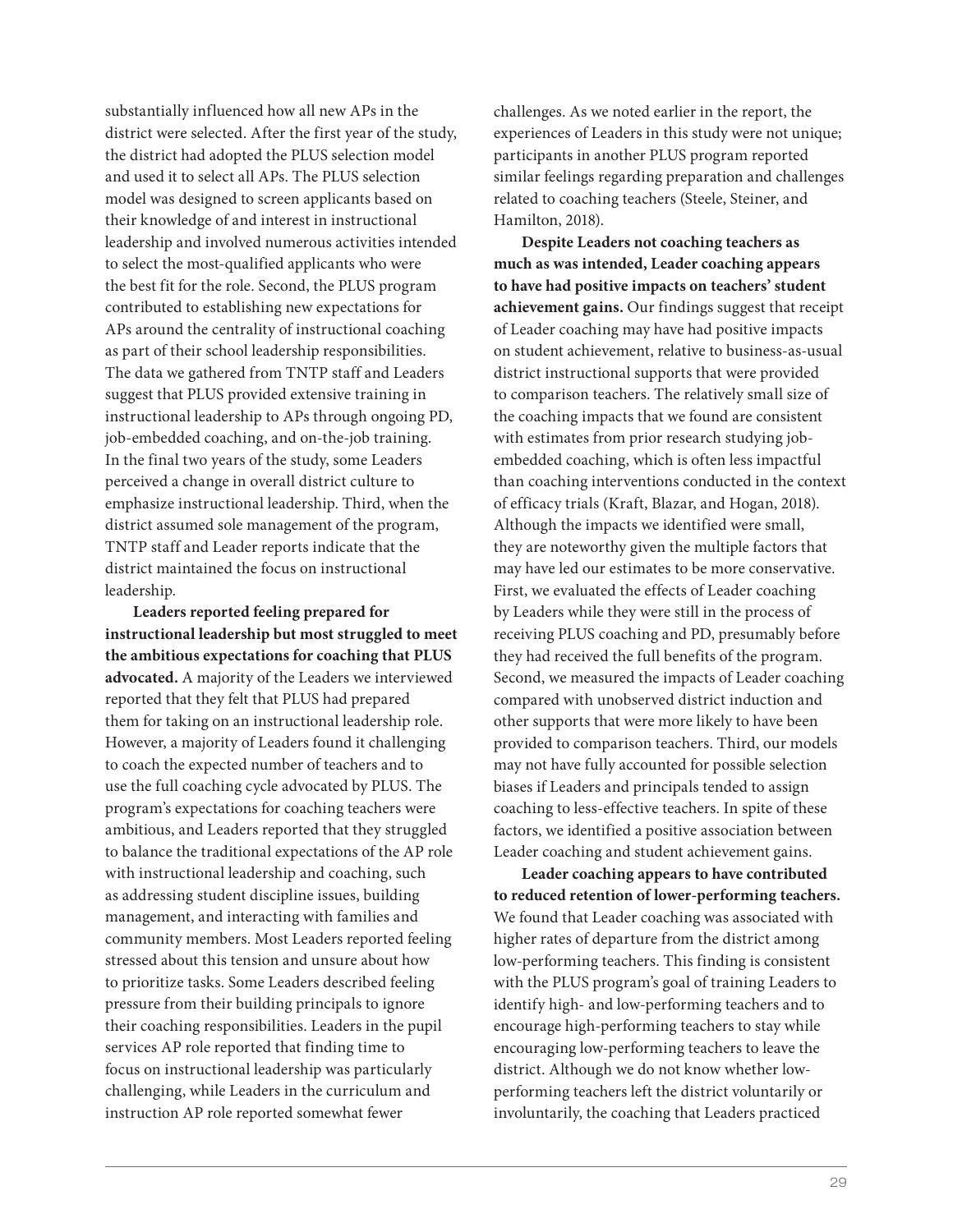Our findings suggest that job-embedded coaching, training in operations and management in addition to instructional leadership, and a cohort model were highly valued by Leaders and may be important aspects of AP training programs.

in PLUS, which emphasized repeated cycles of observation and feedback, could have played a role either way. Coaching observations presumably made Leaders, and perhaps host principals as well, more aware of teachers' performances. This likely would have affected personnel-management decisions. Additionally, receiving more negative feedback about their work might have indirectly encouraged teachers who were lower performing to leave the district.

**Our findings suggest that job-embedded coaching, training in operations and management in addition to instructional leadership, and a cohort model were highly valued by Leaders and may be important aspects of AP training programs.** Given that relatively little is known about which aspects of leadership training programs novice APs find most valuable, our findings suggest three potentially important characteristics of such programs. First, the novice APs in this study found the job-embedded coaching to be the most valuable aspect of the program. Specifically, Leaders reported that their PLUS coaches helped them develop key leadership skills—such as time management and delegating tasks, which were not always directly addressed in PLUS PD sessions—and practice those skills in their daily work as APs. Leaders found their PLUS coaches to be particularly helpful in developing strategies to work effectively with host principals who did not prioritize instructional leadership and in building their confidence as school leaders. Thus, job-embedded coaching may be a critical support for novice APs, particularly in their first two years in the position. The flexible nature of job-embedded coaching could be one way for programs to provide

support in the topics not directly addressed by program PD.

Second, the novice APs in our study reported a desire for training in operations, management, and navigating district systems in addition to instructional leadership. All the novice APs who participated in the interviews for this study valued the PLUS program's emphasis on instructional leadership, but most also desired training in the non-instructional aspects of their role. Leaders' desire for additional training in this area was strong; Leaders who had already received some training in these topics still expressed an interest in additional training. Ensuring that novice APs can access training in both domains has the immediate benefit of preparing the AP for their job responsibilities and the long-term benefit of preparing them for a principalship. Thus, district leaders—particularly those who supervise APs—may wish to ensure that novice APs have access to training in both domains. The evidence we have available suggests that the district retained the job-embedded coaching and cohort model in their version of the program and also incorporated training in operations and management in addition to instructional leadership.

Third, the novice APs in our study reportedly found the support from their cohort to be a key source of emotional and professional support. Most of the Leaders we interviewed said they valued having a group of like-minded colleagues with whom they could commiserate and brainstorm solutions to issues they were facing in their schools. In some cases, the relationships that Leaders developed with others in their cohort lasted into their first year as PLUS alums. The fact that other recent studies of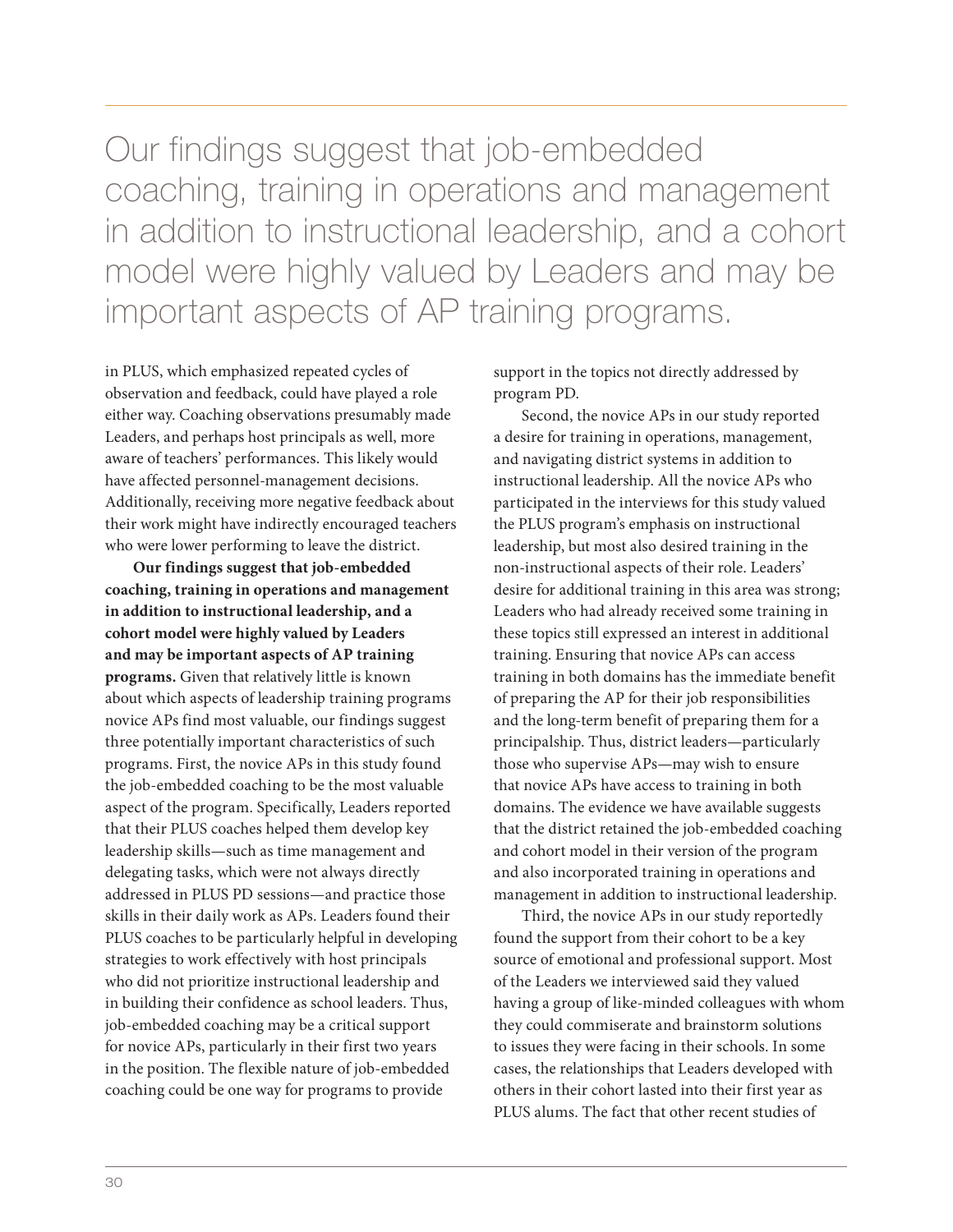school leader preparation programs (Gates et al., 2019; Steele, Steiner, and Hamilton, 2018) have found a similar result provides some evidence that such a cohort model could be a key aspect of AP training programs.

**When implementing a job-embedded AP development program, districts and external partners should set realistic expectations for APs and engage with host principals early.** Our findings suggest two key implementation lessons for district and external program providers. First, our interviews with Leaders indicate that setting realistic expectations for AP instructional leadership tasks—particularly related to coaching teachers could help alleviate stress and potentially increase adherence to the coaching model. A majority of the Leaders who participated in our interviews reported that one reason they were not able to meet the program's ambitious expectations for coaching teachers was because their non-instructional job responsibilities took priority. Future programs could address this challenge in more than one way. One possibility would be to adjust the expectations for AP instructional leadership broadly, and teacher coaching specifically, to fit in the time allowed by non-instructional duties. Another possibility would be to adjust APs' non-instructional tasks to allow more time to coach teachers. In this study, the available evidence suggests that the district used a combination of these approaches. After district leaders assumed sole management of the program, they began to shift the AP role slightly to have more of a focus on instructional leadership, but they also adjusted AP coaching expectations to reduce caseloads to three teachers (from five).

Second, our data suggest that efforts to engage host principals early were informal and somewhat limited. Many Leaders reportedly had difficulty meeting PLUS expectations for teacher coaching because of variable, often limited support from their host principals. In addition, PLUS had limited ability to recruit host principals into the program. Limited support from host principals was also a challenge in another recent study of a PLUS program (Steele, Steiner, and Hamilton, 2018). In our study district, it is possible that early, more systematic engagement with host principals could have improved their

knowledge of the program and their support of Leaders. If possible, program leaders may wish to consider ways to identify principals who would be supportive of APs taking on instructional leadership roles and actively place novice APs with those principals. Alternatively, program leaders could consider planning for varied levels of support from host principals and providing APs with tailored support.

**The PLUS program evolved through its transition to district management and retained its focus on instructional leadership, but culture change was gradual.** As we describe earlier in this report, TNTP designed the PLUS program to be absorbed and sustained by the district. The evidence we gathered in this study indicated that the program evolved through its transition to sole district management to include a greater emphasis on training in non-instructional aspects of the AP role and adjusted expectations for AP coaching of teachers to be more manageable. The district retained the instructional leadership focus and many of the PLUS structures, such as job-embedded coaching. In addition, the Leaders we interviewed perceived that the district's culture had shifted over the fouryear period of the study to emphasize instructional leadership for APs.

The transition of the program to district management suggests several strategies that may be effective in similar contexts, as well as some areas for improvement. In this study, three strategies might have been effective in facilitating the transition. First, TNTP staff described the district as a committed and receptive partner. Second, planning for the transition began early, in the second year of the program, and was supported by an advisory board and ongoing meetings that included TNTP and district staff. Third, several district staff responsible for school leader PD joined PLUS as Leader coaches in the third year of the program. All these activities likely provided district staff with multiple opportunities to become familiar with PLUS program management and to think about ways in which the program could be refined. One area for improvement, as described by TNTP staff, would be for a more consistent group of district staff to have worked alongside TNTP staff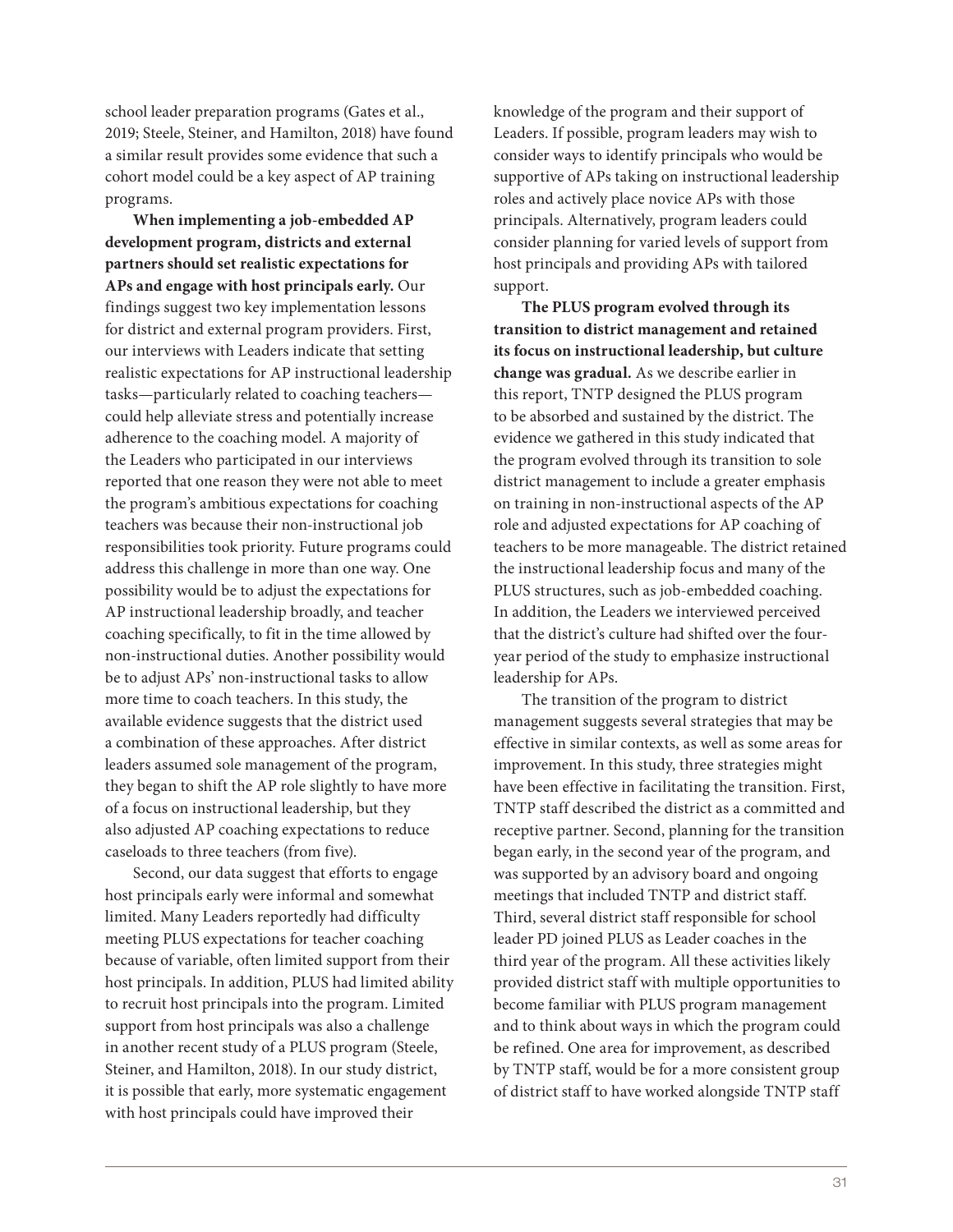managing the program for the entire duration of the grant.

However, the shift in district culture, as reported by most Leaders, was gradual. In the first two years of the study, the Leaders we interviewed described a culture that was not focused on instructional leadership. We started to hear that the culture was shifting in the third year of the study, and, in the fourth year of the study, most Leaders reported that the district culture had shifted to place more of an emphasis on instructional leadership. This perceived shift coincided with district staff taking on more responsibility for program management.

**Additional research and more comprehensive data are needed to fully understand the impacts of APs' instructional leadership work.** Measuring the instructional contributions of APs is a complex undertaking that would ideally use more data than we had the capacity to collect for this study. Future research would benefit from records detailing APs' responsibilities in greater detail, including the individual teachers or teams that they worked with most intensively in each year. Tracking individual connections in this way would allow researchers more opportunity to relate changes in teacher and student outcomes directly to APs' efforts and to differences in the supports that APs received. Future research would also benefit from collecting moreproximal measures of APs' and teachers' practices over time and from tracking key alternative sources of instructional support that they may have received. Additional data on proximal impacts would allow for analysis of interim impacts on educators' practices even if ultimate outcomes are more difficult to measure. Data on alternative sources of instructional support can inform our understanding of the business-as-usual context against which instructional interventions is compared.

**Research evaluating impacts of AP training should keep in mind APs' varied responsibilities and contributions.** The implementation findings from this study highlight the wide array of responsibilities that APs have. Research that is

limited to a narrow focus on instructional impacts might miss important trade-offs between allocating APs' time to instructional development versus various other leadership tasks, including operations and management and school discipline and culture. Future studies would benefit from continuing to collect data on various activities that APs engage in, and they should examine outcomes related to these aspects of the job.

#### Summary

In sum, this study points to some of the impacts, benefits, and challenges of the PLUS program and the partnership between TNTP and district leadership, which aimed to shift the emphasis of the AP role to include more instructional leadership activities and to develop APs' capacity to do this work. The findings from this study suggest that, supported by the program, Leaders' instructional leadership work may have contributed to improvements in student learning and to more-selective teacher retention. Our implementation findings indicate that most aspects of the program were implemented as intended and most Leaders believed that PLUS was preparing them for instructional leadership. Most Leaders perceived the job-embedded coaching to be the most valuable aspect of the program and appreciated the support from their cohort members, findings that are consistent with other research on school leader PD. We found that the program evolved as it transitioned to district management while maintaining a focus on instructional leadership and preserving some of the structures that Leaders found most valuable (i.e., the job-embedded coaching and cohort model). Some of these changes appeared to adjust for implementation challenges that arose during the first three years of the study, such as revising coaching expectations, shifting the AP role to emphasize instructional leadership, and including training in management and operations in addition to instructional leadership.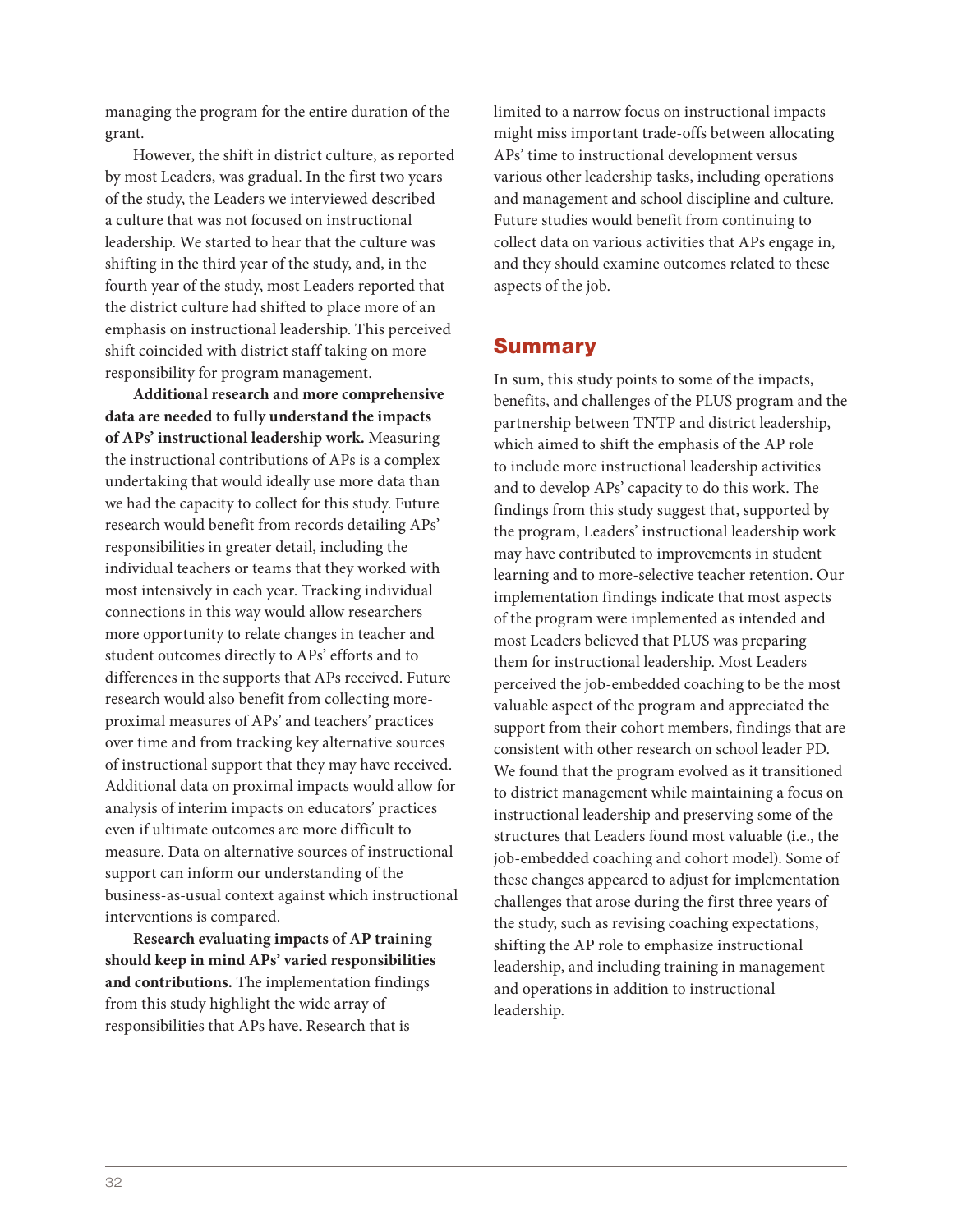#### **Notes**

<sup>1</sup> In Camden, the lead educator role is similar to that of an assistant principal.

<sup>2</sup> According to program materials provided by TNTP, staff drew on research examining the role of value-added models (Grissom, Kalgorides, and Loeb, 2015), objective and subjective measures (Viano and Henry, 2016), and teacher ratings of principals (Goldring et al., 2015) to develop the PLUS Leader evaluation approach.

<sup>3</sup> In the technical appendix, we provide additional context about our decision to focus on contemporaneous coaching effects.

4 For many coached teachers, prior effectiveness data were not available because they were new teachers or teachers who had not previously taught in tested grades and subjects. We also lacked historical data on teachers' prior performance for all teachers coached prior to SY 2017–2018.

<sup>5</sup> The APs who did not go through the full PLUS hiring process were current district administrators who were transferring to another position or appointed because of an unexpected vacancy or emergency situation.

6 The TNTP Core Teaching Rubric, also known as TNTP Core (TNTP, 2014), is a tool for assessing teacher practice through the observation of student behavior. The rubric is agnostic to subject area and contains four domains (Culture of Learning, Essential Content, Academic Ownership, and Demonstration of Learning) with each domain scored on a five-point scale. TNTP Core is intended to help teacher leaders and administrators provide teachers with actionable feedback and professional development within the context of a multidimensional evaluation system (McEachin et al., 2018).

#### References

Armstrong, Denise E., "Rites of Passage: Coercion, Compliance, and Complicity in the Socialization of New Vice-Principals," Teachers College Record, Vol. 112, No. 3, 2010, pp. 685–722.

Barnett, Bruce G., Alan R. Shoho, and Ashley M. Oleszewski, "The Job Realities of Beginning and Experienced Assistant Principals," Leadership and Policy in Schools, Vol. 11, No. 1, 2012, pp. 92–128.

Branch, Gregory F., Eric A. Hanushek, and Steven G. Rivkin, Estimating the Effect of Leaders on Public Sector Productivity: The Case of School Principals, Cambridge, Mass.: National Bureau of Economic Research, Working Paper 17803, February 2012. As of February 28, 2020: <https://www.nber.org/papers/w17803.pdf>

Branch, Gregory F., Eric A. Hanushek, and Steven G. Rivkin, "School Leaders Matter: Measuring the Impact of Effective Principals," Education Next, Vol. 13, No. 1, Winter 2013, pp. 62–69.

Gates, Susan M., Matthew D. Baird, Christopher Joseph Doss, Laura S. Hamilton, Isaac M. Opper, Benjamin K. Master, Andrea Prado Tuma, Mirka Vuollo, and Melanie A. Zaber, Preparing School Leaders for Success: Evaluation of New Leaders' Aspiring Principals Program, 2012–2017, Santa Monica, Calif.: RAND Corporation, RR-2812-NL, 2019. As of April 6, 2020: [https://www.rand.org/pubs/research\\_reports/RR2812.html](https://www.rand.org/pubs/research_reports/RR2812.html)

Goldring, Ellen, Xiu Cravens, Andrew Porter, Joseph Murphy, and Steve Elliott, "The Convergent and Divergent Validity of the Vanderbilt Assessment of Leadership in Education (VAL-ED): Instructional Leadership and Emotional Intelligence," Journal of Educational Administration, Vol. 53, No. 2, 2015, pp. 177–196.

Grissom, Jason A., Demetra Kalogrides, and Susanna Loeb, "Using Test Scores to Measure Principal Performance," Educational Evaluation and Policy Analysis, Vol. 37, No. 1, March 2015, pp. 3–28.

Grissom, Jason, Susanna Loeb, and Benjamin Master, "Effective Instructional Time Use for School Leaders: Longitudinal Evidence from Observations of Principals," Educational Researcher, Vol. 42, No. 8, 2013, pp. 433–444.

Hallinger, Philip, "Leadership for Learning: Lessons from 40 Years of Empirical Research," Journal of Educational Administration, Vol. 49, No. 2, March 2011, pp. 125–142.

Hausman, Charles, Ava Nebeker, Jason McCreary, and Gordon Donaldson, Jr., "The Worklife of the Assistant Principal," Journal of Educational Administration, Vol. 40, No. 2, April 2002, pp. 136–157.

Heck, Ronald H., and Philip Hallinger, "Modeling the Longitudinal Effects of School Leadership on Teaching and Learning," Journal of Educational Administration, Vol. 52, No. 5, 2014, pp. 653–681.

Herman, Rebecca, Susan M. Gates, Aziza Arifkhanova, Mark Barrett, Andriy Bega, Emilio R. Chavez-Herrerias, Eugeniu Han, Mark Harris, Katya Migacheva, Rachel Ross, Jennifer T. Leschitz, and Stephani L. Wrabel, School Leadership Interventions Under the Every Student Succeeds Act: Evidence Review, Updated and Expanded, Santa Monica, Calif.: RAND Corporation, RR-1550-3-WF, 2017. As of March 5, 2020: [https://www.rand.org/pubs/research\\_reports/RR1550-3.html](https://www.rand.org/pubs/research_reports/RR1550-3.html)

Knechtel, Virginia, Mary Anne Anderson, Alyson Burnett, Thomas Coen, Margaret Sullivan, Christina Clark Tuttle, and Philip Gleason, Understanding the Effect of KIPP as It Scales: Vol. II, Leadership Practices at KIPP, Final Report of KIPP's Investing in Innovation Grant Evaluation, Princeton, N.J.: Mathematica Policy Research, Inc., September 2015.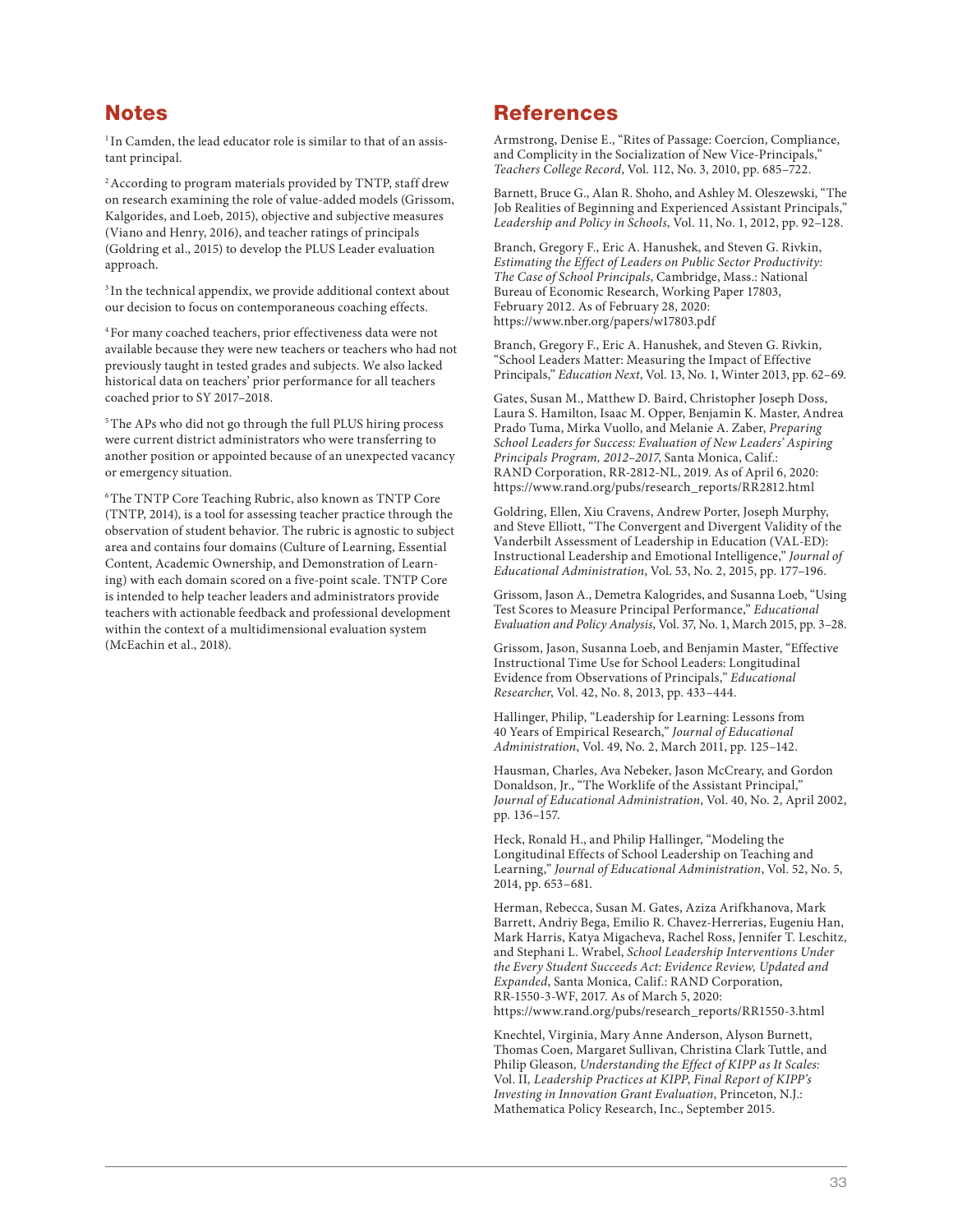Kraft, Matthew A., David Blazar, and Dylan Hogan, "The Effect of Teacher Coaching on Instruction and Achievement: A Meta-Analysis of the Causal Evidence, Review of Educational Research, Vol. 88, No. 4, August 2018, pp. 547–588.

Leithwood, Kenneth, and Doris Jantzi, "A Review of Transformational School Leadership Research 1996–2005," Leadership and Policy in Schools, Vol. 4, No. 3, 2005, pp. 177–199.

Leithwood, Kenneth, Karen Seashore Louis, Stephen Anderson, and Kyla Wahlstrom, How Leadership Influences Student Learning, New York: The Wallace Foundation, 2004. As of March 5, 2020:

https://www.wallacefoundation.org/knowledge-center/ [Documents/How-Leadership-Influences-Student-Learning.pdf](https://www.wallacefoundation.org/knowledge-center/Documents/How-Leadership-Influences-Student-Learning.pdf)

Marshall, Catherine, and Richard M. Hooley, The Assistant Principal: Leadership Choices and Challenges, 2nd ed., Thousand Oaks, Calif.: Corwin Press, 2006.

McEachin, Andrew, Jonathan Schweig, Rachel Perera, and Isaac M. Opper, Validation Study of the TNTP Core Teaching Rubric, Santa Monica, Calif.: RAND Corporation, RR-2623-NTP, 2018. As of April 13, 2020:

[https://www.rand.org/pubs/research\\_reports/RR2623.html](https://www.rand.org/pubs/research_reports/RR2623.html)

Oleszewski, Ashley, Alan Shoho, and Bruce Barnett, "The Development of Assistant Principals: A Literature Review," Journal of Educational Administration, Vol. 50, No. 3, May 2012, pp. 264–286.

Oliver, Ron, "Assistant Principal Professional Growth and Development: A Matter That Cannot Be Left to Chance," Education Leadership and Administration, Vol. 17, Fall 2005, pp. 89–100.

Robinson, Viviane M. J., Claire A. Lloyd, and Kenneth J. Rowe, "The Impact of Leadership on School Outcomes: An Analysis of the Differential Effects of Leadership Types," Educational Administration Quarterly, Vol. 44, No. 5, December 2008, pp. 635–674.

Searby, Linda J., Tricia Browne-Ferrigno, and Chih-Hsuan Wang, "Assistant Principals: Their Readiness as Instructional Leaders," Leadership and Policy in Schools, Vol. 16, No. 3, 2017, pp. 397–430.

Steele, Jennifer L., Elizabeth D. Steiner, and Laura S. Hamilton, Distributing Instructional Leadership: Implementation Lessons from an Urban School Leadership Residency Program, Santa Monica, Calif.: RAND Corporation, WR-1275-NTP, 2018. As of April 13, 2020:

[https://www.rand.org/pubs/working\\_papers/WR1275.html](https://www.rand.org/pubs/working_papers/WR1275.html)

Steele, Jennifer L., Elizabeth D. Steiner, and Laura S. Hamilton, "Priming the Leadership Pipeline: School Performance and Culture Under and Urban School Leadership Residency Program," Educational Administration Quarterly, 2020, pp. 1–36.

TNTP, "TNTP Core Teaching Rubric: A Tool for Conducting Common Core-Aligned Classroom Observations," webpage, February 18, 2014. As of April 13, 2020: [https://tntp.org/publications/view/tntp-core-teaching-rubric-a](https://tntp.org/publications/view/tntp-core-teaching-rubric-a-tool-for-conducting-classroom-observations)tool-for-conducting-classroom-observations

Turnbull, Brenda J., Leslie M. Anderson, Derek L. Riley, Jaclyn R. MacFarlane, and Daniel K. Aladjem, The Principal Pipeline Initiative in Action: Building a Stronger Principalship, Vol. 5, Washington, D.C.: Policy Studies Associates, Inc., October 2016.

Viano, Samantha L., and Gary Henry, "Measuring Principal Performance: A Multi-Trait Multi-Method Approach," paper presented at the 38th Annual Fall Research Conference: The Role of Research in Making Government More Effective, Washington, D.C.: Association for Public Policy Analysis & Management, November 3, 2016.